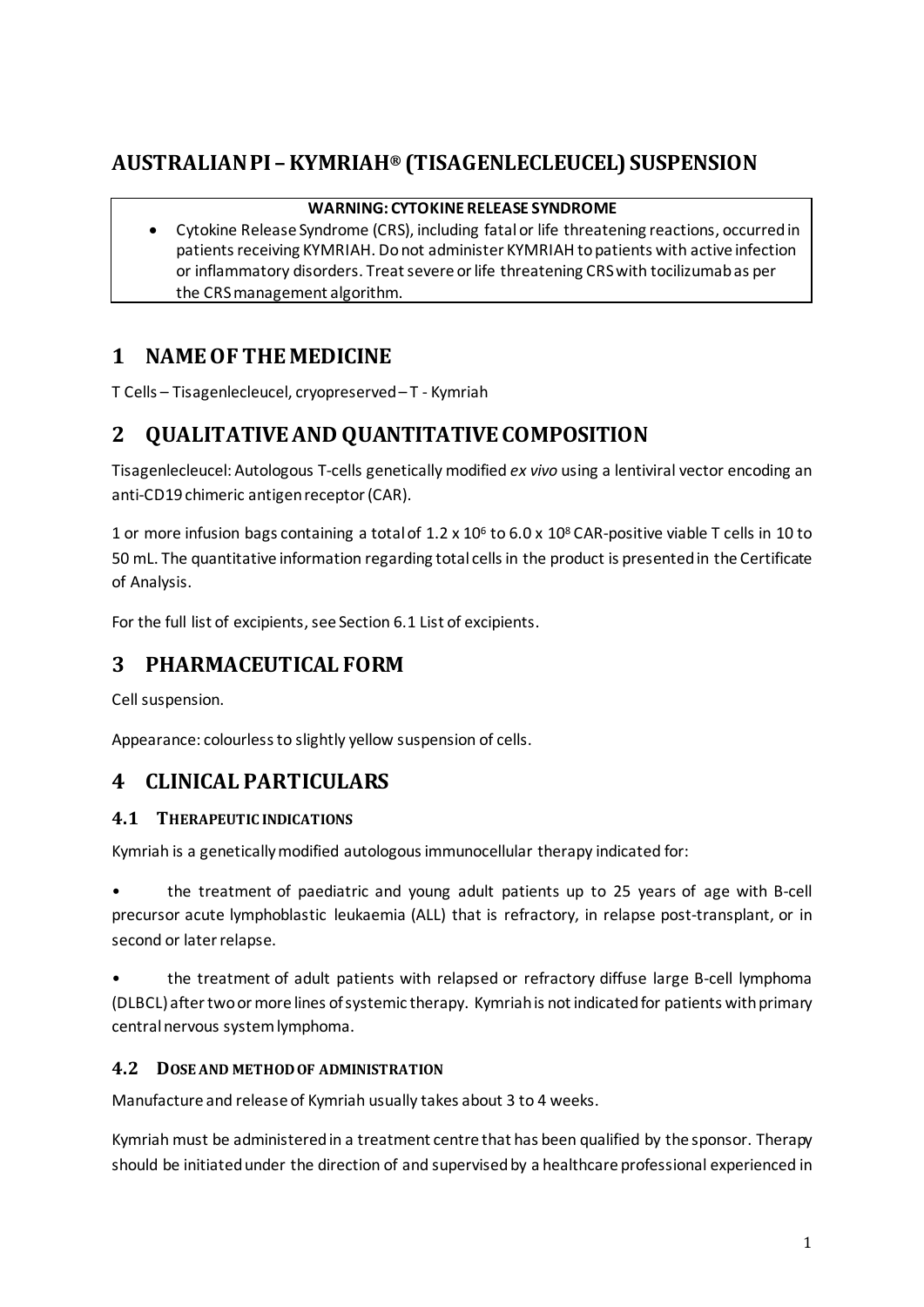the treatment of haematological malignancies and trained for Kymriah administration and management of patients treated with Kymriah.

A minimum of two doses of tocilizumab per patient for use in the event of cytokine release syndrome and emergency equipment must be available on site prior to infusion. The treatment centre should have timely access to additional doses of tocilizumab (see section 4.4 Special Warnings and Precautions for Use, Management of Cytokine Release Syndrome Associated With Kymriah).

For autologous use only.

# **Dosage**

Kymriah is provided as a single, one-time treatment. The amount of tisagenlecleucel provided by the manufacturing facility equates to the dose to be used for each patient, and is within the target dose range indicated below.

Dosage in paediatric and young adult B-cell ALL patients:

- For patients 50 kg and below: 0.2 to  $5.0 \times 10^6$  CAR-positive viable T-cells/kg body weight.
- For patients above 50 kg:  $0.1$  to  $2.5 \times 10^8$  CAR-positive viable T-cells (non-weight based).

# Dosage in DLBCL patients:

• 0.6 to 6.0 x 10<sup>8</sup> CAR-positive viable T-cells (non-weight based).

# **Pre-treatment conditioning (lymphodepleting chemotherapy)**

Lymphodepleting chemotherapy is recommended to be administered before Kymriah infusion unless the white blood cell (WBC) count within one week prior to infusion is ≤1,000 cells/microliter. Kymriah is recommended to be infused 2 to 14 days after completion of the lymphodepleting chemotherapy. The availability of Kymriah must be confirmed prior to starting the lymphodepleting regimen. If there is a delay of more than 4 weeks between completing lymphodepleting chemotherapy and the Kymriah infusion and the WBC count is >1,000 cells/microliter, then the patient should be re-treated with lymphodepleting chemotherapy prior to receiving Kymriah.

# *B-cell ALL: The recommended lymphodepleting chemotherapy regimen is:*

• Fludarabine (30 mg/m<sup>2</sup> IV daily for 4 days) and cyclophosphamide (500 mg/m<sup>2</sup> IV daily for 2 days starting with the first dose of fludarabine).

If the patient experienced a previous Grade 4 haemorrhagic cystitis with cyclophosphamide, or demonstrated a chemorefractory state to a cyclophosphamide-containing regimen administered shortly before lymphodepleting chemotherapy, then the following should be used:

• Cytarabine (500 mg/m<sup>2</sup> IV daily for 2 days) and etoposide (150 mg/m<sup>2</sup> IV daily for 3 days starting with the first dose of cytarabine)

# *DLBCL: The recommended lymphodepleting chemotherapy regimen is:*

• Fludarabine (25 mg/m<sup>2</sup> IV daily for 3 days) and cyclophosphamide (250 mg/m<sup>2</sup> IV daily for 3 days starting with the first dose of fludarabine).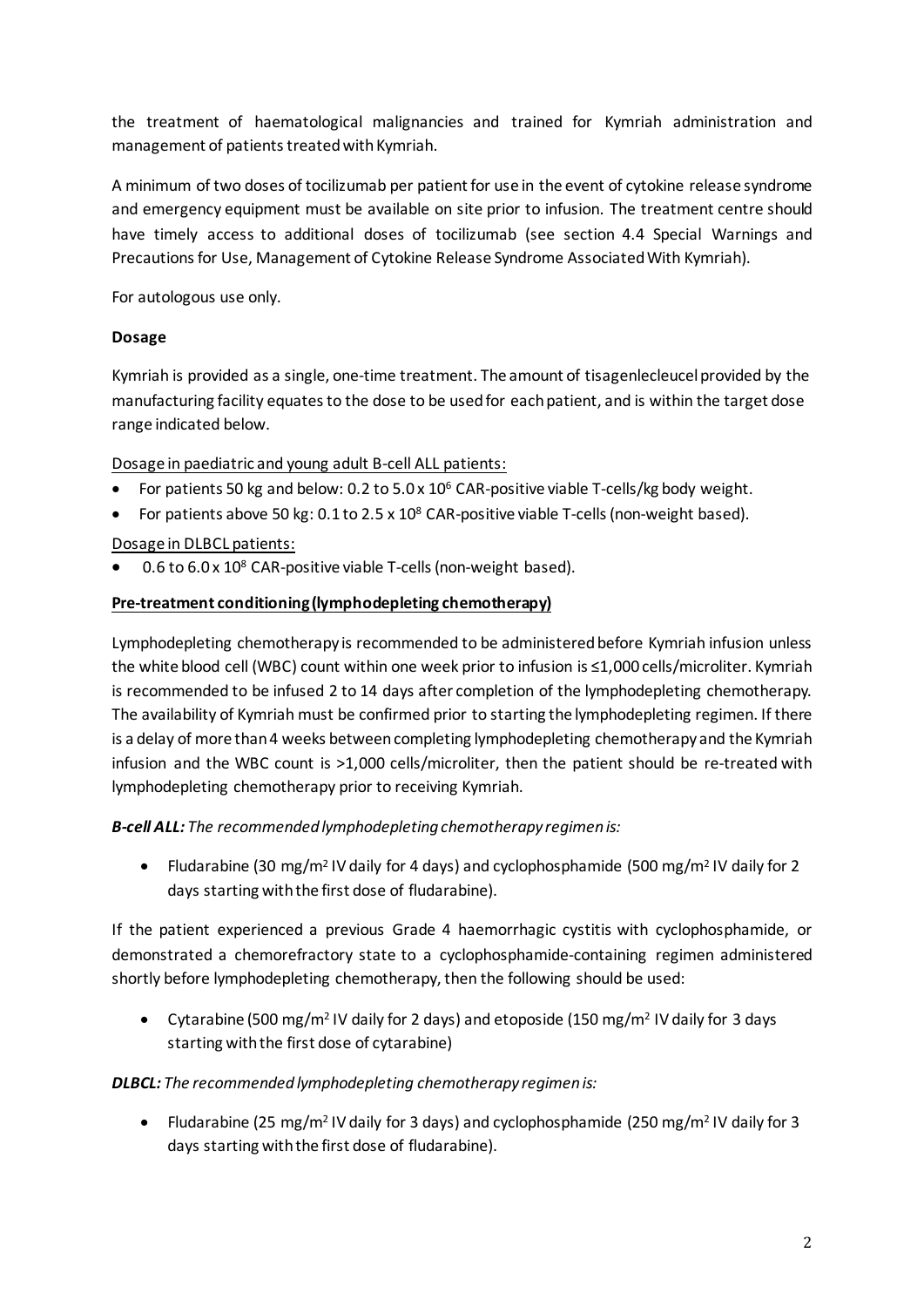If the patient experienced a previous Grade 4 haemorrhagic cystitis with cyclophosphamide, or demonstrated a chemorefractory state to a cyclophosphamide-containing regimen administered shortly before lymphodepleting chemotherapy, then the following should be used:

• Bendamustine (90 mg/m2 IV daily for 2 days).

# **Method of administration**

For intravenous use only. Do not use a leukocyte depleting filter.

# Premedication

To minimize potential acute infusion reactions, it is recommended to pre-medicate patients with paracetamol and diphenhydramine or another H1 antihistamine within approximately 30 to 60 minutes prior to Kymriah infusion. The prophylactic use of systemic corticosteroids should be avoided as it may interfere with the activity of Kymriah (see section 4.4 Special Warnings and Precautions for Use, Cytokine Release Syndrome).

# Clinical assessment prior to infusion

Kymriah treatment should be delayed in certain patients with safety risk factors as detailed in section 4.4 Special Warning and Precautions for Use.

# Precautions to be taken before handling or administering Kymriah

Kymriah contains genetically-modified human blood cells. Local biosafety guidelines applicable for handling and disposal of such products should be followed (see Special Precautions for Disposal).

Kymriah is prepared from autologous blood of the patient collected by leukapheresis. Patient leukapheresis material and Kymriah may carry a risk of transmitting infectious viruses to healthcare professionals handling the product. Accordingly, healthcare professionals should employ appropriate precautions (wearing gloves and glasses) when handling leukapheresis material or Kymriah to avoid potential transmission of infectious diseases as for any human derived materials.

# Preparation for infusion

*Patient identity confirmation*: Prior to Kymriah infusion, the patient's identity must be matched with the patient identifiers on the Kymriah infusion bag(s).

*Inspection and thawing of the infusion bag(s):* The timing of thaw of Kymriah and infusion should be coordinated. The infusion starttime should be confirmed in advance, and adjusted for thaw so that Kymriah is available for infusion when the recipient is ready.

The infusion bag should be placed inside a second bag in case of a leak and to protect ports from contamination during the thawing process. The infusion bag(s) should be examined for any breaks or cracks prior to thawing.

Kymriah should be thawed at 37°C using either water bath or dry thaw method until there is no visible ice in the infusion bag. The infusion bag should be removed immediately from the thawing device and should not be stored at 37°C after thawing is completed.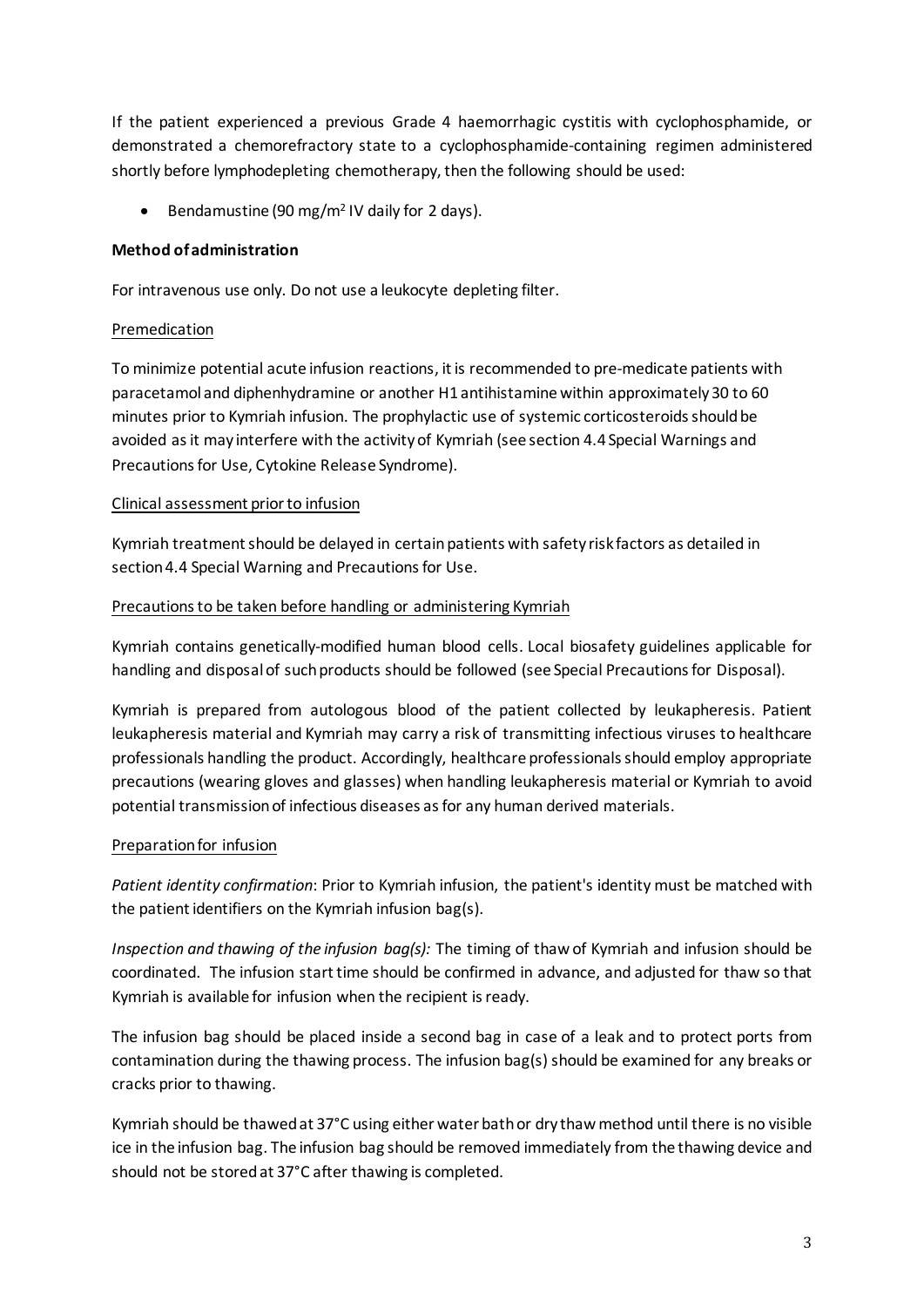Inspect the contents of the thawed infusion bag for any visible cell clumps. If visible cell clumps remain, gently mix the contents of the bag. Small clumps of cellular material should disperse with gentle manual mixing. Do not infuse Kymriah if clumps are not dispersed.

If the Kymriah bag appears to have been damaged or to be leaking, it should not be infused, and should be disposed of according to local biosafety procedures.

Once Kymriah has been thawed and is at room temperature (20°C to 25°C), it should be infused within 30 minutes to maintain maximum product viability, including any interruption during the infusion.

If more than one infusion bag has been received for the treatment dose, the second bag should not be thawed until after the contents of the first bag has been safely infused.

# Administration

Kymriah should not be manipulated. For example, Kymriah should **not** be washed (spun down and resuspended in new media) prior to infusion. All contents of the infusion bag(s) should be infused to complete a single dose.

Kymriah should be administered as an IV infusion through latex free tubing without a leukocyte depleting filter, approximately at 10 to 20 mL per minute by gravity flow. Sodium chloride 9 mg/mL (0.9%) solution for injection should be used to prime the tubing prior to infusion as well as to rinse it afterwards. When the full volume of Kymriah has been infused, Kymriah infusion bag should be rinsed with 10 to 30 mL sodium chloride 9 mg/mL (0.9%) solution for injection by back priming to assure as many cells as possible are infused into the patient.

In clinical trials intravenous push was an alternate method for the administration of low volumes of Kymriah.

# Monitoring after infusion

- Following infusion with Kymriah patients should be monitored 2-3 times per week for at least the first week for signs and symptoms of potential cytokine release syndrome, neurological events and other toxicities. Physicians should consider hospitalisation at the first signs/symptoms of cytokine release syndrome and/or neurological events.
- Instruct patients to remain within proximity (ie within 2 hours travel) of the qualified clinical facility for at least 4 weeks following infusion.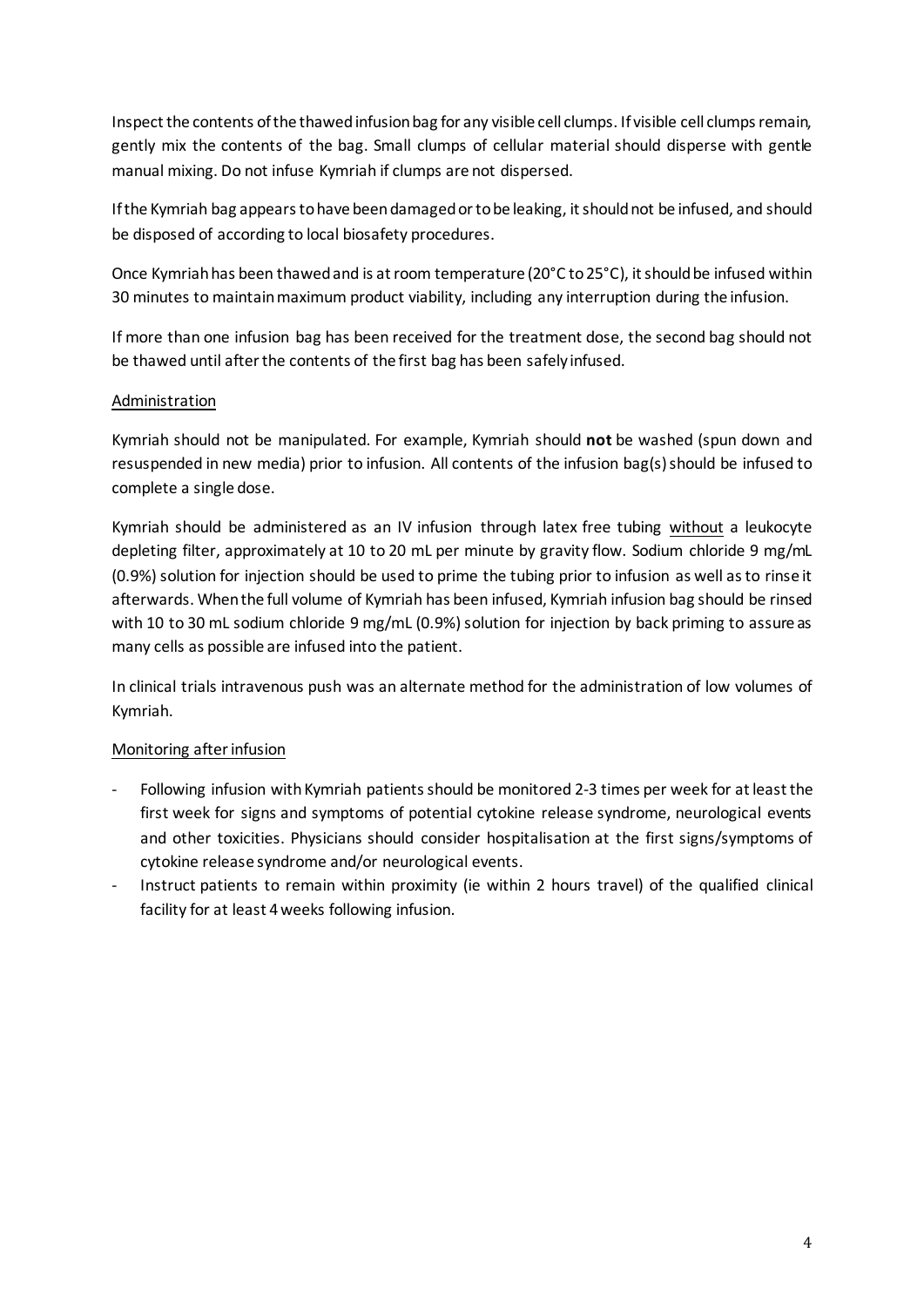# **Dosage adjustmentin:**

### Renal and hepatic impairment

As a cell based therapy and based on the mechanism of action, renal and hepatic impairment is not expected to impact tisagenlecleucel expansion and cellular kinetics; hence no formal renal and hepatic impairment studies were performed.

### Geriatric patients (65 years of age or above)

DLBCL: No dose adjustment is required in patients over 65 years of age (see Cellular Kinetics; Special Populations).

### **Special Populations:**

### Paediatric patients

B-cell ALL: No formal studies have been performed in paediatric patients below 3 years of age.

DLBCL: No formal studies have been performed in paediatric patients below 18 years of age.

### Geriatric patients (65 years of age or above)

B-cell ALL: The safety and efficacy of Kymriah in this population has not been established.

# Patients seropositive for hepatitis B virus (HBV), hepatitis C virus (HCV), or human immunodeficiency virus (HIV)

There is no experience with manufacturing Kymriah for patients with a positive test for HIV or with active HBV or active HCV. Leukapheresis material from patients with HIV, active HCV or active HBV will not be accepted for Kymriah manufacturing. Perform screening for HIV, HBV, and HCV in accordance with institutional procedures before collection of cells for manufacturing.

#### Active central nervous system(CNS) leukaemia or lymphoma

There is limited experience of use of Kymriah in patients with active CNS leukaemia and active CNS lymphoma. Therefore the risk/benefit of Kymriah has not been established in these populations.

# Concomitant diseases

Patients with active CNS disorder or inadequate renal, hepatic, pulmonary or cardiac function were excluded from the studies. These patients are likely to be more vulnerable to the consequences of the adverse reactions described after Kymriah infusion and require special attention.

# **4.3 CONTRAINDICATIONS**

Kymriah is contraindicated in patients with known hypersensitivity to tisagenlecleucel or to any component of the product formulation, (see section 6.1) including dimethyl sulfoxide (DMSO) or dextran 40.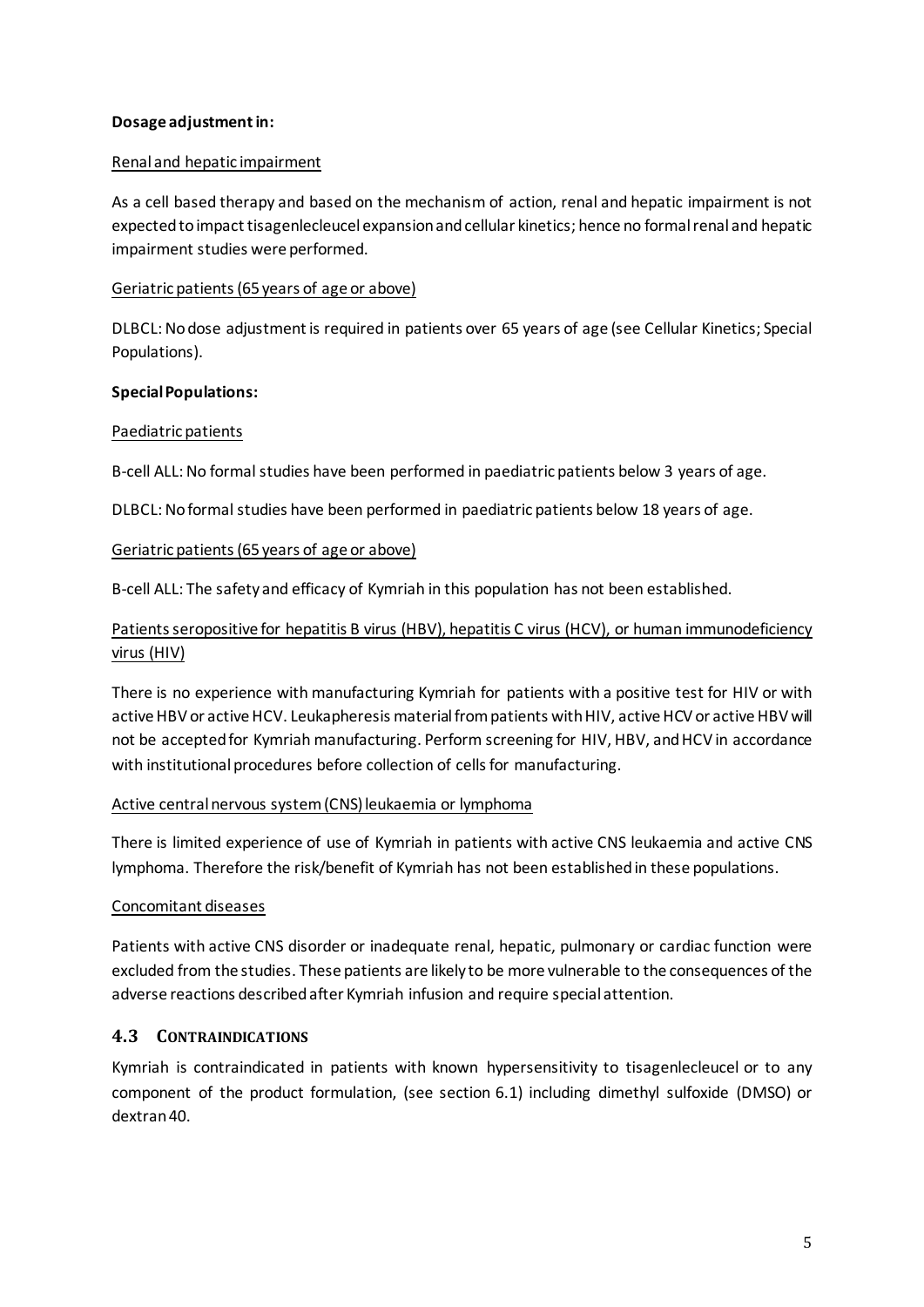# **4.4 SPECIAL WARNINGS AND PRECAUTIONS FOR USE**

#### **Reasons to delay treatment**

Due to the risks associated with Kymriah treatment, infusion should be withheld until resolution of any of the following conditions:

- Unresolved serious adverse reactions (especially pulmonary reactions, cardiac reactions or hypotension) from preceding chemotherapies.
- Active uncontrolled infection.
- Active Graft Versus Host Disease (GVHD).
- Significant clinical worsening of leukaemia burden or rapid progression of lymphoma with unstable clinical presentation following lymphodepleting chemotherapy.

### **Patient information**

Prior to infusion, the patient should read the information from 'Patient Education Leaflet". In particular, the patient should be carefully educated to inform their doctor immediately if cytokine release syndrome (CRS), neurological symptoms or other toxicities occur after infusion with Kymriah, and be informed that they should stay within 2 hours distance of where they are given Kymriah treatment for at least 4 weeks. Ensure that patients understand the risk of manufacturing failure. In case of a manufacturing failure, a second manufacturing of KYMRIAH may be attempted. In addition, while the patient awaits the product, additional chemotherapy (not the lymphodepletion) may be necessary and may increase the risk of adverse events during the pre-infusion period.

# **Blood, organ, tissue and cell donation**

Patients treated with Kymriah should not donate blood, organs, tissues, sperms, oocytes and other cells.

# **Active central nervous system (CNS) leukaemia or lymphoma**

There is limited experience of use of Kymriah in patients with active CNS leukaemia and active CNS lymphoma. Therefore the risk/benefit of Kymriah has not been established in these populations.

# **Cytokine release syndrome**

Cytokine release syndrome (CRS), including fatal or life threatening events, occurred frequently after Kymriah infusion. In all but 4 cases, development of CRS occurred between 1 to 10 days (median onset 3 days) after Kymriah infusion in paediatric and young adult B-cell ALL patients and between 1 and 9 days (median onset 3 days) after Kymriah infusion in adult DLBCL patients. The median time to resolution of CRS was 8 days in B-cell ALL and 7 days in DLBCL patients.

Signs and symptoms of CRS may include high fever, hypotension, hypoxia, dyspnoea, tachypnoea, arrhythmia, fatigue, headache, rigors, myalgia, arthralgia, nausea, vomiting, diarrhoea, diaphoresis, rash and anorexia. Organ dysfunction, including cardiac insufficiency, renal insufficiency and liver injury with accompanying elevated aspartate aminotransferase (AST), elevated alanine aminotransferase (ALT) or elevated total bilirubin may also be observed. In addition, disseminated intravascular coagulation (DIC) with low fibrinogen levels, capillary leak syndrome (CLS), macrophage activation syndrome (MAS) and haemophagocytic lymphohistiocytosis (HLH) may occur in the setting of CRS. Patients should be closely monitored for signs or symptoms of these events including fever.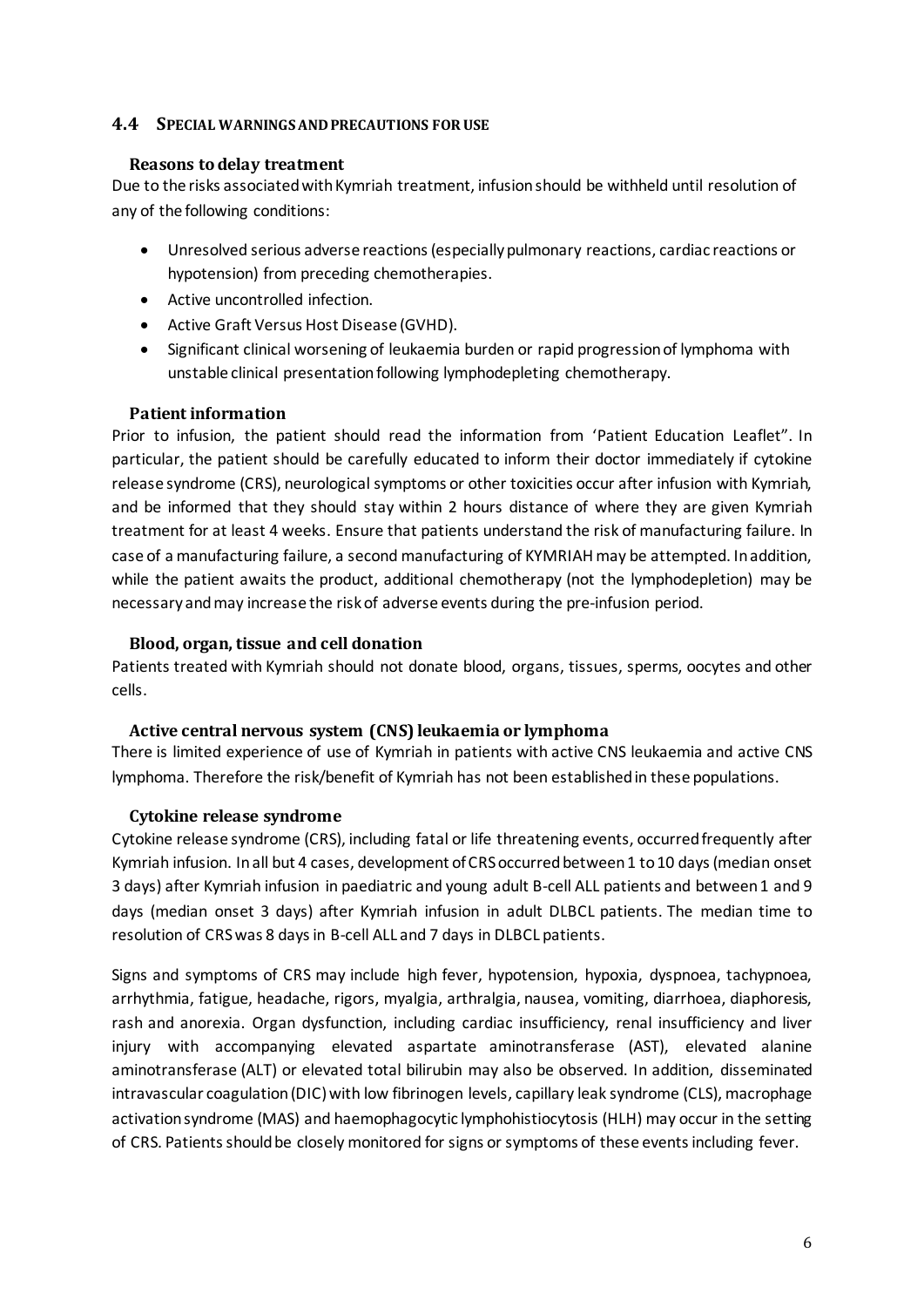Risk factors for severe CRS in paediatric and young adult B-cell ALL patients are high pre-infusion tumour burden, uncontrolled or accelerating tumour burden following lymphodepleting chemotherapy, active infection and early onset of fever or CRS following Kymriah infusion. High tumour burden prior to Kymriah infusion was identified as a risk factor for developing severe CRS in adult DLBCL patients.

Prior to administration of Kymriah in paediatric and young adult B-cell ALL patients, efforts should be made to lower and control the patient's tumour burden.

In all indications, appropriate prophylactic and therapeutic treatment for infections should be provided, and complete resolution of any existing infections should be ensured. Infections may also occur during CRS and may increase the risk of a fatal event.

# Management of Cytokine Release Syndrome Associated with Kymriah

CRS should be managed solely based on the patient's clinical presentation and according to the CRS management algorithm provided in Table 1**.** Anti-interleukin-6 based therapy tocilizumab, has been administered for moderate or severe CRS associated with Kymriah. A minimum of two doses of tocilizumab per patient must be available on site prior to Kymriah infusion. The treatment centre should have timely access to additional doses of tocilizumab. Corticosteroids may be administered in cases of life-threatening emergencies. Tisagenlecleucel continues to expand and persist following administration of tocilizumab and corticosteroids. Patients with medically significant cardiac dysfunction should be managed by standards of critical care; measures such as echocardiography should be considered. Tumour Necrosis Factor (TNF) antagonists are not recommended for management of Kymriah associated CRS.

| Cytokine release syndrome severity                                                                                                                                                                                                                                                                                                                                                                           | <b>Management</b>                                                                                                                                                                                                                                                                                                                                                                                                                                                                                                                                                                                            |
|--------------------------------------------------------------------------------------------------------------------------------------------------------------------------------------------------------------------------------------------------------------------------------------------------------------------------------------------------------------------------------------------------------------|--------------------------------------------------------------------------------------------------------------------------------------------------------------------------------------------------------------------------------------------------------------------------------------------------------------------------------------------------------------------------------------------------------------------------------------------------------------------------------------------------------------------------------------------------------------------------------------------------------------|
| Prodromal syndrome:                                                                                                                                                                                                                                                                                                                                                                                          | Observe in person: exclude infection; administer                                                                                                                                                                                                                                                                                                                                                                                                                                                                                                                                                             |
| Low-grade fever, fatigue, anorexia                                                                                                                                                                                                                                                                                                                                                                           | antibiotics per local guidelines if neutropenic; provide                                                                                                                                                                                                                                                                                                                                                                                                                                                                                                                                                     |
|                                                                                                                                                                                                                                                                                                                                                                                                              | symptomatic support.                                                                                                                                                                                                                                                                                                                                                                                                                                                                                                                                                                                         |
| Cytokine release syndrome requiring mild                                                                                                                                                                                                                                                                                                                                                                     | Administer antipyretics, oxygen, intravenous fluids                                                                                                                                                                                                                                                                                                                                                                                                                                                                                                                                                          |
| intervention - one or more of the following:                                                                                                                                                                                                                                                                                                                                                                 | and/or low-dose vasopressors as needed.                                                                                                                                                                                                                                                                                                                                                                                                                                                                                                                                                                      |
| High fever                                                                                                                                                                                                                                                                                                                                                                                                   |                                                                                                                                                                                                                                                                                                                                                                                                                                                                                                                                                                                                              |
| Hypoxia                                                                                                                                                                                                                                                                                                                                                                                                      |                                                                                                                                                                                                                                                                                                                                                                                                                                                                                                                                                                                                              |
| Mild hypotension                                                                                                                                                                                                                                                                                                                                                                                             |                                                                                                                                                                                                                                                                                                                                                                                                                                                                                                                                                                                                              |
| Cytokine release syndrome requiring moderate to<br>aggressive intervention - one or more of the<br>following:<br>Haemodynamic instability despite<br>intravenous fluids and vasopressor support<br>Worsening respiratory distress, including<br>pulmonary infiltrates, increasing oxygen<br>requirement including high-flow oxygen<br>and/or need for mechanical ventilation<br>Rapid clinical deterioration | • Administer high-dose or multiple vasopressors,<br>oxygen, mechanical ventilation and/or other<br>supportive care as needed.<br>• Administer to cilizumab.<br>Patient weight less than 30 kg: 12mg/kg<br>intravenously over 1 hour<br>Patient weight ≥30 kg: 8 mg/kg intravenously<br>over 1 hour (maximum dose 800 mg)<br>Repeat to cilizumab as needed at a minimum interval<br>of 8 hours if there is no clinical improvement.<br>If no response to second dose of tocilizumab,<br>consider a third dose of tocilizumab or pursue<br>alternative measures for treatment of cytokine<br>release syndrome. |
|                                                                                                                                                                                                                                                                                                                                                                                                              | Limit to a maximum total of 4 tocilizumab doses.                                                                                                                                                                                                                                                                                                                                                                                                                                                                                                                                                             |

# **Table 1 CRS Management Algorithm**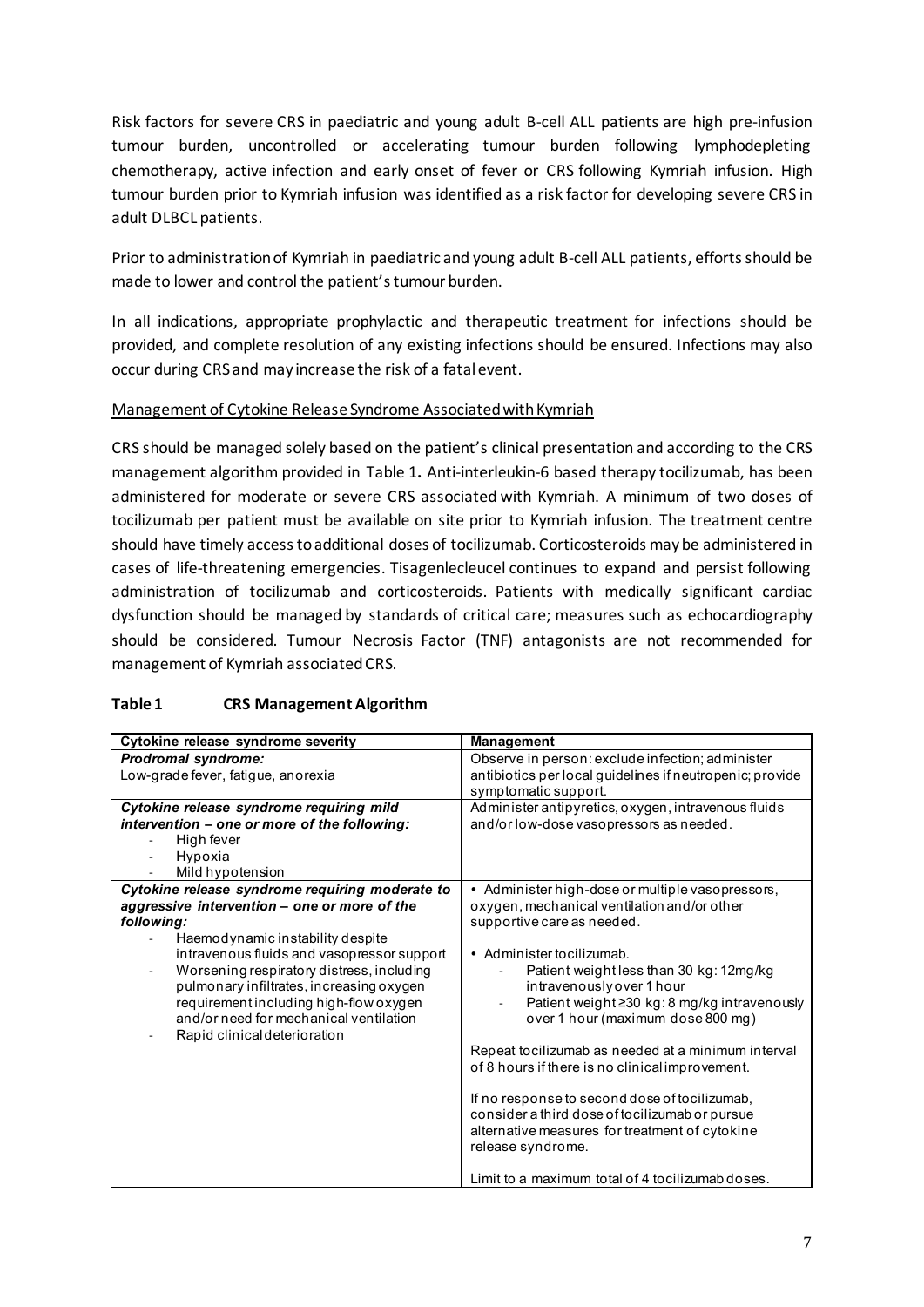|  | • If no clinical improvement within 12 to 18 hours of<br>the first tocilizumab dose, or worsening at any time,<br>administer methylprednisolone 2 mg/kg as an initial<br>dose, then 2 mg/kg per day until vasopressors and<br>high-flow oxygen are no longer needed, then taper. |
|--|----------------------------------------------------------------------------------------------------------------------------------------------------------------------------------------------------------------------------------------------------------------------------------|
|--|----------------------------------------------------------------------------------------------------------------------------------------------------------------------------------------------------------------------------------------------------------------------------------|

Alternative CRS management strategies may be implemented based on appropriate institutional or academic guidelines.

# **Neurological toxicities**

Neurological events, in particular encephalopathy, confusional state and/or delirium, occur frequently with Kymriah and can be severe or life threatening. Other manifestations include depressed level of consciousness, seizures, aphasia and speech disorder. The majority of neurological events occurred within 8 weeks following Kymriah infusion and were transient. The median time to onset of the first neurological events occurring at any time following Kymriah infusion was 8 days for B-cell ALL (range: 2-489) and the median time to resolution was 7 days. The median time to onset of the first neurological events occurring at any time following Kymriah infusion was 6 days for DLBCL (range: 1- 323) and the median time to resolution was 13 days.

Neurological events can be concurrent with CRS, following resolution of CRS or in the absence of CRS.

Patients should be monitored for neurological events. In case of neurological events, patients should be diagnostically worked up and managed depending on the underlying pathophysiology and in accordance with local standard of care.

### **Infections and febrile neutropenia**

Patients with active, uncontrolled infection should not start Kymriah treatment until the infection is resolved. Prior to Kymriah infusion, infection prophylaxis should follow standard guidelines based on the degree of preceding immunosuppression.

Serious infections, including life threatening or fatal infections, occurred in patients after Kymriah infusion. Patients should be monitored for signs and symptoms of infection and treated appropriately. As appropriate, prophylactic antibiotics should be administered and surveillance testing should be employed prior to and during treatment with Kymriah. Infections are known to complicate the course and management of concurrent CRS.

Febrile neutropenia was frequently observed in patients after Kymriah infusion and may be concurrent with CRS. In the event of febrile neutropenia, infection should be evaluated and managed appropriately with broad spectrum antibiotics, fluids and other supportive care, as medically indicated.

In patients achieving complete remission following Kymriah, resulting low immunoglobulin levels can increase the risk for infections. In patients with low immunoglobulin levels pre-emptive measures such as immunoglobulin replacement and rapid attention to signs and symptoms of infection should be implemented according to age and standard specific guidelines.

#### **Prolonged cytopenias**

Patients may continue to exhibit cytopenias for several weeks following lymphodepleting chemotherapy and Kymriah and should be managed per standard guidelines. The majority of patients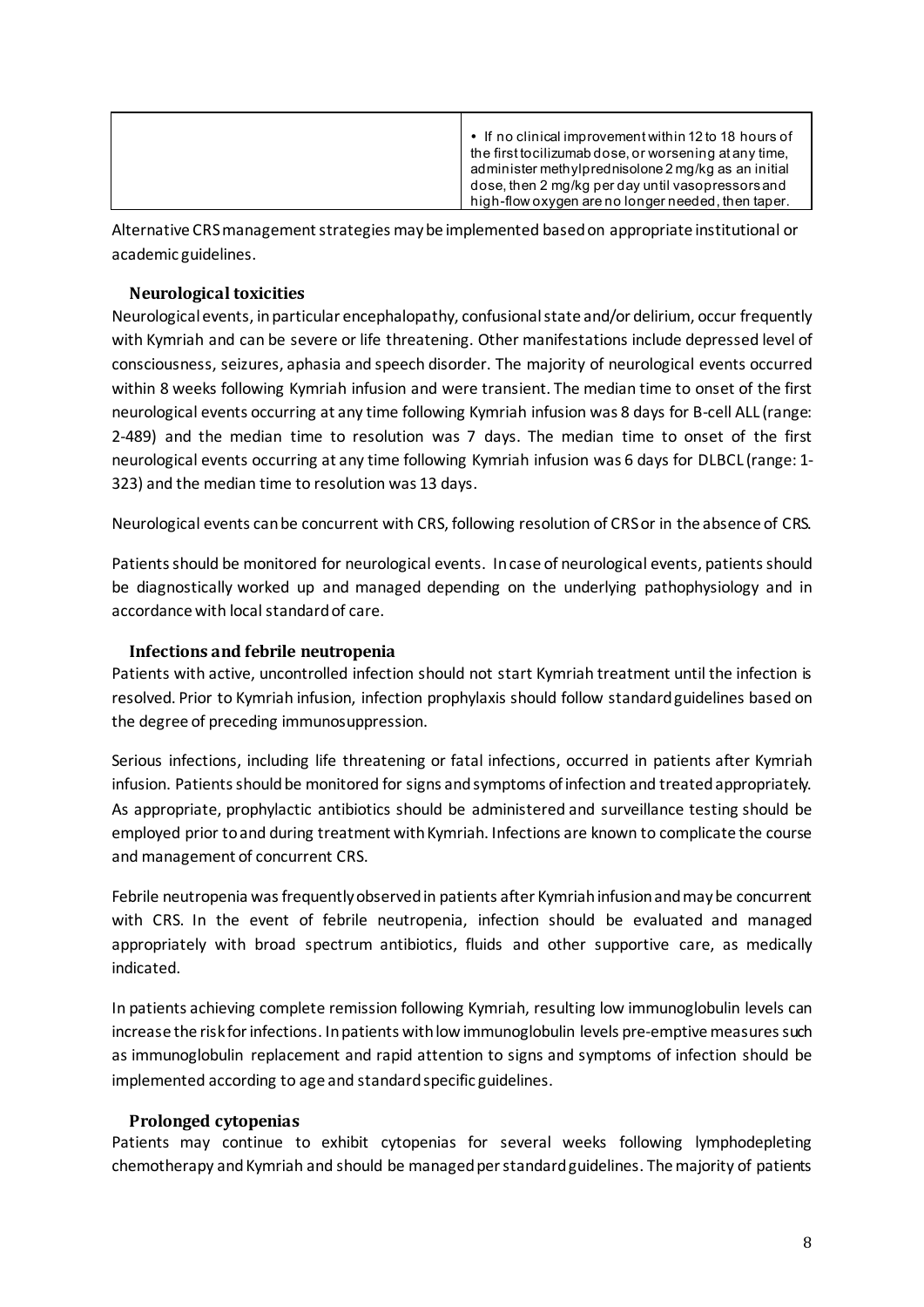who had cytopenias at day 28 following Kymriah treatment resolved to Grade 2 or below within three months after treatment. Prolonged neutropenia has been associated with increased risk of infection. Myeloid growth factors, particularly granulocyte macrophage-colony stimulating factor (GM-CSF), have the potential to worsen CRS symptoms and are not recommended during the first 3 weeks after Kymriah infusion and until CRS has resolved.

#### **Secondary malignancies**

Patients treated with Kymriah may develop secondary malignancies or recurrence of their cancer. They should be monitored life-long for secondary malignancies. In the event that a secondary malignancy occurs, the company should be contacted (see section 8 Sponsor) to obtain instructions on patient samples to collect for testing.

# **Hypogammaglobulinemia**

Hypogammaglobulinemia and agammaglobulinemia can occur in patients after Kymriah infusion. Immunoglobulin levels should be monitored after treatment with Kymriah. In patients with low immunoglobulin levels pre-emptive measures such as infection precautions, antibiotic prophylaxis and immunoglobulin replacement should be taken according to age and standard guidelines.

### **Live vaccines**

The safety of immunization with live vaccines during or following Kymriah treatment has not been studied. Vaccination with live vaccines is not recommended for at least 6 weeks prior to the start of lymphodepleting chemotherapy, during Kymriah treatment, and until immune recovery following treatment with Kymriah.

### **Tumour lysis syndrome**

Tumour lysis syndrome (TLS), which may be severe, has been observed. To minimize risk of TLS, patients with elevated uric acid or high tumour burden should receive allopurinol, or an alternative prophylaxis, prior to Kymriah infusion. Signs and symptoms of TLS should be monitored and events managed according to standard guidelines.

#### **Concomitant disease**

Patients with active CNS disorder or inadequate renal, hepatic, pulmonary or cardiac function were excluded from the studies. These patients are likely to be more vulnerable to the consequences of the adverse reactions described after Kymriah infusion (see section 4.8 Adverse Effects) and require special attention.

# **Prior stem cell transplantation**

It is not recommended that patients undergo allogeneic stem cell transplant (SCT) within 4 months prior to Kymriah because of the potential risk of Kymriah worsening graft versus host disease (GVHD). Leukapheresis for Kymriah manufacturing should be performed at least 12 weeks after allogeneic SCT.

# **HIV, Hepatitis B, Hepatitis C and viral reactivation**

It is not recommended that patients receive Kymriah if they have viral hepatitis because of the potential risk of viral reactivation. It is not recommended that patients receive Kymriah if they have HIV because of the possible effect on loss of HIV viral suppression and the theoretical risk of recombination events.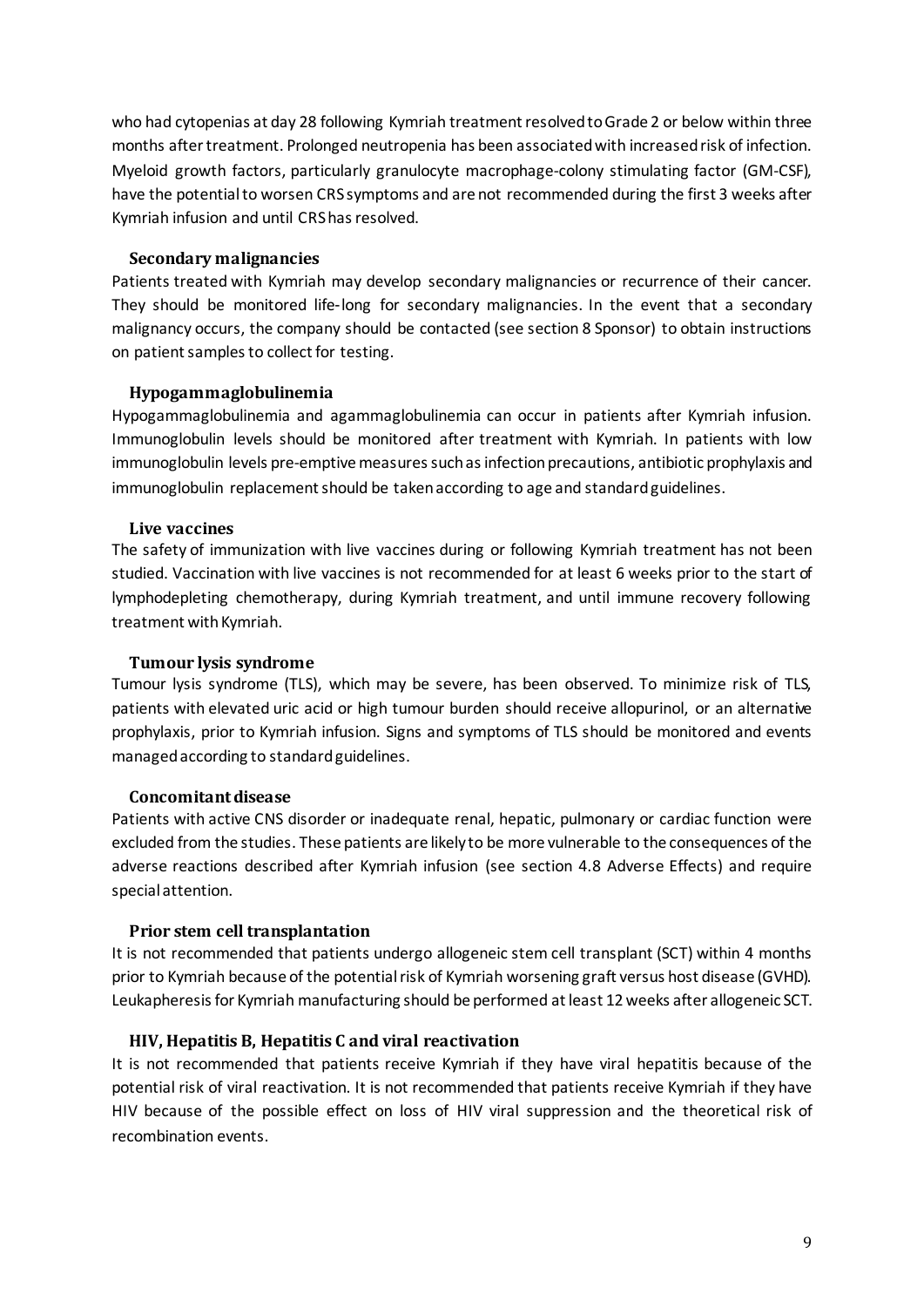# Viral Reactivation

Viral reactivation, e.g. Hepatitis B virus (HBV) reactivation, in some cases resulting in fulminant hepatitis, hepatic failure and death, can occur in patients treated with drugs directed against B cells.

# **Prior treatment with an anti-CD19 therapy**

There is limited experience with Kymriah in patients exposed to prior CD19-directed therapy. Kymriah is not recommended if the patient has relapsed with CD19-negative leukaemia after prior anti-CD19 therapy.

# **Use in the elderly**

B-cell ALL: The safety and efficacy of Kymriah in this population has not been established.

DLBCL: The safety and efficacy of KYMRIAH have been established in geriatric patients (See Clinical Trials). No dose adjustment is required in patients over 65 years of age (see Cellular Kinetics; Special Populations).

# **Paediatric use**

B-cell ALL: No formal studies have been performed in paediatric patients below 3 years of age.

DLBCL: No formal studies have been performed in paediatric patients below 18 years of age.

# **Effects on laboratory tests**

Due to limited and short spans of identical genetic information between the lentiviral vector used to create Kymriah and HIV, some commercial HIV nucleic acid tests (NAT) may give a false positive result post-treatment with Kymriah.

# **Content of dextran 40 and dimethyl sulfoxide (DMSO)**

This medicinal product contains 11 mg dextran 40 and 82.5 mg dimethyl sulfoxide (DMSO) per mL. Each of these excipients are known to possibly cause anaphylactic reaction following parenteral administration. All patients should be observed closely during the infusion period.

# **4.5 INTERACTIONS WITH OTHER MEDICINES AND OTHER FORMS OF INTERACTIONS**

No cellular kinetic or biodynamic drug interaction studies with tisagenlecleucel have been performed.

The co-administration of agents known to inhibit T-cell function has not been formally studied. The co-administration of agents known to stimulate T-cell function has not been investigated and the effects are unknown.

# Live vaccines

The safety of immunisation with live vaccines during or following Kymriah treatment has not been studied. Vaccination with live vaccines is not recommended for at least 6 weeks prior to the start of lymphodepleting chemotherapy, during Kymriah treatment, and until immune recovery following treatment with Kymriah.

# Concomitant therapy with tocilizumab and corticosteroids

Administration of tocilizumab and corticosteroids as per the cytokine release syndrome treatment algorithm does not impact the expansion and persistence of CAR-T cells.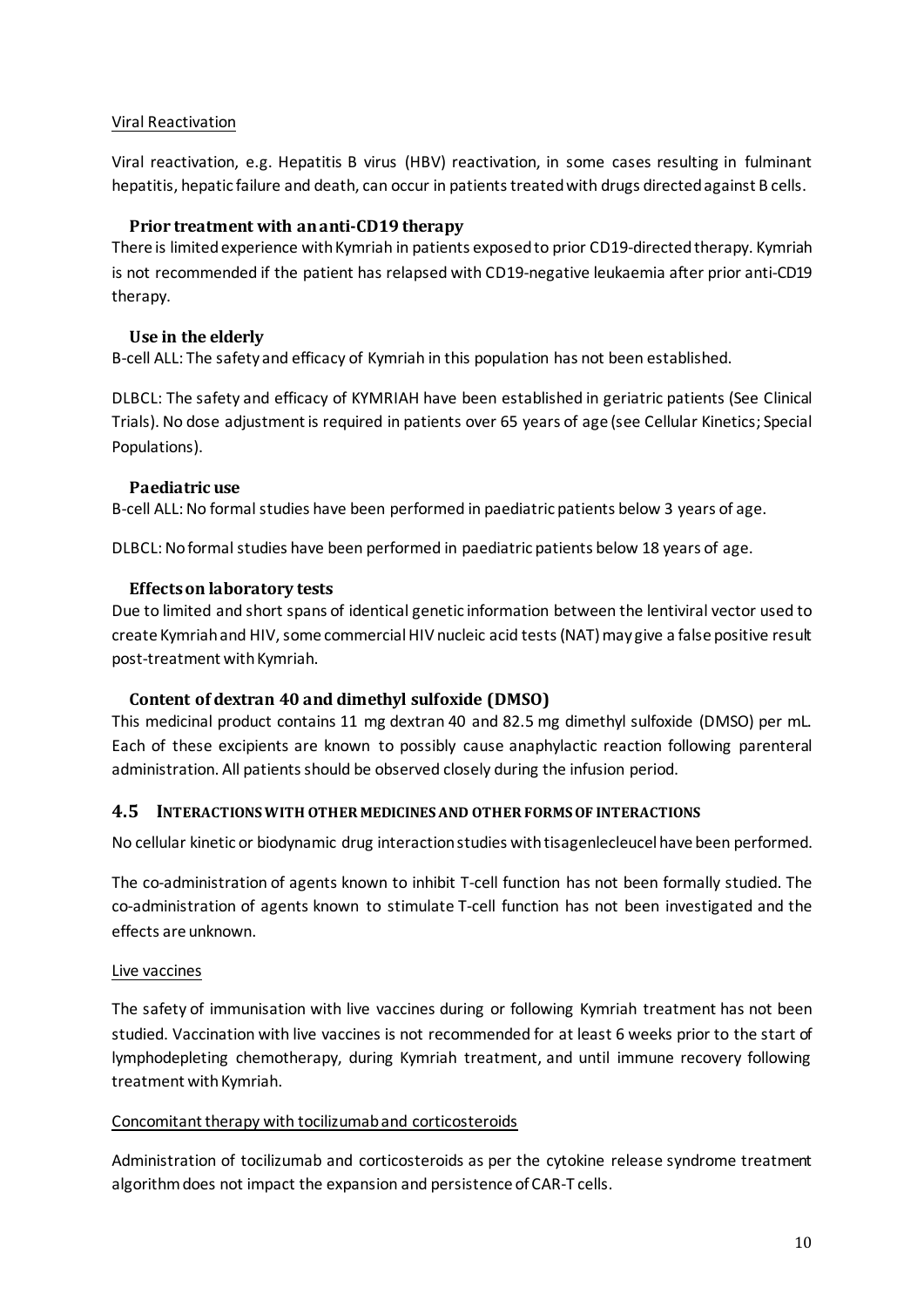# **4.6 FERTILITY, PREGNANCY AND LACTATION**

# **Effects on fertility**

There are no animal or human data available on the effect of Kymriah on male or female fertility. Effects of Kymriah on male and female fertility have not been evaluated in animal studies.

### **Use in pregnancy – Pregnancy Category C** Risk summary

There are no available data with Kymriah use in pregnant women. No animal studies have been conducted with Kymriah to assess whether it can cause fetal harm when administered to a pregnant woman. Kymriah has the potential to be transferred to the fetus via the placenta and could cause fetal toxicity, including B-cell lymphocytopenia.

Kymriah is not recommended during pregnancy and in women of child-bearing potential not using contraception.

If a patient intends to become pregnant after receiving Kymriah, the patient should be apprised of the potential risks to the fetus.

Pregnant women who have received Kymriah may have hypogammaglobulinemia. Assessment of immunoglobulin levels is indicated in newborns of mothers treated with Kymriah.

# **Use in lactation**

There are no data regarding the presence of Kymriah in human milk, the effect on the breast-fed child or the effects of Kymriah on milk production. A risk to the newborn/infant cannot be excluded. Women who are breast-feeding should be advised of the potential risk to the breast-fed infant.

Following administration of Kymriah, breast-feeding should be discussed with the treating physician.

# **Females and males of reproductive potential**

There is a potential for Kymriah to cause fetal toxicity.

#### Pregnancy testing

The pregnancy status of females of reproductive potential should be verified prior to starting treatment with Kymriah.

#### Contraception

Females of reproductive potential should use highly effective contraception (i.e., methods that result in less than 1% pregnancy rates) after Kymriah administration.

Sexually active males who have received Kymriah should use a condom during intercourse with a female of reproductive potential or a pregnant woman.

Pregnancy or fathering a child after Kymriah therapy should be discussed with the treating physician.

See the prescribing information for lymphodepleting chemotherapy for information on the need for effective contraception in patients who receive the lymphodepleting chemotherapy.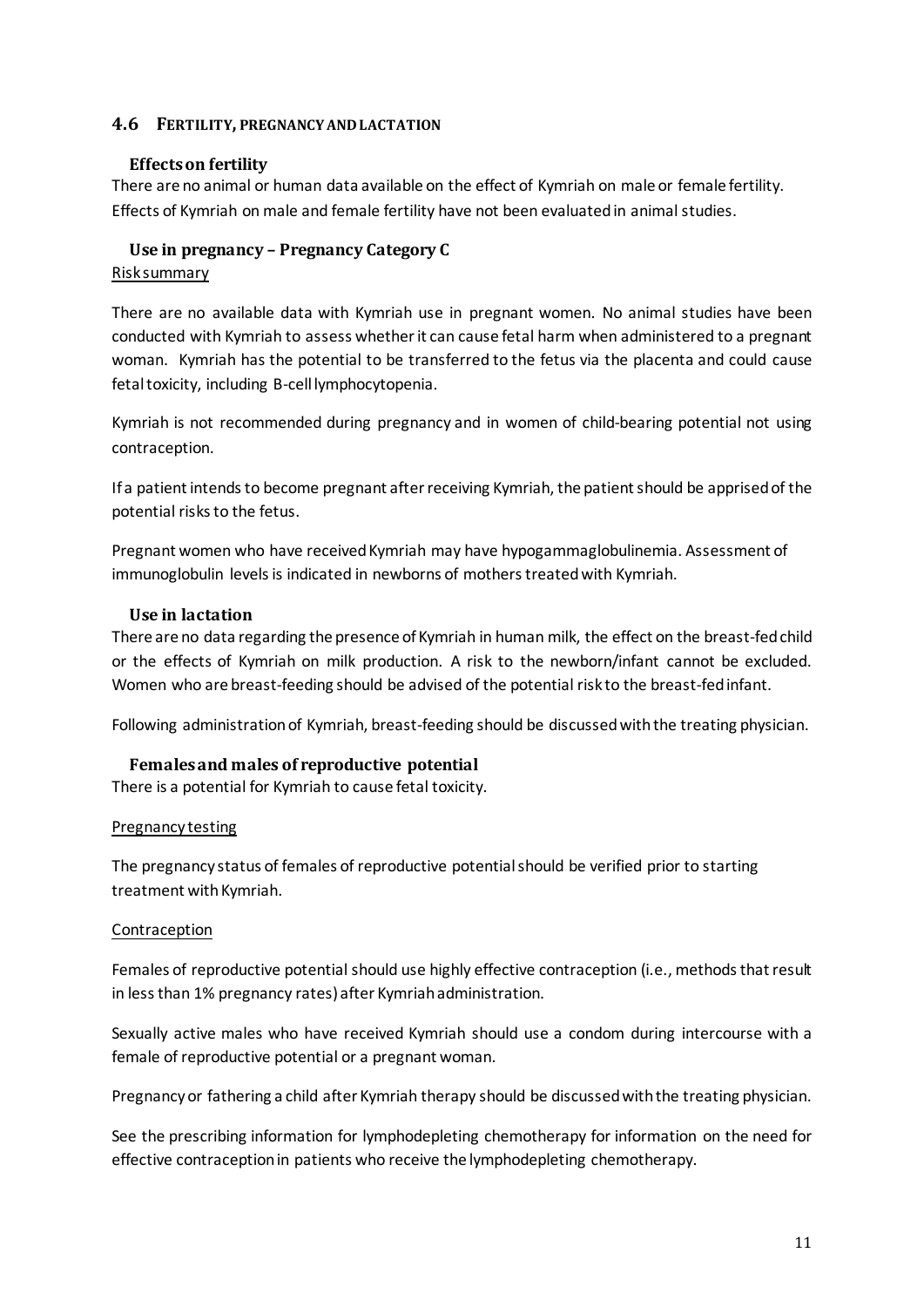There are insufficient exposure data to provide a recommendation concerning the duration of contraception following treatment with Kymriah.

# **4.7 EFFECTS ON ABILITY TO DRIVE AND USE MACHINES**

Due to the potential for neurological toxicities, patients receiving Kymriah are at risk of altered or decreased consciousness or coordination, and seizures in the 8 weeks following infusion. Patients are advised to refrain from driving and engaging in hazardous occupations or activities such as operating heavy or potentially dangerous machinery during this initial period.

# **4.8 ADVERSE EFFECTS (UNDESIRABLE EFFECTS)**

# **Pediatric and young adult B-cell ALL** (13-Apr-2018 data-cut)

The adverse reactions described in this section were characterized in 79 patientsinfused with Kymriah in the multi-center pivotal clinical study CCTL019B2202 (N=79).

The most common non-haematological adverse reactions (≥40%) were cytokine release syndrome (77%), infections (72%), hypogammaglobulinemia (53%) and pyrexia (42%).

The most common haematological laboratory abnormalities were decreased white blood cells (100%), decreased haemoglobin (100%), decreased neutrophils (98%), decreased lymphocytes (98%) and decreased platelets (97%).

Grade 3 and Grade 4 adverse reactions were reported in 89% of patients.

The most common (>40%) Grade 3 and Grade 4 non-haematological adverse reaction was CRS (48%).

The most common (>40%) Grade 3 and Grade 4 haematological laboratory abnormalities were white blood cells decreased (97%), neutrophils decreased (95%), lymphocytes decreased (96%), platelets decreased (77%), and haemoglobin decreased (48%).

Grade 3 or 4 adverse events were more often observed within the initial 8 weeks post-infusion (82% of patients) compared to after 8 weeks post-infusion (51% of patients).

Six fatalities not related to disease progression occurred following Kymriah infusion, of which 1 death occurred within 30 days of infusion due to cerebral hemorrhage. Three deaths were due to infections (encephalitis, lower respiratory tract bacterial infection and mycosis), 1 due to hepatobiliary disease, and 1 death was due to unknown reason.

# Tabulated summary of adverse drug reactions from B2202

Adverse drug reactions from B2202 in Table 2 are listed by MedDRA system organ class. Within each system organ class, the adverse drug reactions are ranked by frequency, with the most frequent reactions first. Within each frequency grouping, adverse drug reactions are presented in order of decreasing seriousness. In addition, the corresponding frequency category for each adverse drug reaction is based on the following convention (CIOMS III): very common (≥1/10); common (≥1/100 to  $\langle 1/10 \rangle$ ; uncommon (≥1/1,000 to  $\langle 1/100 \rangle$ ; rare (≥1/10,000 to  $\langle 1/1,000 \rangle$ ; very rare (<1/10,000).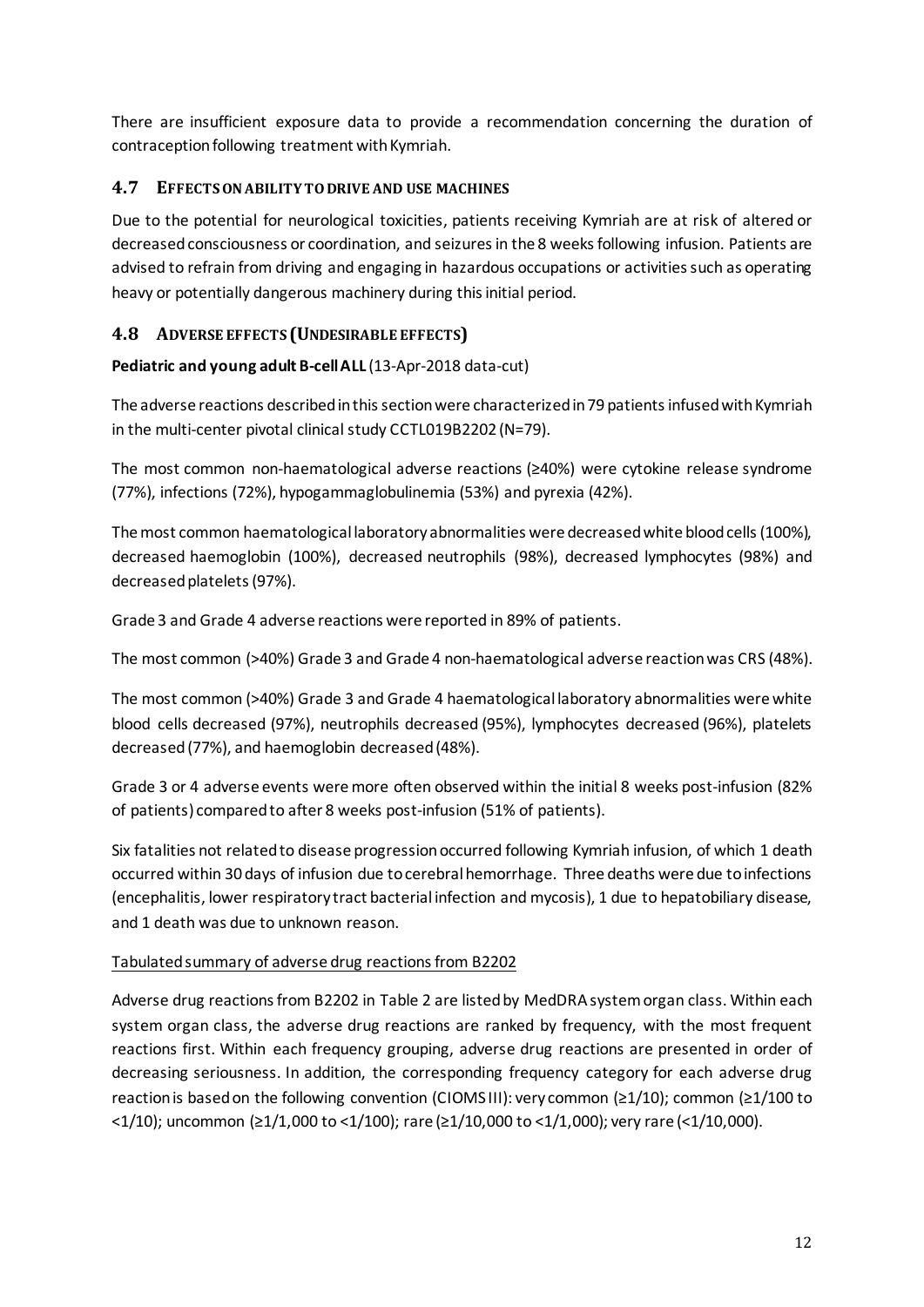# **Table 2 Adverse drug reactions at any time post Kymriah infusion by primary system organ class, ADR term and maximum CTCAE grade in study B2202 Safety Set(13-Apr-2018 data-cut)**

| B2202, N=79                                          | All grades            |                 | Grade 3         |                   | Grade 4           |                            | <b>Frequency</b><br>category<br>(All grades) |
|------------------------------------------------------|-----------------------|-----------------|-----------------|-------------------|-------------------|----------------------------|----------------------------------------------|
|                                                      | n                     | $\frac{9}{6}$   | n               | %                 | n                 | %                          |                                              |
| Blood and lymphatic system disorders                 |                       |                 |                 |                   |                   |                            |                                              |
| Febrile neutropenia                                  | 27                    | 34              | 25              | 32                | 2                 | 3                          | Very common                                  |
| Anaemia                                              | 25                    | 32              | 9               | 11                | 0                 | 0                          | Very common                                  |
| Haemorrhage                                          | $\overline{25}$       | $\overline{32}$ | 6               | 8                 | $\overline{2}$    | 3                          | Very common                                  |
| Neutropenia                                          | 11                    | 14              | $\overline{c}$  | 3                 | $\overline{7}$    | 9                          | Very common                                  |
| Thrombocytopenia                                     | 9                     | 11              | 3               | 4                 | 6                 | 8                          | Very common                                  |
| Haemophagocyticlymphohistiocytosis                   | $\overline{5}$        | 6               | $\overline{2}$  | $\overline{3}$    | $\mathbf{1}$      | 1                          | Common                                       |
| Coagulopathy                                         | 5                     | 6               | 2               | 3                 | 0                 | 0                          | Common                                       |
| Leukopenia                                           | $\overline{3}$        | $\overline{4}$  | 1               | $\mathbf{1}$      | 1                 | 1                          | Common                                       |
| Lymphopenia                                          | $\overline{c}$        | 3               | 2               | 3                 | 0                 | 0                          | Common                                       |
| Pancytopenia                                         | $\overline{2}$        | 3               | $\overline{c}$  | 3                 | $\mathbf{0}$      | 0                          | Common                                       |
| <b>Cardiac disorders</b>                             |                       |                 |                 |                   |                   |                            |                                              |
| Arrhythmia                                           | 17                    | 22              | 2               | 3                 | 1                 | 1                          | Very common                                  |
| Cardiac failure                                      | $\overline{7}$        | 9               | 4               | 5                 | $\overline{c}$    | 3                          | Common                                       |
| Cardiac arrest                                       | 3                     | 4               | 0               | $\Omega$          | 3                 | 4                          | Common                                       |
| Eye disorders                                        |                       |                 |                 |                   |                   |                            |                                              |
| Visual impairment                                    | $\overline{2}$        | 3               | $\mathbf 0$     | $\mathbf 0$       | $\mathbf{0}$      | 0                          | Common                                       |
| <b>Gastrointestinal disorders</b>                    |                       |                 |                 |                   |                   |                            |                                              |
| Vomiting                                             | 25                    | 32              | 1               | 1                 | 0                 | 0                          | Very common                                  |
| Diarrhoea                                            | $\overline{23}$       | 29              | $\mathbf{1}$    | $\mathbf{1}$      | $\mathbf 0$       | $\mathbf 0$                | Very common                                  |
| Nausea                                               | 21                    | 27              | $\overline{c}$  | 3                 | $\mathbf 0$       | $\mathbf 0$                | Very common                                  |
| Abdominal pain                                       | 14                    | 18              | 2               | 3                 | 0                 | $\mathbf 0$                | Very common                                  |
| Constipation                                         | 14                    | 18              | 0               | 0                 | 0                 | 0                          | Very common                                  |
| Stomatitis                                           | 3                     | 4               | 1               | 1                 | 0                 | 0                          | Common                                       |
| Abdominal distension                                 | 3                     | 4               | 0               | 0                 | $\mathbf 0$       | 0                          | Common                                       |
| Ascites                                              | 3                     | 4               | 0               | 0                 | 0                 | 0                          | Common                                       |
| Dry mouth                                            | 1                     | 1               | 0               | $\Omega$          | $\mathbf{0}$      | 0                          | Common                                       |
| General disorders and administration site conditions |                       |                 |                 |                   |                   |                            |                                              |
| Pyrexia                                              | 33                    | 42              | 8               | 10                | 2<br>$\mathbf{0}$ | 3<br>$\mathbf{0}$          | Very common                                  |
| Pain                                                 | 20                    | 25              | $\overline{2}$  | 3                 |                   |                            | Very common                                  |
| Fatigue                                              | 18<br>$\overline{15}$ | 23<br>19        | $\pmb{0}$<br>1  | 0<br>$\mathbf{1}$ | 0<br>0            | $\mathbf 0$<br>$\mathbf 0$ | Very common                                  |
| Oedema                                               |                       |                 |                 |                   |                   | 0                          | Very common                                  |
| Chills<br>Asthenia                                   | $\overline{7}$<br>3   | 9<br>4          | $\pmb{0}$<br>0  | $\pmb{0}$<br>0    | 0<br>0            | 0                          | Common<br>Common                             |
| Multiple organ dysfunction syndrome                  | $\overline{c}$        | 3               | 0               | $\pmb{0}$         | $\overline{c}$    | 3                          | Common                                       |
| Influenza like illness                               | $\overline{c}$        | 3               | 0               | $\mathbf{0}$      | $\mathbf{0}$      | 0                          | Common                                       |
| <b>Hepatobiliary disorders</b>                       |                       |                 |                 |                   |                   |                            |                                              |
| Hyperbilirubinaemia                                  | 5                     | 6               | 1               | 1                 | 0                 | 0                          | Common                                       |
| Immune system disorders                              |                       |                 |                 |                   |                   |                            |                                              |
| Cytokine release syndrome                            | 61                    | 77              | 17              | 22                | 21                | 27                         | Very common                                  |
| Hypogammaglobulinaemia                               | $\overline{42}$       | 53              | 10              | $\overline{13}$   | $\mathbf 0$       | $\mathbf 0$                | Very common                                  |
| Infusion related reaction                            | 5                     | $\,6$           | 1               | $\mathbf{1}$      | $\pmb{0}$         | $\pmb{0}$                  | Common                                       |
| Graft versus host disease                            | $\overline{2}$        | 3               | $\overline{2}$  | 3                 | $\mathbf 0$       | $\mathbf 0$                | Common                                       |
| <b>Infections and infestations</b>                   |                       |                 |                 |                   |                   |                            |                                              |
| Infections - pathogen unspecified                    | 45                    | 57              | 14              | 18                | 7                 | 9                          | Very common                                  |
| Viral infectious disorders                           | 30                    | 38              | 15              | 19                | 2                 | 3                          | Very common                                  |
| Bacterial infectious disorders                       | $\overline{21}$       | $\overline{27}$ | $\overline{12}$ | 15                | 1                 | 1                          | Very common                                  |
| Fungal infectious disorders                          | 12                    | 15              | $\overline{4}$  | 5                 | $\sqrt{3}$        | 4                          | Very common                                  |
| Investigations                                       |                       |                 |                 |                   |                   |                            |                                              |
| White blood cell decreased*                          | 79                    | 100             | 5               | 6                 | 72                | 91                         | Very common                                  |
| Haemoglobin decreased*                               | 79                    | 100             | $\overline{38}$ | 48                | 0                 | 0                          | Very common                                  |
| Neutrophil count decreased*                          | 77                    | 98              | 6               | 8                 | 69                | 87                         | Very common                                  |
| Lymphocyte count decreased*                          | 77                    | 98              | 20              | 25                | 56                | 71                         | Very common                                  |
| Platelet count decreased*                            | $\overline{77}$       | 97              | 13              | 16                | 48                | 61                         | Very common                                  |
| Aspartate aminotransferase increased                 | 19                    | 24              | 8               | 10                | 3                 | 4                          | Very common                                  |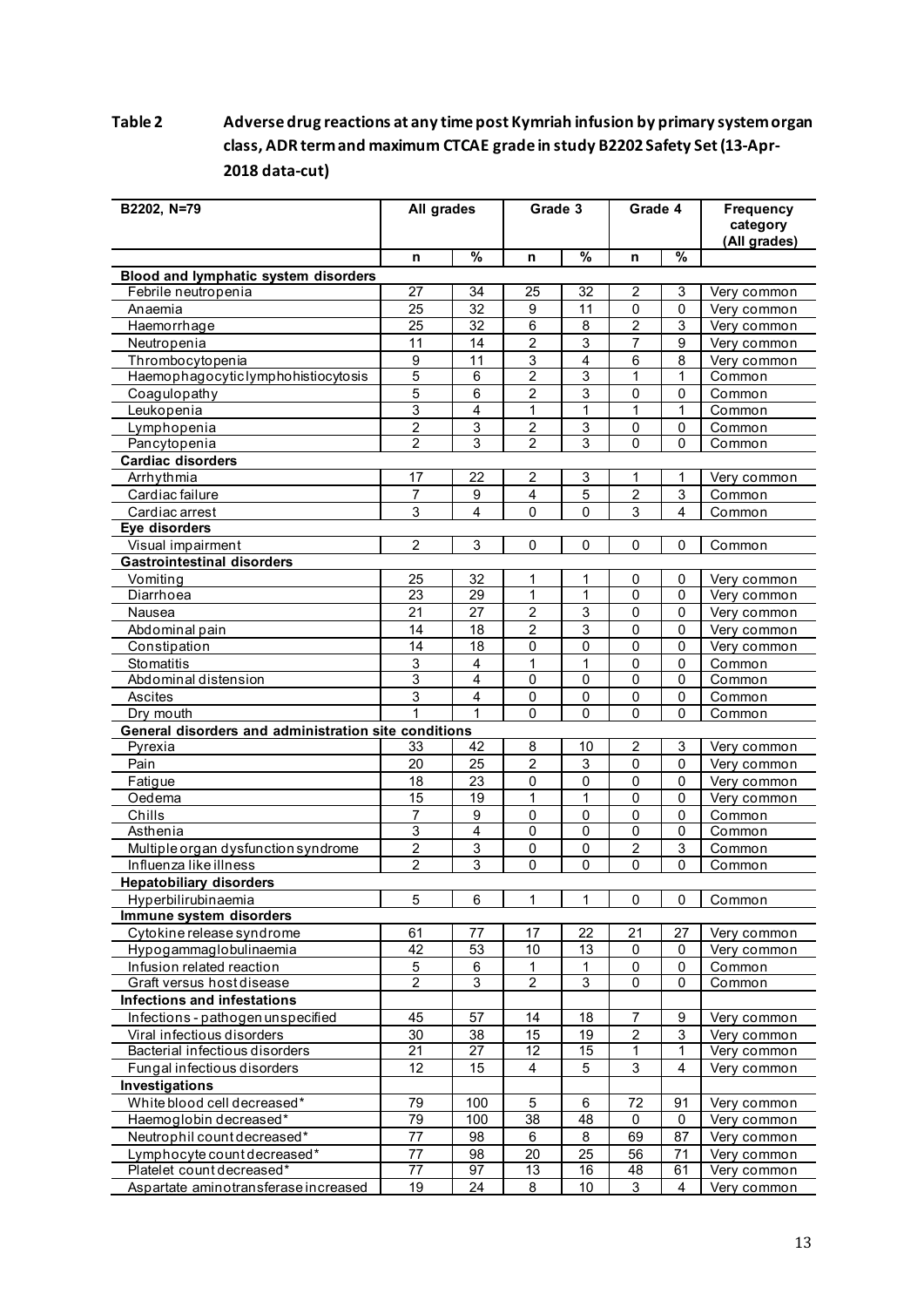| B2202, N=79                                                         | All grades                |                         | Grade 3                                     |                                | Grade 4                     |                             | <b>Frequency</b>           |
|---------------------------------------------------------------------|---------------------------|-------------------------|---------------------------------------------|--------------------------------|-----------------------------|-----------------------------|----------------------------|
|                                                                     |                           |                         |                                             |                                |                             |                             | category<br>(All grades)   |
|                                                                     | n                         | $\%$                    | n                                           | %                              | n                           | $\%$                        |                            |
| Alanine aminotransferase increased                                  | $\overline{18}$           | $\overline{23}$         | $\overline{7}$                              | 9                              | $\mathbf 0$                 | $\mathbf 0$                 | Very common                |
| Blood bilirubin increased                                           | 13                        | 16                      | 9                                           | 11                             | 0                           | $\mathbf 0$                 | Verv common                |
| International normalised ratio                                      | 9                         | 11                      | $\mathbf{0}$                                | $\Omega$                       | $\mathbf 0$                 | $\mathbf 0$                 | Very common                |
| increased                                                           |                           |                         |                                             |                                |                             |                             |                            |
| Serum ferritin increased                                            | 8<br>$\overline{7}$       | 10                      | $\overline{c}$                              | $\sqrt{3}$                     | 0                           | 0                           | Very common                |
| Blood fibrinogen decreased<br>Activated partial thromboplastin time | $\overline{4}$            | 9<br>5                  | $\mathbf{1}$<br>1                           | $\mathbf{1}$<br>1              | 1<br>0                      | 1<br>0                      | Common<br>Common           |
| prolonged                                                           |                           |                         |                                             |                                |                             |                             |                            |
| Prothrombin time prolonged                                          | $\mathsf 3$               | $\overline{\mathbf{4}}$ | $\mathbf 0$                                 | 0                              | 0                           | 0                           | Common                     |
| Fibrin D dimer increased                                            | $\overline{2}$            | 3                       | 1                                           | 1                              | 0                           | $\mathbf 0$                 | Common                     |
| Weightdecreased                                                     | $\boldsymbol{2}$          | 3                       | 1                                           | 1                              | 0                           | $\mathbf 0$                 | Common                     |
| Blood alkaline phosphatase increased                                | 1                         | 1                       | 0                                           | $\mathbf 0$                    | 0                           | 0                           | Common                     |
| Metabolism and nutrition disorders                                  |                           |                         |                                             |                                |                             |                             |                            |
| Decreased appetite                                                  | 30                        | 38                      | 11                                          | 14                             | 1                           | 1                           | Very common                |
| Hypokalaemia                                                        | 20                        | 25                      | $\boldsymbol{9}$                            | 11                             | $\overline{\mathbf{c}}$     | $\mathsf 3$                 | Very common                |
| Hypophosphataemia                                                   | 18                        | 23                      | 8                                           | 10                             | 1                           | 1                           | Very common                |
| Hypocalcaemia                                                       | 16                        | 20                      | 5                                           | 6                              | 0                           | 0                           | Very common                |
| Hypoalbuminaemia<br>Hyperuricaemia                                  | 11<br>9                   | 14<br>11                | 1<br>1                                      | 1<br>1                         | 0<br>0                      | $\mathbf 0$<br>0            | Very common<br>Very common |
|                                                                     | 8                         | 10                      | $\overline{\mathbf{4}}$                     | 5                              | 0                           | 0                           | Very common                |
| Hyperglycaemia<br>Fluid overload                                    | $\overline{7}$            | $\overline{9}$          | 5                                           | 6                              | 0                           | $\mathbf 0$                 | Common                     |
| Hypomagnesaemia                                                     | 6                         | 8                       | 0                                           | 0                              | 0                           | 0                           | Common                     |
| Tumour lysis syndrome                                               | $\overline{5}$            | 6                       | $\overline{\mathbf{4}}$                     | 5                              | $\mathbf 1$                 | 1                           | Common                     |
| Hyperphosphataemia                                                  | 5                         | 6                       | 0                                           | 0                              | 1                           | $\mathbf{1}$                | Common                     |
| Hypercalcaemia                                                      | 3                         | 4                       | $\overline{c}$                              | 3                              | 0                           | 0                           | Common                     |
| Hyperkalaemia                                                       | $\overline{3}$            | $\overline{\mathbf{4}}$ | 1                                           | 1                              | 1                           | $\mathbf{1}$                | Common                     |
| Hypernatraemia                                                      | $\ensuremath{\mathsf{3}}$ | 4                       | 1                                           | 1                              | 1                           | 1                           | Common                     |
| Hyponatraemia                                                       | 3                         | 4                       | $\pmb{0}$                                   | 0                              | 0                           | $\mathbf 0$                 | Common                     |
| Hypermagnesaemia                                                    | $\mathfrak{p}$            | 3                       | 0                                           | $\mathbf{0}$                   | $\overline{0}$              | $\Omega$                    | Common                     |
| Musculoskeletal and connective tissue disorders                     |                           |                         |                                             |                                |                             |                             |                            |
| Back pain                                                           | 10                        | 13                      | $\mathsf 3$                                 | 4                              | 0                           | 0                           | Very common                |
| Myalgia                                                             | 10<br>$\overline{8}$      | 13<br>10                | 0<br>1                                      | 0<br>1                         | 0                           | 0                           | Very common                |
| Arthralgia<br>Musculoskeletal pain                                  | 5                         | 6                       | 0                                           | 0                              | 0<br>0                      | 0<br>0                      | Very common<br>Common      |
| Nervous system disorders                                            |                           |                         |                                             |                                |                             |                             |                            |
| Headache                                                            | 28                        | 35                      | 2                                           | 3                              | 0                           | 0                           | Very common                |
| Encephalopathy                                                      | 24                        | $\overline{30}$         | 7                                           | 9                              | 0                           | 0                           | Very common                |
| Tremor                                                              | 6                         | 8                       | 0                                           | 0                              | 0                           | 0                           | Common                     |
| Seizure                                                             | $\overline{5}$            | $\overline{6}$          | $\overline{3}$                              | $\overline{4}$                 | 0                           | $\mathbf 0$                 | Common                     |
| Dizziness                                                           | $\overline{\mathbf{4}}$   | 5                       | 0                                           | 0                              | 0                           | 0                           | Common                     |
| Peripheral neuropathy                                               | $\mathsf 3$               | 4                       | $\pmb{0}$                                   | $\mathbf 0$                    | 0                           | $\pmb{0}$                   | Common                     |
| Speech disorder                                                     | $\overline{2}$            | 3                       | 1                                           | 1                              | 0                           | 0                           | Common                     |
| Motor dysfunction                                                   | 1                         | 1                       | 0                                           | 0                              | 0                           | 0                           | Common                     |
| Neuralgia                                                           | 1                         | 1                       | 0                                           | 0                              | 0                           | 0                           | Common                     |
| Psychiatric disorders                                               |                           |                         |                                             |                                |                             |                             |                            |
| Delirium                                                            | 15<br>13                  | 19<br>16                | $\ensuremath{\mathsf{3}}$<br>$\overline{c}$ | 4<br>$\ensuremath{\mathsf{3}}$ | 0<br>$\pmb{0}$              | $\pmb{0}$<br>$\pmb{0}$      | Very common                |
| Anxiety<br>Sleep disorder                                           | 9                         | 11                      | 0                                           | 0                              | 0                           | 0                           | Very common<br>Very common |
| <b>Renal and urinary disorders</b>                                  |                           |                         |                                             |                                |                             |                             |                            |
| Acute kidney injury                                                 | 17                        | 22                      | $\sqrt{3}$                                  | 4                              | 8                           | 10                          | Very common                |
| Respiratory, thoracic and mediastinal disorders                     |                           |                         |                                             |                                |                             |                             |                            |
| Cough                                                               | 21                        | 27                      | 0                                           | 0                              | 0                           | 0                           | Very common                |
| Hypoxia                                                             | 20                        | 25                      | 10                                          | $\overline{13}$                | 6                           | 8                           | Very common                |
| Dyspnoea                                                            | 14                        | 18                      | $\overline{2}$                              | $\ensuremath{\mathsf{3}}$      | 8                           | 10                          | Very common                |
| Pulmonary oedema                                                    | $\overline{12}$           | $\overline{15}$         | $\overline{6}$                              | $\overline{8}$                 | 1                           | 1                           | Very common                |
| Nasal congestion                                                    | $\boldsymbol{9}$          | 11                      | 0                                           | $\mathbf 0$                    | 0                           | $\pmb{0}$                   | Very common                |
| Pleural effusion                                                    | 8                         | 10                      | $\overline{c}$                              | $\ensuremath{\mathsf{3}}$      | $\mathbf 1$                 | $\mathbf{1}$                | Very common                |
| Tachypnoea                                                          | $\overline{\mathbf{8}}$   | 10                      | $\overline{4}$                              | $\overline{5}$                 | 0                           | 0                           | Very common                |
| Oropharyngeal pain                                                  | 8<br>$\overline{3}$       | 10<br>4                 | $\pmb{0}$<br>0                              | 0<br>0                         | $\pmb{0}$<br>$\overline{3}$ | $\pmb{0}$<br>$\overline{4}$ | Very common                |
| Acute respiratory distress syndrome                                 |                           |                         |                                             |                                |                             |                             | Common                     |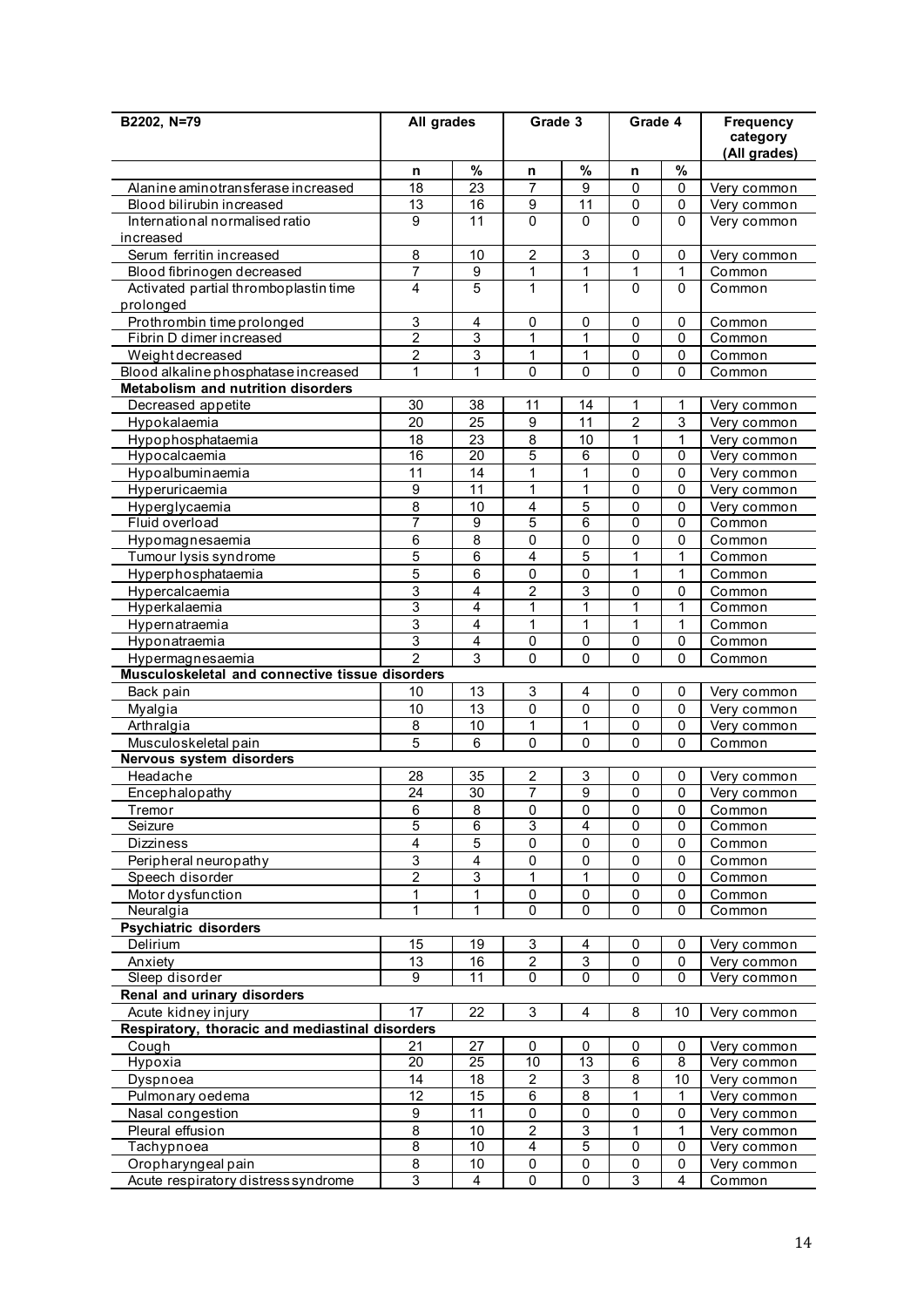| B2202, N=79                                                                                                                                                                                  | All grades                                                                                                                                                                                                                  |              |              | Grade 3      |             | Grade 4      | Frequency<br>category<br>(All grades) |
|----------------------------------------------------------------------------------------------------------------------------------------------------------------------------------------------|-----------------------------------------------------------------------------------------------------------------------------------------------------------------------------------------------------------------------------|--------------|--------------|--------------|-------------|--------------|---------------------------------------|
|                                                                                                                                                                                              | n                                                                                                                                                                                                                           | $\%$         | n            | $\%$         | n           | %            |                                       |
| Lung infiltration                                                                                                                                                                            | 1                                                                                                                                                                                                                           | 1            | 1            | $\mathbf{1}$ | $\Omega$    | $\Omega$     | Common                                |
| Skin and subcutaneous tissue disorders                                                                                                                                                       |                                                                                                                                                                                                                             |              |              |              |             |              |                                       |
| Rash                                                                                                                                                                                         | 14                                                                                                                                                                                                                          | 18           | 1            | 1            | 0           | $\mathbf{0}$ | Very common                           |
| Pruritus                                                                                                                                                                                     | $\overline{7}$                                                                                                                                                                                                              | 9            | 0            | 0            | 0           | 0            | Common                                |
| Erythema                                                                                                                                                                                     | 5                                                                                                                                                                                                                           | 6            | $\mathbf{0}$ | $\mathbf{0}$ | 0           | $\mathbf{0}$ | Common                                |
| <b>Hyperhidrosis</b>                                                                                                                                                                         | 3                                                                                                                                                                                                                           | 4            | 0            | $\mathbf{0}$ | 0           | 0            | Common                                |
| <b>Night</b> sweats                                                                                                                                                                          | 1                                                                                                                                                                                                                           | 1            | 0            | 0            | 0           | 0            | Common                                |
| Vascular disorders                                                                                                                                                                           |                                                                                                                                                                                                                             |              |              |              |             |              |                                       |
|                                                                                                                                                                                              | 23                                                                                                                                                                                                                          | 29           | 8            | 10           | 8           | 10           |                                       |
| Hypotension                                                                                                                                                                                  | 15                                                                                                                                                                                                                          | 19           | 4            | 5            | 0           |              | Very common                           |
| Hypertension                                                                                                                                                                                 |                                                                                                                                                                                                                             |              |              |              |             | 0            | Very common                           |
| Capillary leak syndrome                                                                                                                                                                      | $\overline{2}$                                                                                                                                                                                                              | 3            | 1            | $\mathbf{1}$ | 0           | 0            | Common                                |
| Thrombosis                                                                                                                                                                                   | $\overline{2}$                                                                                                                                                                                                              | 3            | 1            | 1            | 0           | 0            | Common                                |
| Flushing                                                                                                                                                                                     | 1                                                                                                                                                                                                                           | $\mathbf{1}$ | $\mathbf{0}$ | $\mathbf{0}$ | $\mathbf 0$ | $\mathbf{0}$ | Common                                |
| tubular dysfunction, Renal tubular necrosis<br>Arrhythmia includes PTs of Tachycardia                                                                                                        | Abdominal pain includes PTs of Abdominal pain, Abdominal pain upper<br>Acute kidney injury includes PTs of Acute kidney injury, Anuria, Azotaemia, Blood creatinine increased, Renal failure, Renal                         |              |              |              |             |              |                                       |
| Bacterial infectious disorders includes HLGT of Bacterial infectious disorders                                                                                                               |                                                                                                                                                                                                                             |              |              |              |             |              |                                       |
| Cardiac failure includes PTs of Cardiac failure, Cardiac failure congestive, Left ventricular dysfunction, Right ventricular<br>dysfunction<br>Cough includes PTs of Cough, Productive cough |                                                                                                                                                                                                                             |              |              |              |             |              |                                       |
| Delirium includes PTs of Agitation, Delirium, Hallucination, Hallucination visual, Irritability, Restlessness                                                                                |                                                                                                                                                                                                                             |              |              |              |             |              |                                       |
| Dyspnoea includes PTs of Dyspnoea, Respiratory distress, Respiratory failure                                                                                                                 |                                                                                                                                                                                                                             |              |              |              |             |              |                                       |
| Encephalopathy includes PTs of Automatism, Cognitive disorder, Confusional state, Depressed level of consciousness,                                                                          |                                                                                                                                                                                                                             |              |              |              |             |              |                                       |
| Disturbance in attention, Encephalopathy, Lethargy, Memory impairment, Mental status changes, Somnolence                                                                                     |                                                                                                                                                                                                                             |              |              |              |             |              |                                       |
| Fatigue includes PTs of Fatigue, Malaise                                                                                                                                                     |                                                                                                                                                                                                                             |              |              |              |             |              |                                       |
| Fungal infectious disorders includes HLGT of Fungal infectious disorders                                                                                                                     |                                                                                                                                                                                                                             |              |              |              |             |              |                                       |
| Headache includes PTs of Headache, Migraine                                                                                                                                                  |                                                                                                                                                                                                                             |              |              |              |             |              |                                       |
| Haemorrhage includes PTs of Anal haemorrhage, Catheter site haemorrhage, Cerebral haemorrhage, Conjunctival                                                                                  |                                                                                                                                                                                                                             |              |              |              |             |              |                                       |
| haemorrhage, Contusion, Cystitis haemorrhagic, Disseminated intravascular coagulation, Epistaxis, Gastrointestinal                                                                           |                                                                                                                                                                                                                             |              |              |              |             |              |                                       |
| haemorrhage, Gingival bleeding, Haemarthrosis, Haematemesis, Haematuria, Haemoptysis, Melaena, Menorrhagia, Mouth                                                                            |                                                                                                                                                                                                                             |              |              |              |             |              |                                       |
| haemorrhage, Peritoneal haematoma, Petechiae, Pharyngeal haemorrhage, Purpura, Retinal haemorrhage, Vaginal<br>haemorrhage                                                                   |                                                                                                                                                                                                                             |              |              |              |             |              |                                       |
| Immunoglobulins decreased                                                                                                                                                                    | Hypogammaglobulinaemia includes PTs of Blood immunoglobulin A decreased, Blood immunoglobulin G decreased, Blood<br>immunoglobulin M decreased, Hypogammaglobulinaemia, Immunodeficiency, Immunodeficiency common variable, |              |              |              |             |              |                                       |
|                                                                                                                                                                                              |                                                                                                                                                                                                                             |              |              |              |             |              |                                       |
| Infections - pathogen unspecified include HLGT of Infections pathogen unspecified                                                                                                            |                                                                                                                                                                                                                             |              |              |              |             |              |                                       |
| Motor dysfunction includes PT of Muscle spasms<br>Oedema includes PTs of Face oedema, Generalised oedema, Localised oedema, Oedema peripheral                                                |                                                                                                                                                                                                                             |              |              |              |             |              |                                       |
| Pain includes PTs of Pain, Pain in extremity                                                                                                                                                 |                                                                                                                                                                                                                             |              |              |              |             |              |                                       |
| Peripheral neuropathy includes PTs of Hyperaesthesia, Hypoaesthesia, Paraesthesia                                                                                                            |                                                                                                                                                                                                                             |              |              |              |             |              |                                       |
| Rash includes PTs of Dermatitis, Rash, Rash maculo-papular, Rash papular, Rash pruritic                                                                                                      |                                                                                                                                                                                                                             |              |              |              |             |              |                                       |
|                                                                                                                                                                                              | Seizure includes PTs of Generalised tonic-clonic seizure, Seizure                                                                                                                                                           |              |              |              |             |              |                                       |
| Sleep disorder includes PTs of Insomnia, Nightmare, Sleep disorder                                                                                                                           |                                                                                                                                                                                                                             |              |              |              |             |              |                                       |
| Speech disorder includes PTs of Aphasia, Dysarthria                                                                                                                                          |                                                                                                                                                                                                                             |              |              |              |             |              |                                       |
| Viral infectious disorders includes HLGTs of Viral infectious disorders                                                                                                                      |                                                                                                                                                                                                                             |              |              |              |             |              |                                       |
| * Frequency is based on laboratory values. Patients are counted only for the worst grade observed<br>post baseline.                                                                          |                                                                                                                                                                                                                             |              |              |              |             |              |                                       |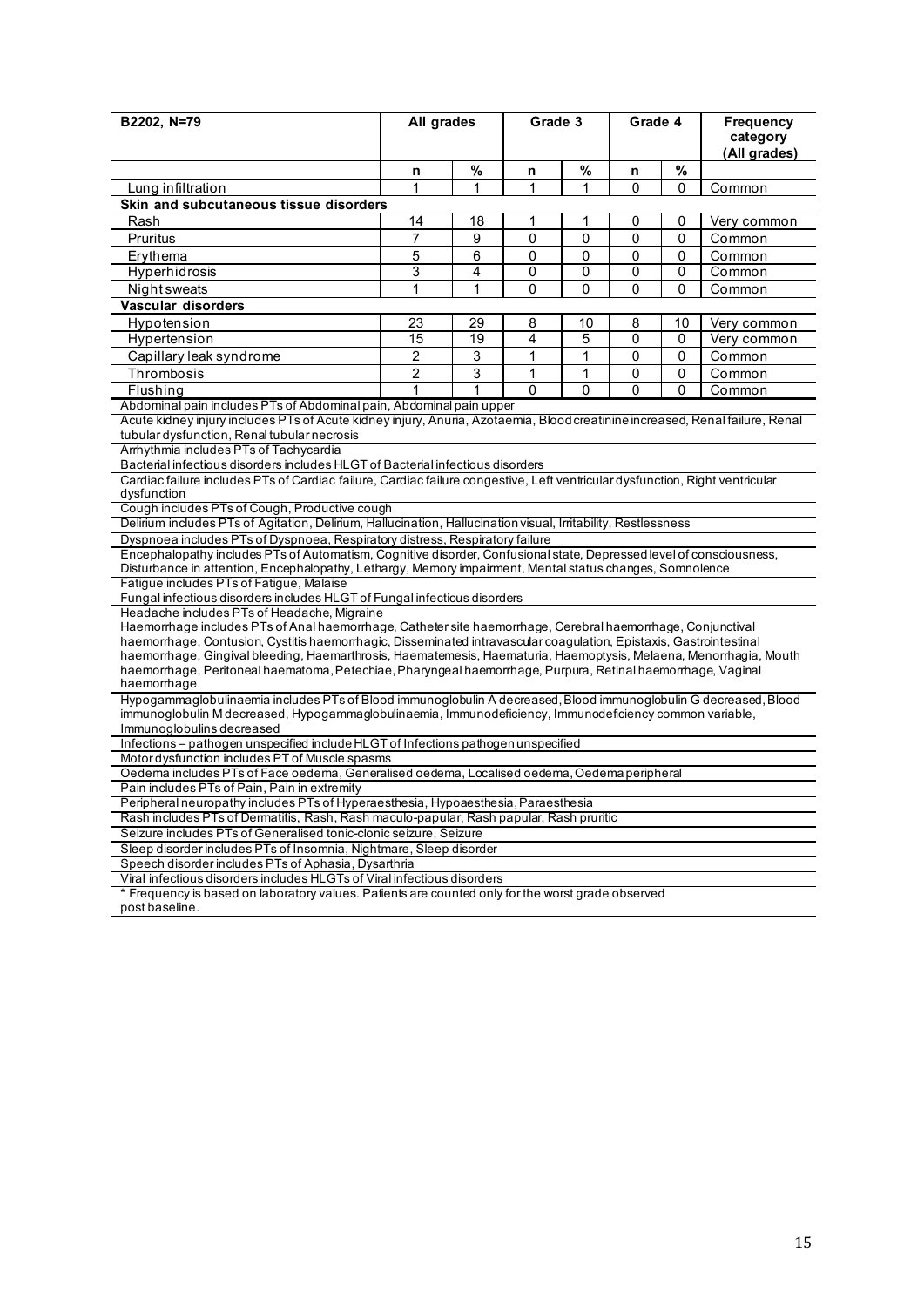# **Diffuse Large B-Cell Lymphoma** (11-Dec-2018 data-cut)

The adverse reactions described in this section were characterised in 115 patients, infused with Kymriah, in one global multi-centre international study, i.e. the ongoing pivotal clinical study CCTL019C2201.

The most common non-haematological adverse reactions were CRS (57%), infections (58%), pyrexia (35%), diarrhoea (31%), nausea (29%), hypotension (25%) and fatigue (27%).

The most common haematological laboratory abnormalities were lymphocytes decreased (100%), haemoglobin decreased (99%), white blood cells decreased (99%), neutrophils decreased (97%), and platelet decreased (95%).

Grade 3 and Grade 4 adverse reactions were reported in 88% of patients. The most common Grade 3 and Grade 4 non-haematological adverse reaction wasinfections (34%) and CRS (23%).

The most common (>25%) Grade 3 and Grade 4 haematological laboratory abnormalities were lymphocyte count decreased (95%), neutrophil count decreased (82%), white blood cell count decreased (78%), haemoglobin decreased (59%), and platelet count decreased (56%).

Grade 3 or 4 adverse events were more often observed within the initial 8 weeks post-infusion (82% of patients) compared to after 8 weeks post-infusion (48% of patients).

Twelve fatalities not related to disease progression occurred following Kymriah infusion, all after 30 days from infusion. Of those, there were 2 deaths due to multiple organ dysfunction syndrome, 2 deaths (unspecified) and one death each due to AML, cardiopulmonary failure, cerebral haemorrhage, chronic kidney disease, duodenal ulcer haemorrhage, neuroendocrine carcinoma, pulmonary haemorrhage and sepsis.

#### Tabulated summary of adverse drug reactions from C2201

Adverse drug reactions from C2201 in Table 3 are listed by MedDRA system organ class. Within each system organ class, the adverse drug reactions are ranked by frequency, with the most frequent reactions first. Within each frequency grouping, adverse drug reactions are presented in order of decreasing seriousness. In addition, the corresponding frequency category for each adverse drug reaction is based on the following convention (CIOMS III): very common (≥1/10); common (≥1/100 to  $\langle 1/10 \rangle$ ; uncommon ( $\geq 1/1,000$  to  $\langle 1/100 \rangle$ ; rare ( $\geq 1/10,000$  to  $\langle 1/1,000 \rangle$ ; very rare ( $\langle 1/10,000 \rangle$ .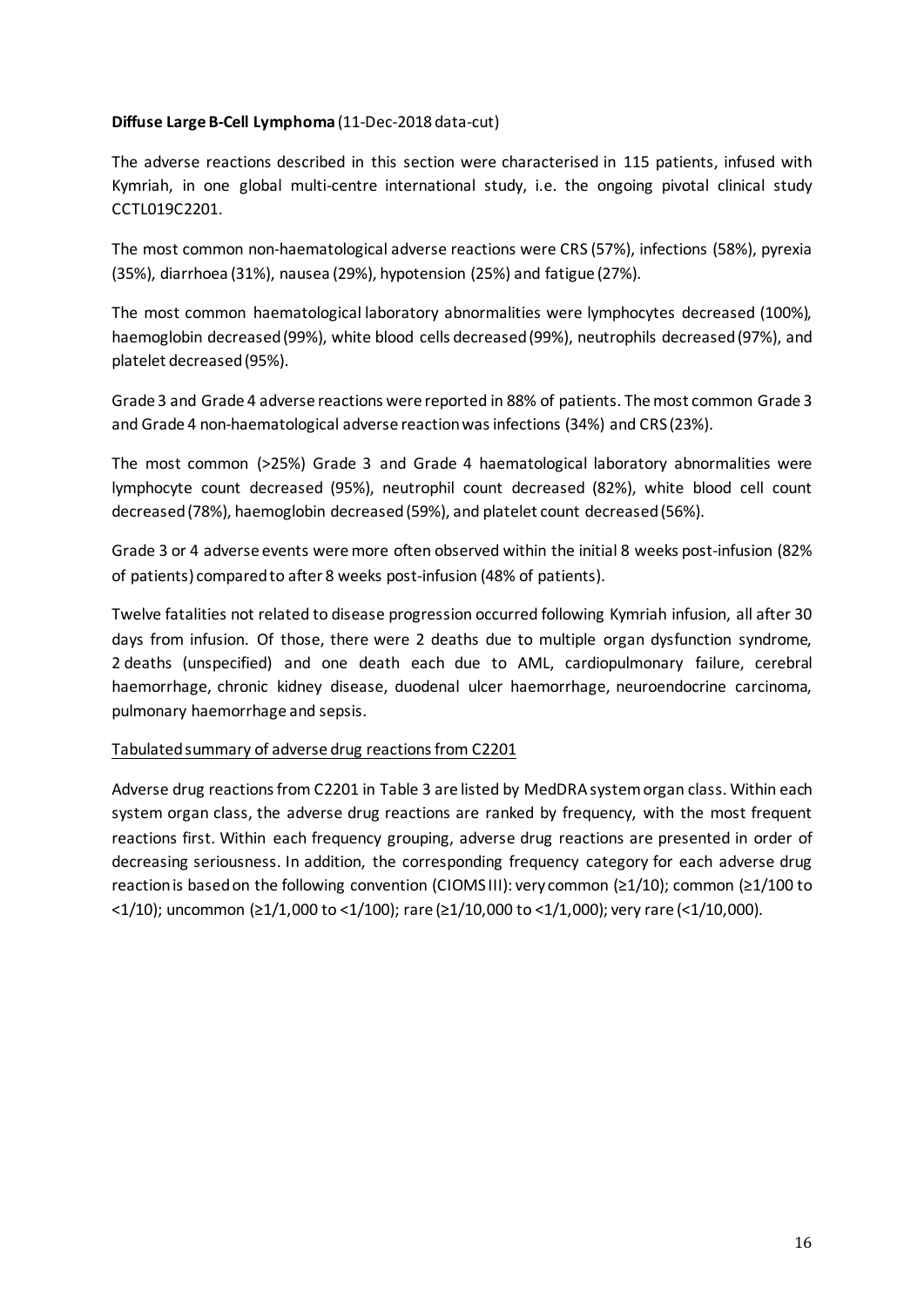# **Table 3 Adverse drug reactions at any time post Kymriah infusion by primary system organ class, ADR term and maximum CTCAE grade in study C2201 Safety Set (11-Dec-2018 data-cut)**

| C2201, N=115                                         | All grades      |                           | Grade 3          |                | Grade 4        |                | <b>Frequency</b><br>category<br>(All grades) |
|------------------------------------------------------|-----------------|---------------------------|------------------|----------------|----------------|----------------|----------------------------------------------|
|                                                      | n               | $\overline{\frac{9}{6}}$  | n                | $\frac{9}{6}$  | n              | $\frac{9}{6}$  |                                              |
| <b>Blood and lymphatic system disorders</b>          |                 |                           |                  |                |                |                |                                              |
| Anaemia                                              | 55              | 48                        | 42               | 37             | 3              | 3              | Very<br>common                               |
| Haemorrhage                                          | 25              | 22                        | 4                | 3              | 5              | $\overline{4}$ | Very<br>common                               |
| Neutropenia                                          | 23              | 20                        | $\overline{7}$   | 6              | 16             | 14             | Very<br>common                               |
| Febrile neutropenia                                  | 19              | 17                        | 16               | 14             | 3              | 3              | Very<br>common                               |
| Thrombocytopenia                                     | 15              | 13                        | 3                | 3              | 11             | 10             | Very<br>common                               |
| Leukopenia                                           | 4               | 3                         | $\boldsymbol{2}$ | $\overline{c}$ | 0              | 0              | Common                                       |
| Pancytopenia                                         | $\overline{4}$  | 3                         | $\overline{2}$   | $\overline{2}$ | $\mathbf{1}$   | 1              | Common                                       |
| Haemophagocyticlymphohistiocytosis                   | $\overline{2}$  | $\overline{2}$            | 0                | $\mathbf 0$    | $\mathbf{1}$   | 1              | Common                                       |
| B-cell aplasia                                       | 1               | 1                         | 1                | 1              | $\pmb{0}$      | 0              | Uncommon                                     |
| Lymphopenia                                          | 1               | 1                         | 0                | 0              | 0              | 0              | Uncommon                                     |
| <b>Cardiac disorders</b>                             |                 |                           |                  |                |                |                |                                              |
| Arrhythmia                                           | $\overline{20}$ | 17                        | $\overline{6}$   | $\overline{5}$ | 0              | 0              | Common                                       |
| Cardiac arrest                                       | 3               | 3                         | $\pmb{0}$        | $\mathbf 0$    | 3              | $\mathsf 3$    | Common                                       |
| Cardiac failure                                      | 1               | $\mathbf 1$               | $\mathbf 0$      | $\mathbf 0$    | $\mathbf{1}$   | 1              | Uncommon                                     |
| Eye disorders<br>Visual impairment                   | $\overline{7}$  | $6\phantom{1}6$           | $\pmb{0}$        | $\mathbf 0$    | 0              | 0              |                                              |
| <b>Gastrointestinal disorders</b>                    |                 |                           |                  |                |                |                | Common                                       |
| Diarrhoea                                            | 36              | 31                        | 1                | 1              | 0              | $\mathbf 0$    | Very<br>common                               |
| Nausea                                               | 33              | 29                        | 1                | 1              | $\mathbf 0$    | $\mathbf 0$    | Very<br>common                               |
| Constipation                                         | 19              | 17                        | $\mathbf{1}$     | $\mathbf{1}$   | 0              | $\mathbf 0$    | Very<br>common                               |
| Abdominal pain                                       | 12              | 10                        | $\overline{2}$   | $\overline{2}$ | 0              | $\mathbf 0$    | Very<br>common                               |
| Vomiting                                             | 10              | 9                         | 10               | $\mathbf{1}$   | $\pmb{0}$      | $\mathbf 0$    | Common                                       |
| Stomatitis                                           | $\overline{7}$  | $\overline{6}$            | $\overline{0}$   | $\overline{0}$ | $\overline{0}$ | 0              | Common                                       |
| Dry mouth                                            | 6               | 5                         | 0                | $\pmb{0}$      | $\pmb{0}$      | 0              | Common                                       |
| Abdominal distension                                 | 4               | 3                         | $\boldsymbol{2}$ | $\overline{2}$ | 0              | 0              | Common                                       |
| Ascites                                              | 3               | $\overline{3}$            | $\pmb{0}$        | $\mathbf 0$    | 0              | 0              | Common                                       |
| General disorders and administration site conditions |                 |                           |                  |                |                |                |                                              |
| Pyrexia                                              | 40              | $\overline{35}$           | 6                | 5              | 0              | $\pmb{0}$      | Very<br>common                               |
| Fatigue                                              | 31              | 27                        | $\overline{7}$   | 6              | 0              | 0              | Very<br>common                               |
| Oedema                                               | $\overline{26}$ | $\overline{23}$           | $\overline{2}$   | $\overline{2}$ | $\mathbf 0$    | $\mathbf 0$    | Very<br>common                               |
| Pain                                                 | 16              | 14                        | 3                | 3              | $\pmb{0}$      | 0              | Very<br>common                               |
| Chills                                               | $\overline{14}$ | $\overline{12}$           | $\overline{0}$   | $\mathbf 0$    | $\overline{0}$ | $\mathbf 0$    | Very<br>common                               |
| Influenza like illness                               | $10$            | 9                         | $\mathbf{1}$     | $\mathbf{1}$   | $\pmb{0}$      | 0              | Common                                       |
| Asthenia                                             | 8               | $\overline{7}$            | 0                | 0              | $\pmb{0}$      | 0              | Common                                       |
| Multiple organ dysfunction syndrome                  | $\overline{3}$  | $\ensuremath{\mathsf{3}}$ | $\pmb{0}$        | 0              | 3              | $\sqrt{3}$     | Common                                       |
| <b>Hepatobiliary disorders</b>                       |                 |                           |                  |                |                |                |                                              |
| Hyperbilirubinaemia                                  | 3               | $\sqrt{3}$                | $\mathbf{3}$     | $\sqrt{3}$     | $\pmb{0}$      | $\mathbf 0$    | Common                                       |
| Immune system disorders                              |                 |                           |                  |                |                |                |                                              |
| Cytokine release syndrome                            | 66              | 57                        | 17               | 15             | 9              | 8              | Very<br>common                               |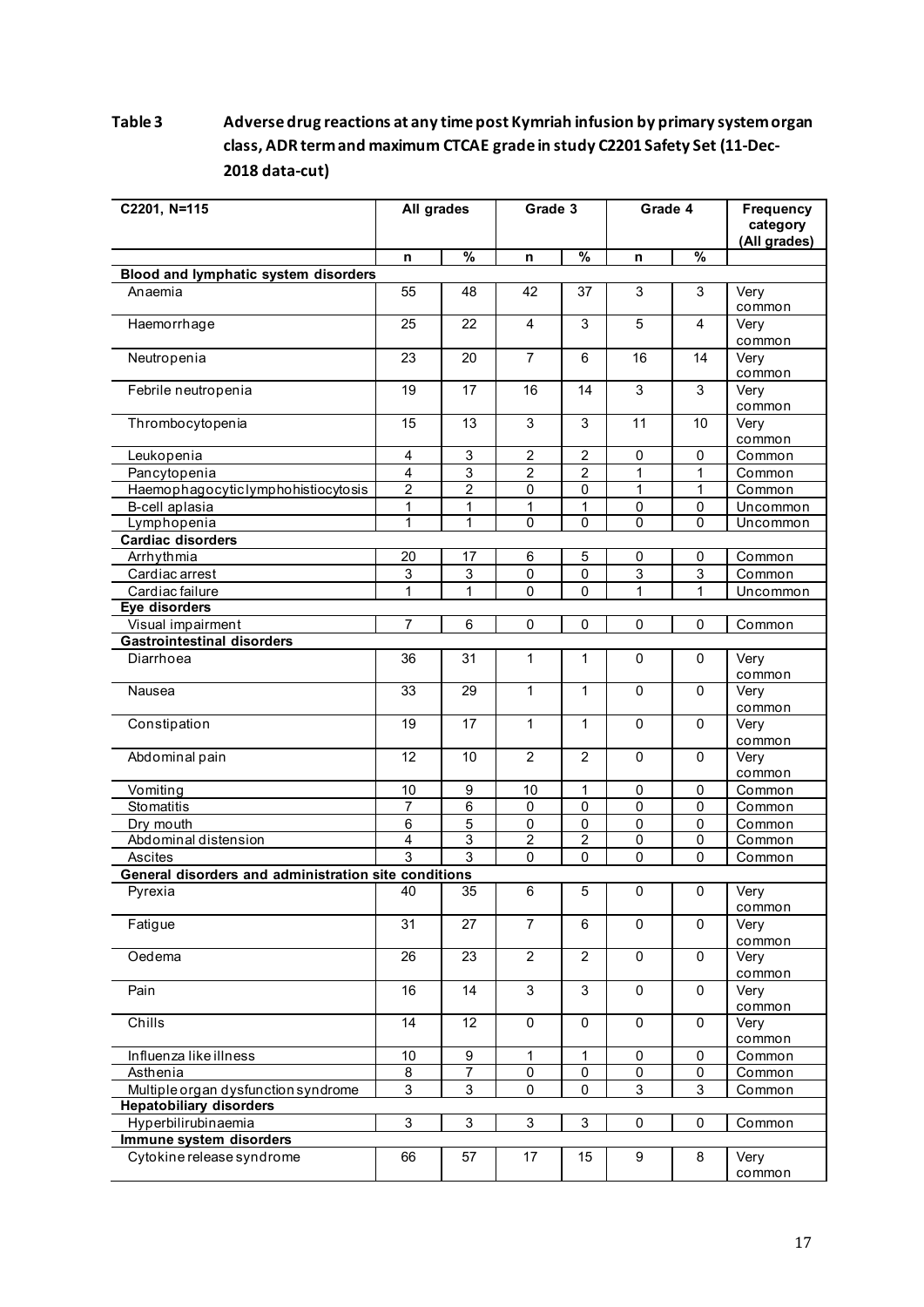| C2201, N=115                                       | All grades                   |                           | Grade 3                   |                           | Grade 4           |                | Frequency<br>category<br>(All grades) |
|----------------------------------------------------|------------------------------|---------------------------|---------------------------|---------------------------|-------------------|----------------|---------------------------------------|
|                                                    | n                            | $\%$                      | n                         | $\%$                      | n                 | $\%$           |                                       |
| Hypogammaglobulinaemia                             | 20                           | 17                        | $\overline{7}$            | 6                         | $\mathbf 0$       | $\Omega$       | Very<br>common                        |
| Infusion related reaction                          | 3                            | 3                         | $\mathbf 0$               | $\mathbf 0$               | 0                 | $\mathbf 0$    | Common                                |
| Infections and infestations                        |                              |                           |                           |                           |                   |                |                                       |
| Infections - pathogen unspecified                  | 55                           | 48                        | 23                        | 20                        | $\overline{7}$    | 6              | Very<br>common                        |
| Bacterial infectious disorders                     | 17                           | 15                        | 9                         | 8                         | $\Omega$          | $\mathbf{0}$   | Very<br>common                        |
| Fungal infectious disorders                        | 13                           | 11                        | 5                         | $\overline{4}$            | $\mathbf{1}$      | $\mathbf{1}$   | Very<br>common                        |
| Viral infectious disorders                         | 13                           | 11                        | $\overline{2}$            | $\overline{2}$            | $\pmb{0}$         | $\mathbf{0}$   | Very<br>common                        |
| Investigations                                     |                              |                           |                           |                           |                   |                |                                       |
| Lymphocytes count decreased*                       | 115                          | 100                       | 33                        | 29                        | 76                | 66             | Very                                  |
|                                                    |                              |                           |                           |                           |                   |                | common                                |
| White blood cell decreased*                        | 114                          | 99                        | 40                        | $\overline{35}$           | 50                | 44             | Very<br>common                        |
| Haemoglobin decreased*                             | 114                          | 99                        | 68                        | 59                        | $\Omega$          | $\mathbf{0}$   | Very<br>common                        |
| Neutrophil count decreased*                        | 112                          | 97                        | 24                        | 21                        | 70                | 61             | Very<br>common                        |
| Platelet count decreased*                          | 109                          | 95                        | 16                        | 14                        | 48                | 42             | Very<br>common                        |
| Weightdecreased                                    | 14                           | 12                        | 4                         | 3                         | $\pmb{0}$         | $\mathbf{0}$   | Very<br>common                        |
| Aspartate aminotransferase increased               | 5                            | 4                         | $\mathbf 0$               | $\mathbf 0$               | 0                 | $\mathbf 0$    | Common                                |
| Blood alkaline phosphate increased                 | 5                            | 4                         | 1                         | $\mathbf{1}$              | 0                 | $\mathbf 0$    | Common                                |
| Fibrin D dimer increased                           | 5                            | 4                         | 1                         | 1                         | 0                 | 0              | Common                                |
| Serum ferritin increased                           | $\overline{5}$               | 4                         | 1                         | 1                         | $\overline{0}$    | 0              | Common                                |
| Blood fibrinogen decreased                         | $\overline{4}$               | 3                         | 4                         | 3                         | 0                 | 0              | Common                                |
| Blood bilirubin increased                          | $\overline{3}$               | 3                         | $\overline{c}$            | $\overline{c}$            | 0                 | 0              | Common                                |
| Activated partial thromboplastin time<br>prolonged | $\overline{2}$               | $\overline{2}$            | $\overline{2}$            | $\overline{2}$            | $\Omega$          | $\Omega$       | Common                                |
| Metabolism and nutrition disorders                 |                              |                           |                           |                           |                   |                |                                       |
| Hypokalaemia                                       | 26                           | 23                        | 10                        | 9                         | $\mathbf 0$       | $\mathbf 0$    | Very                                  |
|                                                    |                              |                           |                           |                           |                   |                | common                                |
| Hypophosphataemia                                  | 19                           | 17                        | 15                        | 13                        | $\pmb{0}$         | $\mathbf 0$    | Very<br>common                        |
| Hypomagnesaemia                                    | $\overline{19}$              | 17                        | 0                         | $\Omega$                  | 0                 | $\mathbf 0$    | Very<br>common                        |
| Decreased appetite                                 | 16                           | 14                        | $\overline{4}$            | 3                         | $\mathbf 0$       | $\mathbf 0$    | Very<br>common                        |
| Hyponatraemia                                      | $\overline{9}$               | 8                         | 4                         | 3                         | 1                 | 1              | Common                                |
| Hypocalcaemia                                      | $\overline{6}$               | $\overline{5}$            | 0                         | $\mathbf 0$               | $\mathsf 0$       | 0              | Common                                |
| Hypercalcaemia                                     | 5                            | $\overline{4}$            | $\overline{0}$            | $\mathbf 0$               | $\mathbf{1}$      | 1              | Common                                |
| Hypoalbuminaemia                                   | $\overline{5}$               | 4                         | $\ensuremath{\mathsf{3}}$ | $\ensuremath{\mathsf{3}}$ | $\pmb{0}$         | 0              | Common                                |
| Hyperglycaemia                                     | 5                            | 4                         | $\boldsymbol{2}$          | $\overline{2}$            | $\overline{0}$    | 0              | Common                                |
| Fluid overload                                     | $\overline{3}$               | $\ensuremath{\mathsf{3}}$ | 1                         | $\mathbf 1$               | $\pmb{0}$         | 0              | Common                                |
| Hyperkalaemia                                      | $\overline{3}$               | $\overline{3}$            | $\pmb{0}$                 | $\mathbf 0$               | $\mathsf 0$       | $\pmb{0}$      | Common                                |
| Hyperuricaemia                                     | $\overline{2}$               | $\overline{2}$            | $\overline{0}$            | $\overline{0}$            | $\overline{2}$    | $\overline{c}$ | Common                                |
| Tumour lysis syndrome                              | $\overline{\mathbf{c}}$<br>1 | $\boldsymbol{2}$<br>1     | 1<br>1                    | 1<br>1                    | $\mathbf{1}$<br>0 | 1<br>0         | Common                                |
| Hypermagnesaemia<br>Hypernatraemia                 | 1                            | 1                         | 0                         | $\pmb{0}$                 | $\pmb{0}$         | $\pmb{0}$      | Uncommon<br>Uncommon                  |
| Hyperphosphataemia                                 |                              | 1                         | $\mathbf 0$               | $\mathbf{0}$              | 0                 | $\mathbf 0$    | Uncommon                              |
| Musculoskeletal and connective tissue disorders    |                              |                           |                           |                           |                   |                |                                       |
| Arthralgia                                         | 11                           | 10                        | 0                         | 0                         | 0                 | 0              | Common                                |
| Back pain                                          | 6                            | 5                         | 1                         | 1                         | 0                 | 0              | Common                                |
| Myalgia                                            | 6                            | 5                         | 0                         | $\pmb{0}$                 | $\pmb{0}$         | $\mathbf 0$    | Common                                |
| Musculoskeletal pain                               | $\overline{5}$               | 4                         | 0                         | $\mathbf 0$               | 0                 | 0              | Common                                |
| <b>Nervous system disorders</b>                    |                              |                           |                           |                           |                   |                |                                       |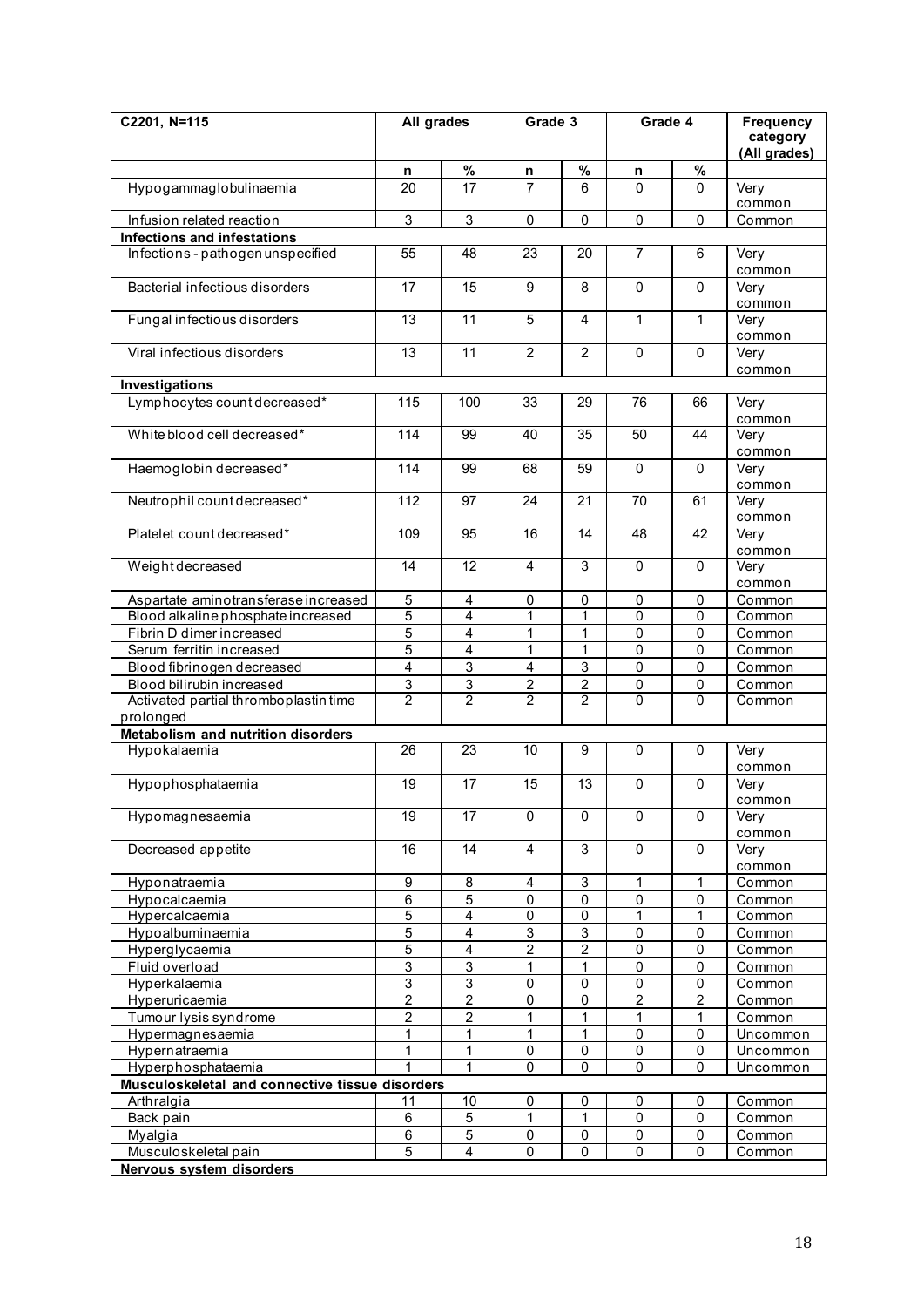| C2201, N=115                                                                                                                                                                                                                   | All grades<br>Grade 3 |                | Grade 4        |                | <b>Frequency</b><br>category<br>(All grades) |                |                |  |
|--------------------------------------------------------------------------------------------------------------------------------------------------------------------------------------------------------------------------------|-----------------------|----------------|----------------|----------------|----------------------------------------------|----------------|----------------|--|
|                                                                                                                                                                                                                                | n                     | $\%$           | n              | $\%$           | n                                            | %              |                |  |
| Headache                                                                                                                                                                                                                       | 24                    | 21             | 1              | 1              | 0                                            | $\mathbf 0$    | Very<br>common |  |
| Encephalopathy                                                                                                                                                                                                                 | 18                    | 16             | 8              | $\overline{7}$ | 5                                            | 4              | Very<br>common |  |
| <b>Dizziness</b>                                                                                                                                                                                                               | 14                    | 12             | $\overline{2}$ | $\overline{2}$ | 0                                            | 0              | Very<br>common |  |
| Peripheral neuropathy                                                                                                                                                                                                          | 10                    | 9              | 0              | 0              | 0                                            | 0              | Common         |  |
| Motor dysfunction                                                                                                                                                                                                              | $\overline{7}$        | $\,6$          | 1              | $\mathbf{1}$   | 0                                            | 0              | Common         |  |
| Tremor                                                                                                                                                                                                                         | 7                     | 6              | $\overline{0}$ | 0              | $\overline{0}$                               | 0              | Common         |  |
| Speech disorder                                                                                                                                                                                                                | 5                     | 4              | 1              | 1              | 0                                            | 0              | Common         |  |
| Neuralgia                                                                                                                                                                                                                      | 3                     | 3              | 1              | 1              | 0                                            | 0              | Common         |  |
| Seizure                                                                                                                                                                                                                        | 3                     | 3              | 1              | 1              | 0                                            | 0              | Common         |  |
| Ataxia                                                                                                                                                                                                                         | $\overline{2}$        | $\overline{2}$ | 1              | $\mathbf{1}$   | 0                                            | 0              | Common         |  |
| Ischaemic cerebral infarction                                                                                                                                                                                                  | 1                     | $\mathbf 1$    | 1              | $\mathbf{1}$   | 0                                            | 0              | Uncommon       |  |
| <b>Psychiatric disorders</b>                                                                                                                                                                                                   |                       |                |                |                |                                              |                |                |  |
| Anxiety                                                                                                                                                                                                                        | 12                    | 10             | 1              | 1              | 0                                            | 0              | Very<br>common |  |
| Sleep disorder                                                                                                                                                                                                                 | 12                    | 10             | $\mathbf{0}$   | $\Omega$       | $\Omega$                                     | 0              | Very<br>common |  |
| Delirium                                                                                                                                                                                                                       | 6                     | $\overline{5}$ | $\overline{3}$ | $\overline{3}$ | 0                                            | 0              | Common         |  |
| Renal and urinary disorders                                                                                                                                                                                                    |                       |                |                |                |                                              |                |                |  |
| Acute kidney injury                                                                                                                                                                                                            | $\overline{19}$       | 17             | $\overline{4}$ | 3              | $\overline{3}$                               | 3              | Very<br>common |  |
| Respiratory, thoracic and mediastinal disorders                                                                                                                                                                                |                       |                |                |                |                                              |                |                |  |
| Dyspnoea                                                                                                                                                                                                                       | 24                    | 21             | $\overline{5}$ | 4              | $\overline{2}$                               | $\overline{2}$ | Very<br>common |  |
| Cough                                                                                                                                                                                                                          | 20                    | 17             | $\mathbf{0}$   | $\Omega$       | $\Omega$                                     | $\Omega$       | Very<br>common |  |
| Hypoxia                                                                                                                                                                                                                        | 9                     | 8              | $\overline{3}$ | $\overline{3}$ | 1                                            | 1              | Common         |  |
| Oropharyngeal pain                                                                                                                                                                                                             | 9                     | 8              | 1              | $\mathbf{1}$   | $\pmb{0}$                                    | 0              | Common         |  |
| Pleural effusion                                                                                                                                                                                                               | $\overline{6}$        | $\overline{5}$ | $\overline{2}$ | $\overline{2}$ | 0                                            | 0              | Common         |  |
| Nasal congestion                                                                                                                                                                                                               | 5                     | 4              | $\pmb{0}$      | 0              | 0                                            | 0              | Common         |  |
| Pulmonary oedema                                                                                                                                                                                                               | 3                     | 3              | 1              | $\mathbf{1}$   | 0                                            | 0              | Common         |  |
| 3<br>3<br>0<br>0<br>0<br>0<br>Tachypnoea<br>Common                                                                                                                                                                             |                       |                |                |                |                                              |                |                |  |
| Skin and subcutaneous tissue disorders                                                                                                                                                                                         |                       |                |                |                |                                              |                |                |  |
| Rash                                                                                                                                                                                                                           | $\overline{13}$       | 11             | 0              | 0              | 0                                            | 0              | Very<br>common |  |
| <b>Night sweats</b>                                                                                                                                                                                                            | 6                     | 5              | $\Omega$       | 0              | 0                                            | 0              | Common         |  |
| Pruritus                                                                                                                                                                                                                       | 5                     | 4              | 0              | $\pmb{0}$      | $\pmb{0}$                                    | 0              | Common         |  |
| Hyperhidrosis                                                                                                                                                                                                                  | 4                     | 3              | 0              | 0              | 0                                            | 0              | Common         |  |
| Erythema                                                                                                                                                                                                                       | $\overline{2}$        | $\mathfrak{p}$ |                |                | $\Omega$                                     | 0              | Common         |  |
| Vascular disorders                                                                                                                                                                                                             |                       |                |                |                |                                              |                |                |  |
| Hypotension                                                                                                                                                                                                                    | 29                    | 25             | $\overline{7}$ | 6              | 3                                            | 3              | Very<br>common |  |
| Thrombosis                                                                                                                                                                                                                     | 7                     | 6              | 3              | 3              | 0                                            | 0              | Common         |  |
| Hypertension                                                                                                                                                                                                                   | $\overline{5}$        | 4              | $\overline{2}$ | $\overline{c}$ | 1                                            | 1              | Common         |  |
| Capillary leak syndrome                                                                                                                                                                                                        |                       |                | 0              | $\Omega$       | 0                                            | $\overline{0}$ | Uncommon       |  |
| Abdominal pain includes PTs of Abdominal discomfort, Abdominal pain, Abdominal pain upper                                                                                                                                      |                       |                |                |                |                                              |                |                |  |
| Acute kidney injury includes PTs of Acute kidney injury, Blood creatinine abnormal, Blood creatinine increased                                                                                                                 |                       |                |                |                |                                              |                |                |  |
| Arrhythmia includes PTs of Atrial fibrillation, Supraventricular tachycardia, Tachycardia, Ventricular extrasystoles                                                                                                           |                       |                |                |                |                                              |                |                |  |
| Ataxia includes PTs of Ataxia, Dysmetria<br>Bacterial infectious disorders includes HLGT of Bacterial infectious disorders                                                                                                     |                       |                |                |                |                                              |                |                |  |
| Cardiac failure includes PT of Cardiac failure congestive                                                                                                                                                                      |                       |                |                |                |                                              |                |                |  |
| Cough includes PT of Cough, Productive cough, Upper-airway cough syndrome                                                                                                                                                      |                       |                |                |                |                                              |                |                |  |
| Delirium includes PTs of Agitation, Delirium, Irritability                                                                                                                                                                     |                       |                |                |                |                                              |                |                |  |
| Dizziness includes PTs of Dizziness, Presyncope, Syncope                                                                                                                                                                       |                       |                |                |                |                                              |                |                |  |
| Dyspnoea includes PTs of Dyspnoea, Dyspnoea exertional, Respiratory distress, Respiratory failure                                                                                                                              |                       |                |                |                |                                              |                |                |  |
| Encephalopathy includes PTs of Cognitive disorder, Confusional state, Disturbance in attention, Encephalopathy, Lethargy,<br>Memory impairment, Mental status changes, Metabolic encephalopathy, Somnolence, Thinking abnormal |                       |                |                |                |                                              |                |                |  |

Fatigue includes PTs of Fatigue, Malaise

Fungal infectious disorders includes HLGT of Fungal infectious disorders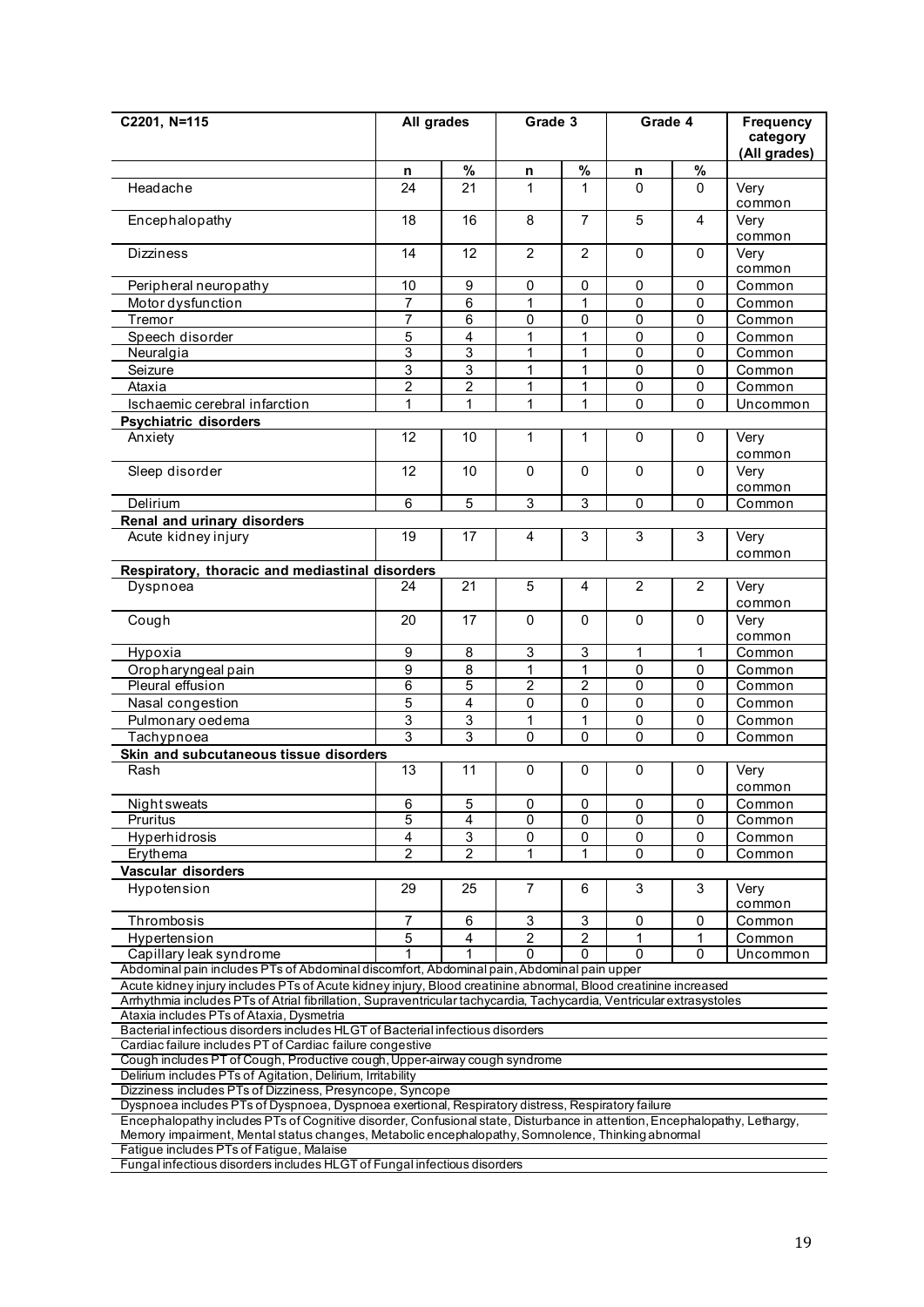| Haemorrhage includes PTs of Anal haemorrhage, Blood urine present, Cerebral haemorrhage, Contusion, Cystitis             |
|--------------------------------------------------------------------------------------------------------------------------|
| haemorrhagic, Disseminated intravascular coagulation, Duodenal ulcer haemorrhage, Epistaxis, Eye contusion,              |
| Gastrointestinal haemorrhage, Haematemesis, Haematochezia, Haematuria, Large intestinal haemorrhage, Melaena, Mouth      |
| haemorrhage, Petechiae, Pharyngeal haemorrhage, Postprocedural haemorrhage, Pulmonary Haemorrhage, Purpura, Retinal      |
| haemorrhage, Traumatic haematoma, Tumour haemorrhage, Upper gastrointestinal haemorrhage                                 |
| Headache includes PTs of Headache, Migraine                                                                              |
| Hypogammaglobulinaemia includes PTs of Blood immunoglobulin G decreased, Hypogammaglobulinaemia,                         |
| Immunodeficiency, Immunoglobulins decreased                                                                              |
| Hypotension includes PTs of Hypotension, Orthostatic hypotension                                                         |
| Infections - pathogen unspecified includes HLGT of Infections - pathogen unspecified                                     |
| Motor dysfunction includes PTs of Muscle spasms, Muscle twitching, Myoclonus, Myopathy                                   |
| Neuralgia includes PTs of Neuralgia, Sciatica                                                                            |
| Oedema includes PTs of Face oedema, Generalised oedema, Localised oedema, Oedema peripheral, Peripheral swelling         |
| Oropharyngeal pain includes PTs of Oral pain, Oropharyngeal pain                                                         |
| Pain includes PTs of Pain, Pain in extremity                                                                             |
| Peripheral neuropathy includes PTs of Hyperaesthesia, Hypoaesthesia, Neuropathy peripheral, Paraesthesia, Peripheral     |
| sensory neuropathy                                                                                                       |
| Pulmonary oedema includes PTs of Acute pulmonary oedema, Pulmonary oedema                                                |
| Rash includes PTs of Dermatitis, Dermatitis acneiform, Dermatitis contact, Rash, Rash maculo-papular, Rash papular, Rash |
| pruritic                                                                                                                 |
| Seizure includes PTs of Seizure, Status epilepticus                                                                      |
| Sleep disorder includes PTs of Insomnia, Sleep disorder                                                                  |
| Speech disorder includes PTs of Aphasia, Dysarthria, Speech disorder                                                     |
| Thrombosis includes PTs of Deep vein thrombosis, Embolism, Pulmonary embolism, Thrombosis, Vena cava thrombosis,         |
| Venous thrombosis                                                                                                        |
| Tremor includes PTs of Dyskinesia, Tremor                                                                                |
| Viral infectious disorders includes HLGT of Viral infectious disorders                                                   |
| Visual impairment includes PTs of Vision blurred, Visual impairment                                                      |
| * Frequency is based on laboratory values. Patients are counted only for the worst grade observed                        |
| post baseline.                                                                                                           |

#### **Adverse drug reactions from spontaneous reports and literature cases (frequency not known)**

The following adverse drug reactions have been derived from post-marketing experience with Kymriah via spontaneous case reports, literature cases, expanded access programs, and clinical studies other than the global registration trials. Because these reactions are reported voluntarily from a population of uncertain size, it is not always possible to reliably estimate their frequency or establish a causal relationship to tisagenlecleucel exposure.

Frequency not known: anaphylactic reaction/infusion related reaction, neurotoxicity.

#### **Description of selected adverse drug reactions**

#### *Cytokine release syndrome (CRS)*

In the ongoing clinical study in paediatric and young adult B-cell ALL (N=79), CRS reactions classified based on the PENN Grading system for CRS (Porter et al 2015) were reported in 77% of patients (48% with Grade 3 or 4) with a median time to onset of 3 days and a median CRS duration of 8 days. Two deaths occurred within 30 days of Kymriah infusion, including one patient, who died from progressive leukaemia in the setting of possible CRS and one patient, who experienced fatal intracranial haemorrhage that developed during the course of resolved CRS, abdominal compartment syndrome, coagulopathy and renal failure.

In the ongoing clinical study in DLBCL (N=115), CRS was reported in 57% of patients, (23% with Grade 3 or 4), with a median time to onset of 3 days and a median duration of 7 days.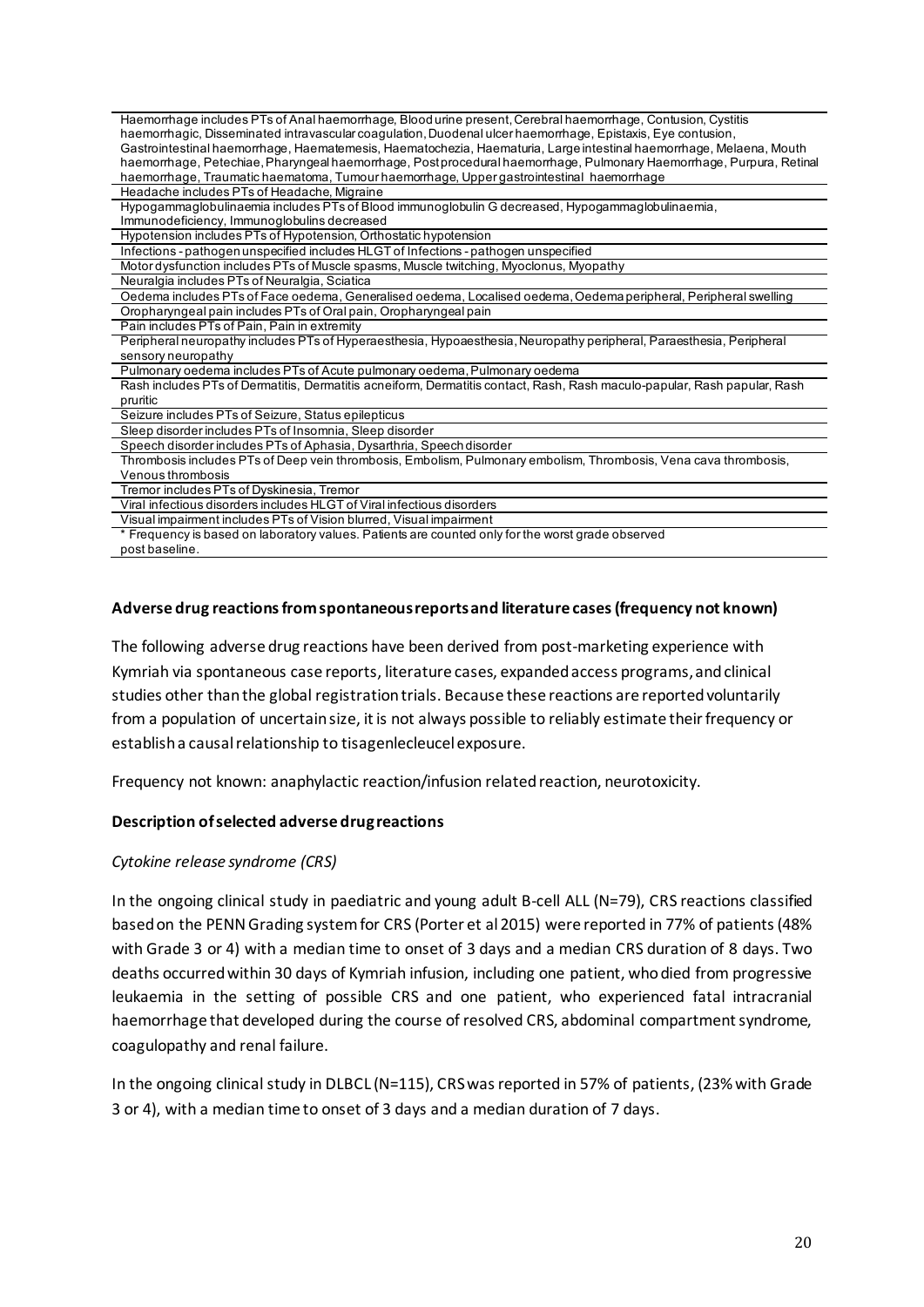Of the 61 patients with r/r ALL who had CRS, 31 (51%) received tocilizumab. Ten (16%) patients received two doses of tocilizumab, 3 (5%) patients received three doses of tocilizumab, and 16 (26%) patients received addition of corticosteroids (e.g., methylprednisolone).

Of the 66 patients with r/r DLBCL who had CRS, 19 (29%) received systemic tocilizumab or corticosteroids. Eight(12%) patients received a single dose of tocilizumab, 10 (15%) patients received two doses of tocilizumab, and 11 (17%) patients received corticosteroids in addition to tocilizumab. One patient with r/r DLBCL received corticosteroids for CRS without concomitant tocilizumab.

Cytokine release syndrome was graded per the Penn criteria in the paediatric and young adult B-cell ALL and DLBCL trials as follows: Grade 1: mild reactions, requiring supportive care; Grade 2: moderate reactions, requiring intravenous therapies; Grade 3: severe reactions, requiring low dose vasopressors or supplemental oxygen; Grade 4: life threatening reactions, requiring high dose vasopressors or intubation; Grade 5: death.

For clinical management of CRS, see Special Warnings and Precautions for Use and Table 1.

# *Infections and febrile neutropenia*

In B-cell ALL patients severe infections (Grade 3 or 4), which can be life-threatening or fatal, occurred in 48% of patients after Kymriah infusion. The overall incidence was 72% (unspecified 57%, bacterial 27%, viral 38% and fungal 15%) (see Special Warnings and Precautions for Use). Forty three percent of the patients experienced an infection of any type within 8 weeks after Kymriah infusion.

In DLBCL patients severe infections (Grade 3 or 4), which can be life-threatening or fatal, occurred in 34% of patients. The overall incidence (all grades) was 58% (unspecified 48%, bacterial 15%, fungal 11% and viral 11%) (see Special Warnings and Precautions for Use). Thirty seven percent of the patients experienced an infection of any type within 8 weeks.

Severe febrile neutropenia (Grade 3 or 4) was observed in 34% of paediatric and young adult B-cell ALL patients and 17% of DLBCL patients. See Special Warnings and Precautions for Use for the management of febrile neutropenia before Kymriah and after Kymriah infusion.

# *Hematopoietic cytopenias not resolved by day 28*

Cytopenias are very common based on prior chemotherapies and Kymriah therapy.

All paediatric and young B-cell ALL patients, had a Grade 3 or 4 cytopenia at any time post Kymriah infusion. Grade 3 and 4 cytopenias not resolved by day 28 after Kymriah infusion were based on laboratory findings included a decreased count of white blood cells (57%), neutrophils (54%), lymphocytes (44%), thrombocytes(42%) and decreased haemoglobin (13%).

All adult patients with DLBCL had Grade 3 and 4 cytopenias at any time post Kymriah infusion. Grade 3 and 4 cytopenias not resolved by day 28 after Kymriah infusion based on laboratory findings included a decreased count of thrombocytes (39%), lymphocytes (29%), neutrophils (25%), white blood cells (21%) and decreased haemoglobin (14%).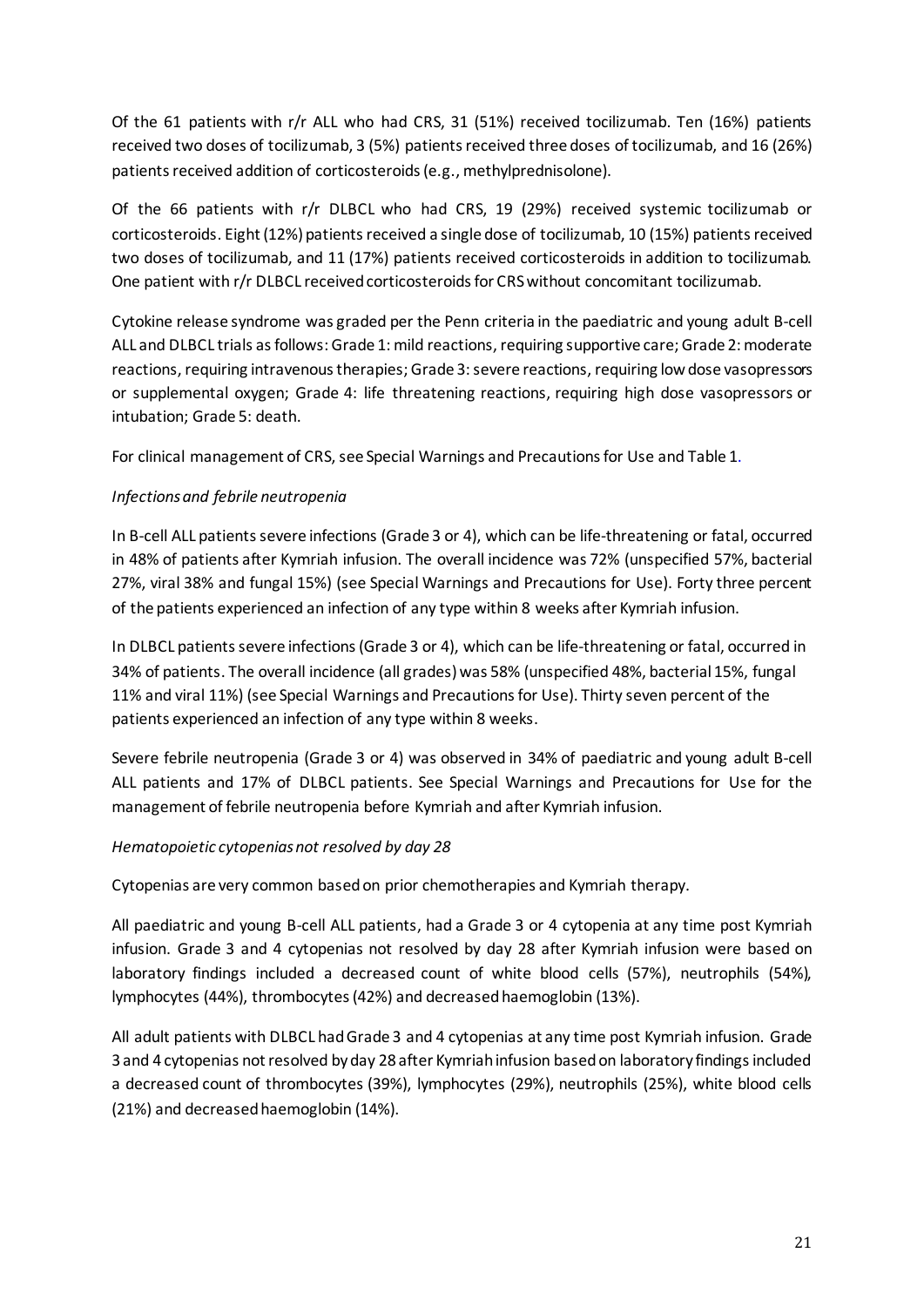### *Neurotoxic events*

The majority of neurotoxic events occurred within 8 weeks following infusion and were transient.

In paediatric and young adult B-cell ALL patients, manifestations of encephalopathy and/or delirium occurred in 39% of patients (13% Grade 3 or 4) within 8 weeks after Kymriah infusion. In DLBCL patients, these occurred in 20% of patients (11% were Grade 3 or 4) within 8 weeks after Kymriah infusion.

The other most common neurological event at any time post Kymriah infusion was headache (35% in paediatric and young adult B-cell ALL patients and 21% in DLBCL patients).

# **Reporting suspected adverse effects**

Reporting suspected adverse reactions after registration of the medicinal product is important. It allows continued monitoring of the benefit-risk balance of the medicinal product. Healthcare professionals are asked to report any suspected adverse reactions at www.tga.gov.au/reportingproblems.

# **4.9 OVERDOSE**

For information on the management of overdose, contact the Poisons Information Centre on 13 11 26 (Australia).

# **5 BIOLOGICAL PROPERTIES**

# **5.1 BIODYNAMIC PROPERTIES**

ATC code: L01XX71.

# **Mechanism of action**

Tisagenlecleucel is an autologous, immunocellular cancer therapy that involves reprogramming a patient's own T-cells with a transgene encoding a chimeric antigen receptor (CAR) to identify and eliminate CD19 expressing cells. CD19 is expressed by malignant and normal B cells. The CAR is comprised of a murine single chain antibody fragment that recognizes CD19 and is fused to intracellular signalling domains from 4-1BB (CD137) and CD3 zeta. The CD3 zeta component is critical for initiating T-cell activation and antitumor activity while 4-1BB enhances the expansion and persistence of tisagenlecleucel. Upon binding to CD19 expressing cells, the CAR transmits a signal to promote T-cell expansion, activation, target cell elimination and persistence of tisagenlecleucel.

# **Biodynamic effects**

# **Cardiac electrophysiology**

Kymriah is a cell product and is not expected to prolong the QT interval; hence no formal QT study was conducted.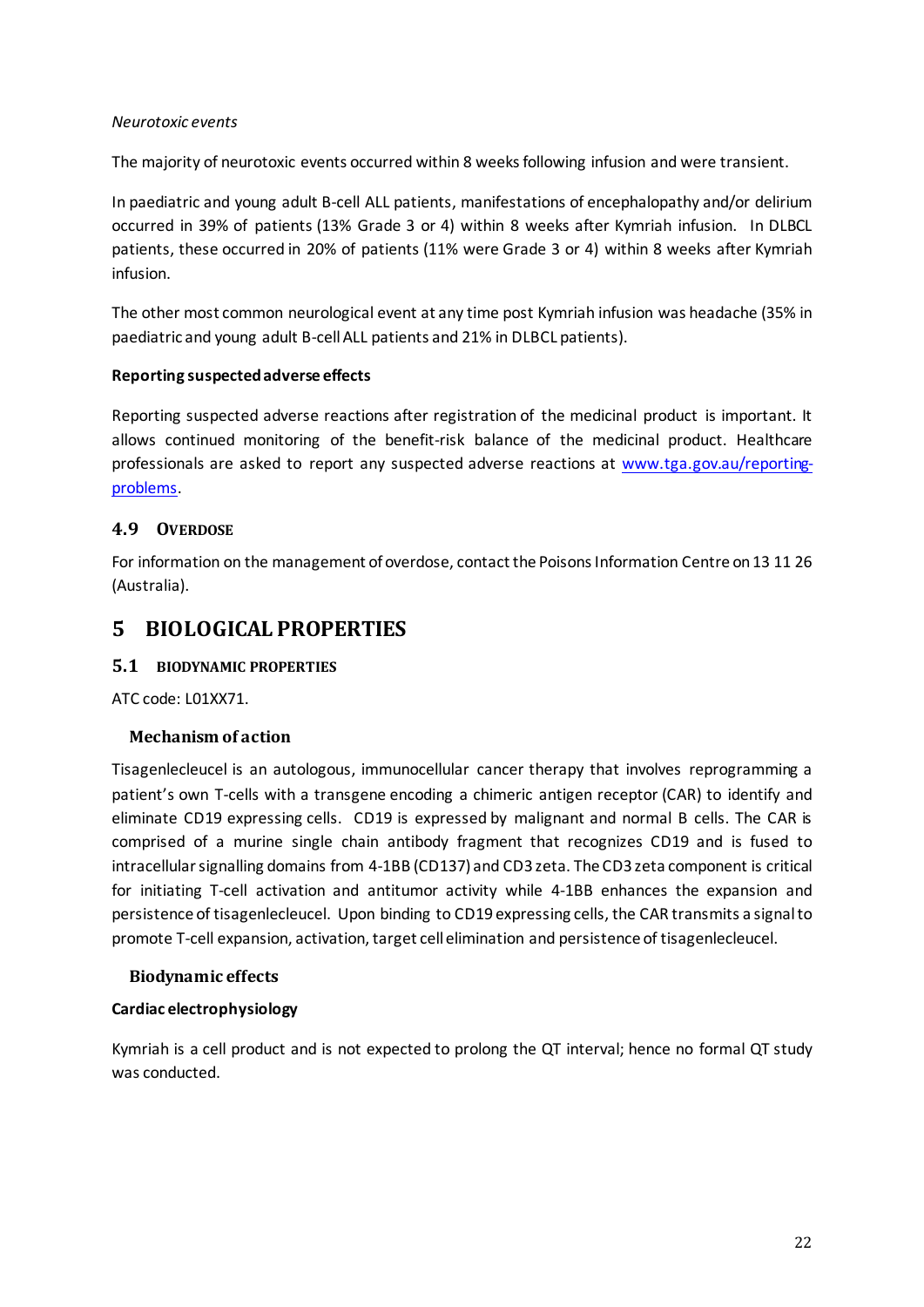# **Clinical trials**

# **Acute Lymphoblastic Leukaemia (ALL)**

The safety and efficacy of Kymriah treatment in patients with relapsed and refractory (r/r) paediatric and young adults B-cell ALL, were evaluated in one pivotal study (B2202) and two supportive studies (B2205J and B2101J) with a total of 160 patients treated. All patients had leukapheresis products collected and cryopreserved prior to or during study entry.

Pivotal study B2202 used tisagenlecleucel exclusively sourced from the Novartis registered manufacturing facility. A small number of tisagenlecleucel batches (3/29) were manufactured at Novartis for study B2205J and no batches came from Novartis for study B2101J. A formal comparability study of Novartis-made tisagenlecleucel batches and other manufacturing sites has not taken place.

# CCTL019B2202 (25-April-2017 data-cut)

The pivotal study (B2202) is a multicenter, single-arm, open label, phase II study in paediatric and young adult patients with r/r B-cell acute lymphoblastic leukaemia. Of 92 patients enrolled, 75 received infusion with Kymriah; for 7 patients (8%) Kymriah could not be manufactured; reasons for discontinuation prior to Kymriah infusion included death (n=7; 8%) or adverse events (n=3; 3%) while awaiting Kymriah manufacturing in the clinical study.

The 75 infused patients included 43 males and 32 females of median age 11 years (range: 3-23 years). Seventy-seven percent of patients were White, 8% were Asian, and 15% were of other races. Six (8%) had primary refractory disease, 40 (53%) had one prior stem cell transplantation, 6 patients (8%) had two stem cell transplantations. Treatment consisted of lymphodepleting chemotherapy (fludarabine 30 mg/m<sup>2</sup> daily for 4 days and cyclophosphamide 500 mg/m<sup>2</sup> daily for 2 days) followed by a single dose of KYMRIAH. Among the 75 patients who received Kymriah infusion, a total of 65 and 72 received bridging chemotherapy and lymphodepleting chemotherapy respectively after enrollment and prior to the Kymriah infusion (see Table 4).

|                                                                                                                                                                                                                                                                                                                            | $N=75$         |  |
|----------------------------------------------------------------------------------------------------------------------------------------------------------------------------------------------------------------------------------------------------------------------------------------------------------------------------|----------------|--|
|                                                                                                                                                                                                                                                                                                                            |                |  |
|                                                                                                                                                                                                                                                                                                                            | $n$ (%)        |  |
| Age (years)                                                                                                                                                                                                                                                                                                                |                |  |
| Mean (standard deviation)                                                                                                                                                                                                                                                                                                  | 12.0 (5.28)    |  |
| Median (minimum – maximum)                                                                                                                                                                                                                                                                                                 | $11.0(3 - 23)$ |  |
| Age category (years) - n (%)                                                                                                                                                                                                                                                                                               |                |  |
| $<$ 10 years                                                                                                                                                                                                                                                                                                               | 31(41.3)       |  |
| ≥10 years and <18 years                                                                                                                                                                                                                                                                                                    | 31(41.3)       |  |
| ≥18 years                                                                                                                                                                                                                                                                                                                  | 13(17.3)       |  |
| Sex - $n$ $\left(\% \right)$                                                                                                                                                                                                                                                                                               |                |  |
| Male                                                                                                                                                                                                                                                                                                                       | 43 (57.3)      |  |
| Female                                                                                                                                                                                                                                                                                                                     | 32 (42.7)      |  |
| Disease status (%)                                                                                                                                                                                                                                                                                                         |                |  |
| Primary refractory <sup>1</sup>                                                                                                                                                                                                                                                                                            | 6(8.0)         |  |
| Relapsed disease <sup>2</sup>                                                                                                                                                                                                                                                                                              | 69 (92.0)      |  |
| Prior stem-cell transplantation - n (%)                                                                                                                                                                                                                                                                                    |                |  |
| 0                                                                                                                                                                                                                                                                                                                          | 29 (38.7)      |  |
|                                                                                                                                                                                                                                                                                                                            | 40 (53.3)      |  |
| 2                                                                                                                                                                                                                                                                                                                          | 6(8.0)         |  |
| 'Primary refractory: Never had a morphologic complete remission (CR) prior to the study;<br>$2$ m a factor of the compact of the structure of the compact of the compact of the state of the compact of the compact of the compact of the compact of the compact of the compact of the compact of the compact of the compa |                |  |

# **Table 4 Study B2202: Baseline population information**

 $^2$ Relapsed disease: Had at least one relapse prior to the study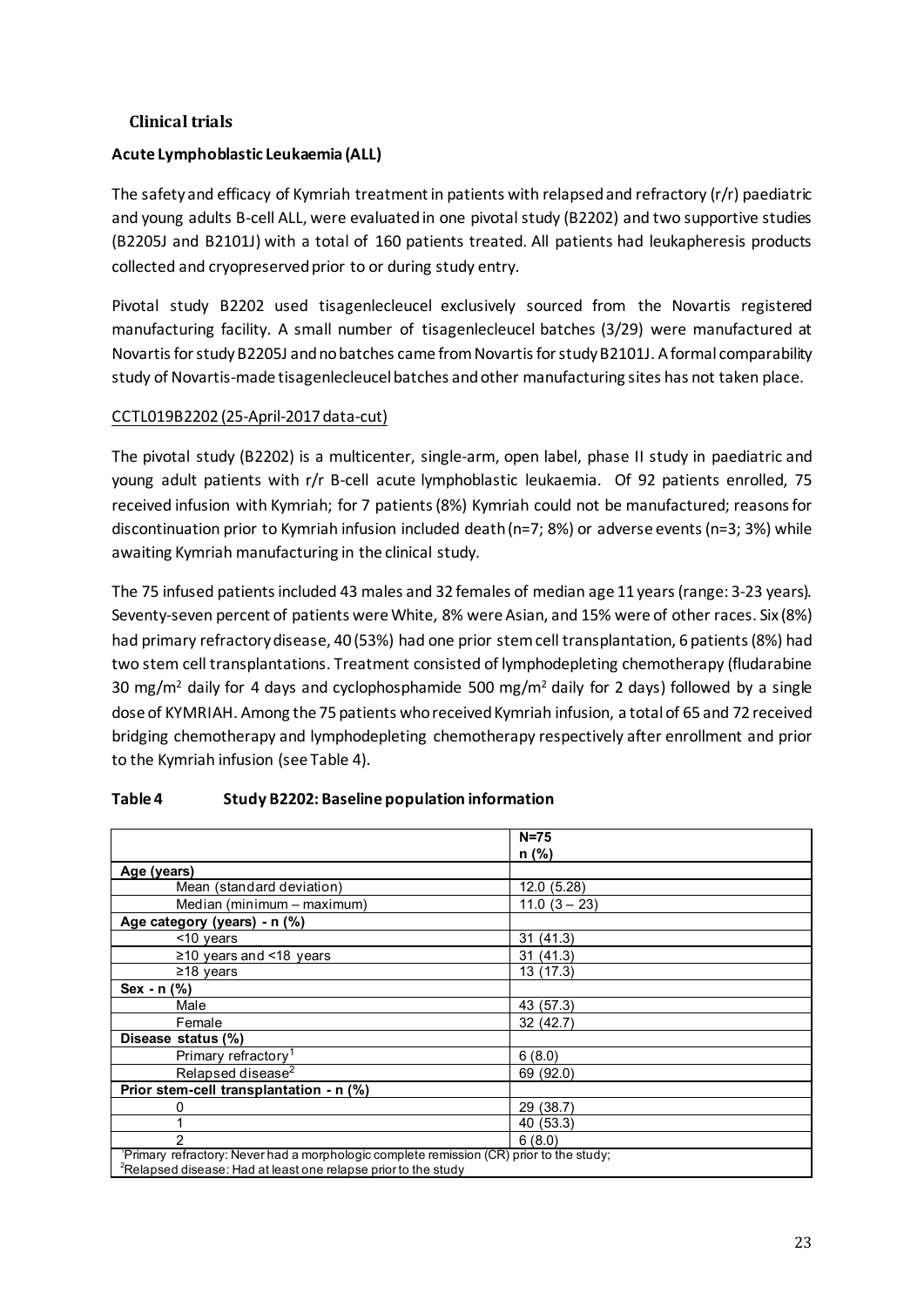Efficacy was established through the primary endpoint of overall remission rate (ORR), within 3 months post infusion, as determined by Independent Review Committee (IRC) assessment. Secondary endpoints included duration of remission (DOR) and the proportion of patients who achieved complete remission (CR) or complete remission with incomplete blood count (Cri) with minimal residual disease (MRD) <0.01% by flow cytometry (MRD-negative). The ORR at 3 months was 81% (61/75). The median time from Kymriah infusion to the data cut-off date was 13.11 months (range: 2.1 to 23.5). See Table 5 and Figure 1 and Figure 2 for efficacy results from this study. Fifty-seven of 61 responders achieved CR/CRi by the Day 28 assessment. ORR was consistent across all subgroups. Seven patients who received Kymriah infusion went to transplant while in remission. Seventy six percent of patients were hospitalized at the time of infusion and 24% were not hospitalized at the time of Kymriah infusion.

Health related quality of life (HRQoL) were evaluated by PedsQL™ and EQ-5D questionnaires completed by patients aged 8 and above. Among patients responding, the mean change from baseline in the PedsQL total score was 13.5 at Month 3 and 16.9 at Month 6 and 27.2 at Month 12, and the mean change from baseline in the EQ VAS score was 16.5 at Month 3 and 15.9 at Month 6 and 24.7 at Month 12, indicating overall clinically meaningful improvement in HRQoL following Kymriah infusion.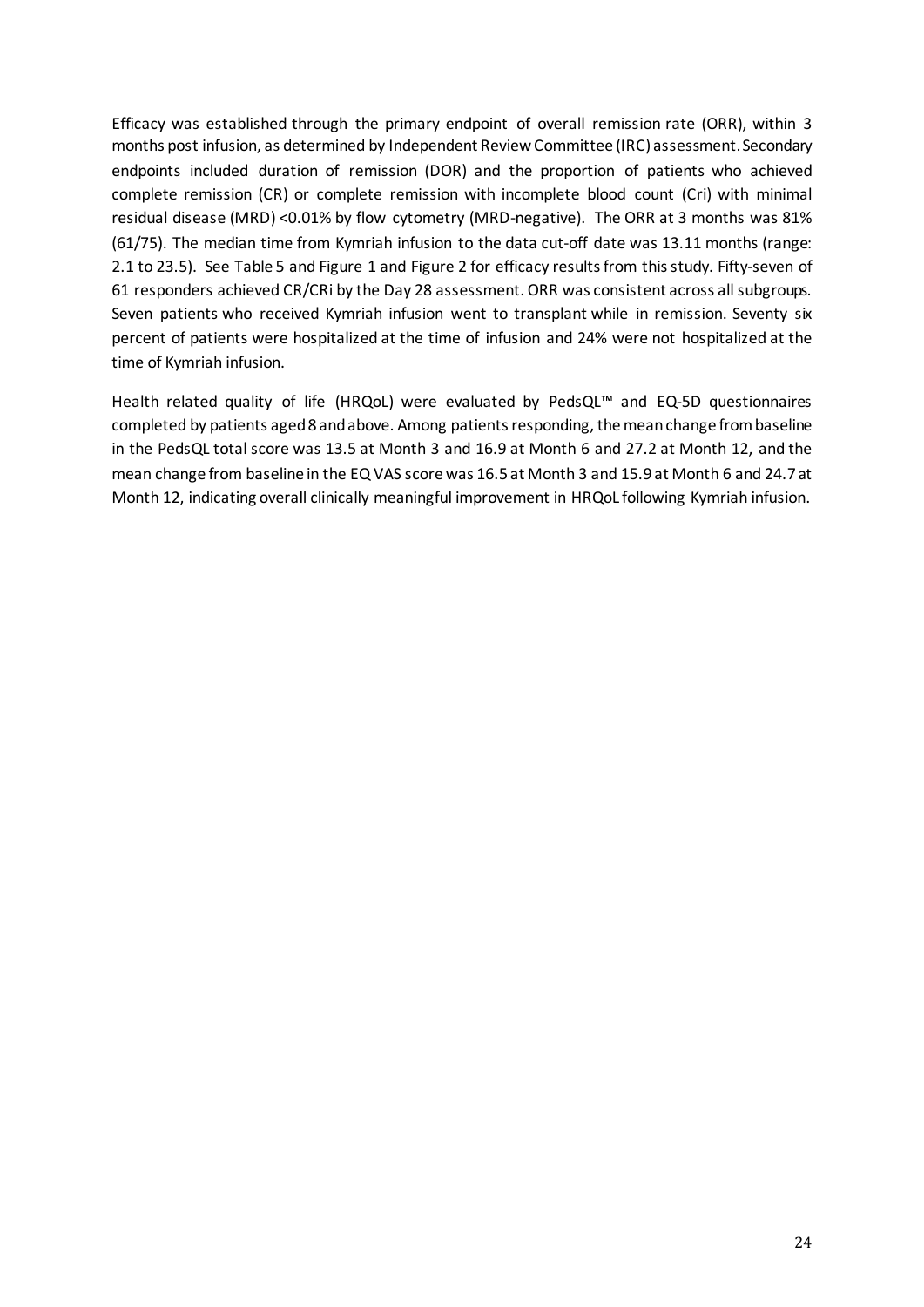# **Table 5 B2202: Efficacy results in paediatric and young adult patients with relapsed/refractory B-cell Acute Lymphoblastic Leukaemia (ALL)**

| <b>Primary Endpoint</b>                                                                                                                                                                 | $N=75$                        |  |  |  |  |
|-----------------------------------------------------------------------------------------------------------------------------------------------------------------------------------------|-------------------------------|--|--|--|--|
| Overall Remission Rate (ORR) <sup>1,2</sup> , n (%)                                                                                                                                     | 61(81.3)                      |  |  |  |  |
| 95% CI                                                                                                                                                                                  | (70.7, 89.4)                  |  |  |  |  |
|                                                                                                                                                                                         | p<0.0001                      |  |  |  |  |
| $CR3$ , n (%)                                                                                                                                                                           | 45 (60.0)                     |  |  |  |  |
| CRi $4$ , n $(%)$                                                                                                                                                                       | 16 (21.3)                     |  |  |  |  |
| $NR^5$ , n (%)                                                                                                                                                                          | 6(8.0)                        |  |  |  |  |
| Not evaluable, n (%)                                                                                                                                                                    | 8(10.7)                       |  |  |  |  |
| <b>Key Secondary Endpoint</b>                                                                                                                                                           | $N=75$                        |  |  |  |  |
| CR or CRi with MRD negative bone marrow 6,7, n (%)                                                                                                                                      | 61 (81.3)                     |  |  |  |  |
| 95% CI                                                                                                                                                                                  | (70.7, 89.4)                  |  |  |  |  |
|                                                                                                                                                                                         | p<0.0001                      |  |  |  |  |
| Duration of remission (DOR) <sup>8</sup>                                                                                                                                                | $N = 61$                      |  |  |  |  |
| % event free probability at 6 months                                                                                                                                                    | 79.5                          |  |  |  |  |
| Median (months) (95% CI)                                                                                                                                                                | Not reached $(8.6, NE9)$      |  |  |  |  |
| <b>Other Secondary Endpoint</b>                                                                                                                                                         | $N=75$                        |  |  |  |  |
| Overall survival (OS)                                                                                                                                                                   |                               |  |  |  |  |
| % survival probability at 6 months                                                                                                                                                      | 90.3                          |  |  |  |  |
| % survival probability at 12 months                                                                                                                                                     | 76.4                          |  |  |  |  |
| Median (months) (95% CI)                                                                                                                                                                | 19.1 (15.2, NE <sup>9</sup> ) |  |  |  |  |
| Requires remission status to be maintained for at least 28 days without clinical evidence of relapse.<br>2<br>Nominal one-sided exact p-value based on H0: ORR ≤ 20% vs. Ha: ORR > 20%. |                               |  |  |  |  |

*3 CR (complete remission) was defined as <5% of blasts in the bone marrow, circulating blasts in blood should* 

*be <1%, no evidence of extramedullary disease, and full recovery of peripheral blood counts (platelets*  >100,000/microliter and absolute neutrophil counts [ANC] >1,000/microliter) without blood transfusion.<br><sup>4</sup> CRi (complete remission with incomplete blood count recovery) was defined as <5% of blasts in the bone

*marrow, no evidence of extramedullary disease, and without full recovery of peripheral blood counts with or without blood transfusion. 5*

 *NR = No Response <sup>6</sup>MRD (minimal residual disease) negative was defined as MRD by flow cytometry <0.01%.* 

MIND (imminal one-sided exact p-value based on H0: Rate of MRD negative remission ≤ 15% vs. Ha: > 15%.<br><sup>8</sup> DOR was defined as time since onset of CR or CRi to relapse or death due to underlying indication, whichever

*is earlier (N=61) <sup>9</sup> NE= Not estimable*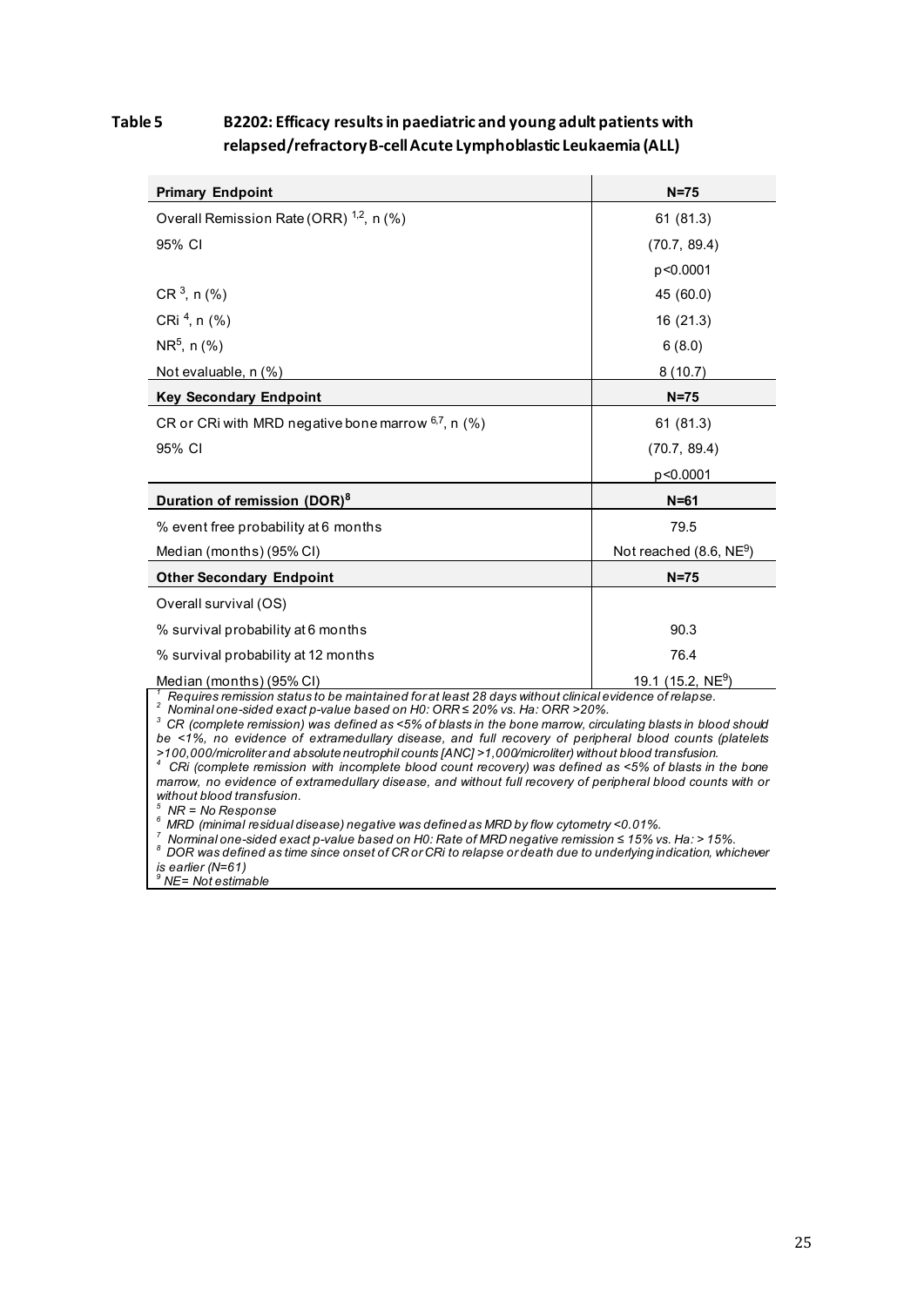

**Figure 2 B2202: Overall Survival (OS)** 



**Figure 1 B2202: Duration of remission (DOR)**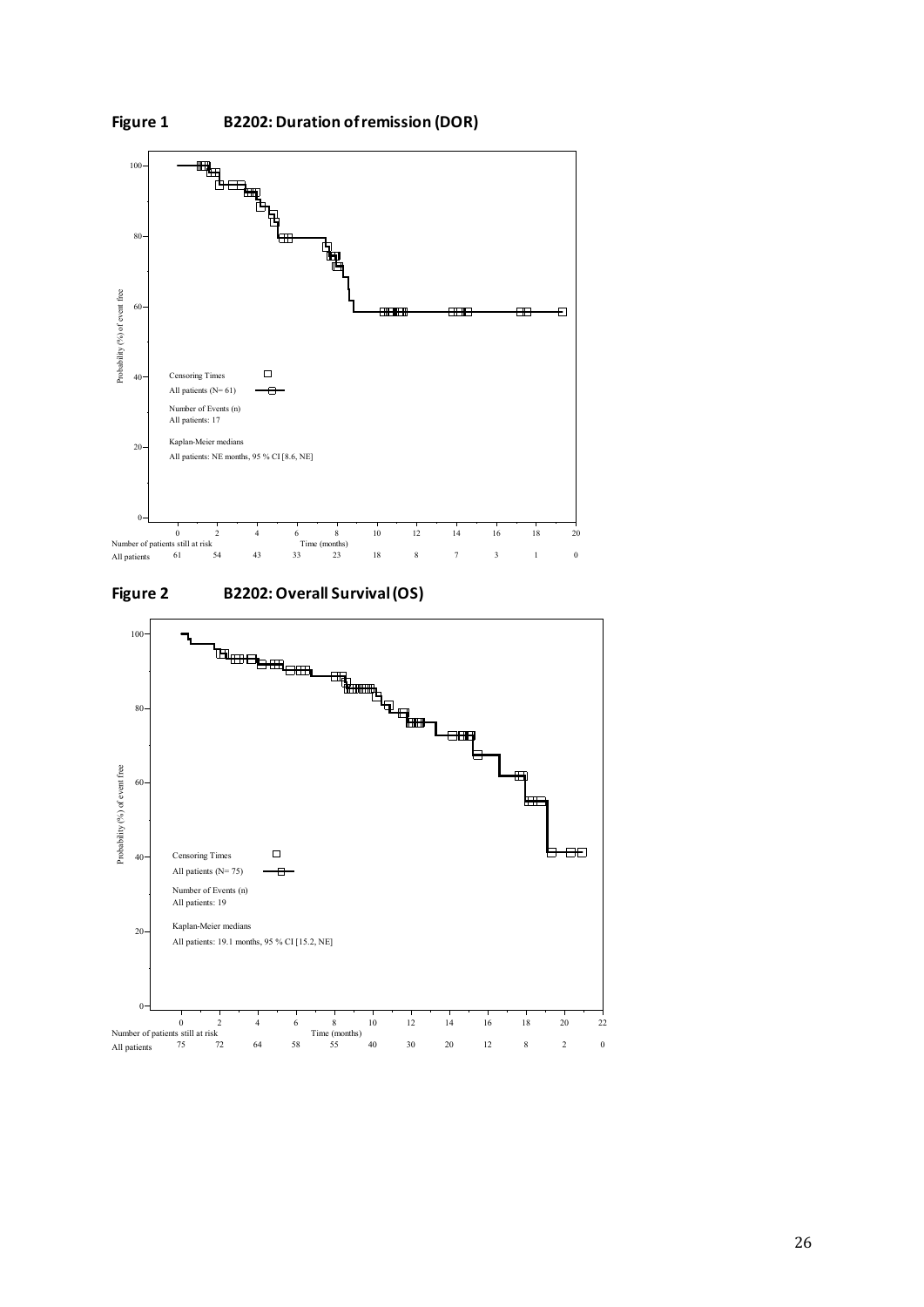# **Diffuse large B-cell lymphoma (DLBCL)**

#### CCTL019C2201 (08-Dec-17 data-cut)

The pivotal study (C2201) is a multicentre, single-arm, open label, phase II study in adult patients with relapsed or refractory DLBCL. Of 165 patients enrolled, 111 patients received infusion with Kymriah (4 infusions were pending at the time of analysis); Twelve out of 165 patients did not receive Kymriah due to manufacturing failure. Other reasons for discontinuation prior to Kymriah infusion included death (n=16), physician decision/primary disease progression (n=16), adverse event (n=3), subject decision (n=3) or adverse events (n=2) while awaiting Kymriah manufacturing in the clinical trial.

Median age of infused patients was 56 years (range 22 to 76 years), 76% of patients had Stage III-IV disease, 51% had received 3 or more prior lines of treatment for DLBCL. Forty-nine percent of patients had received prior stem cell transplant. Fifty-five percent of patients were refractory to last line of treatment. All patients had leukapheresis starting material collected and cryopreserved prior to or during study entry. The majority of patients 102/111 received bridging therapy while waiting for Kymriah and 103/111 received lymphodepleting chemotherapy prior to Kymriah infusion. Kymriah was given as a single dose intravenous infusion.

The efficacy of Kymriah was evaluated through the primary endpoint of best overall response rate (ORR), which includes complete response (CR) and partial response (PR) as determined by IRC assessment based on the Lugano Classification (Cheson et al 2014) as well as secondary endpoints including duration of response (DOR)(Table 6). The primary endpoint was assessed in 93 patients who received Kymriah manufactured at the Novartis U.S. facility and who have been followed for at least 3 months or discontinued earlier after Kymriah administration.

Among the 93 patients (Table 6) included in the primary analysis, the best ORR was 51.6% (48/93) with a 95% confidence interval (CI) of (41.0%, 62.1%). Thirty-seven patients (39.8%) achieved CR and 11 (11.8%) achieved PR. No patient who received Kymriah infusion went to transplant after achieving CR or PR.

Subgroup analyses demonstrated a homogeneous and consistent treatment effect across major demographic and prognostic subgroups regardless of prior lines of therapy (ORR 53.1% and 50.0% in patients with ≤2 lines of therapies and >2 lines of therapies, respectively), prior SCT (ORR of 50.0% and 53.7% in patients without or with previous SCT, respectively), relapsed or refractory disease (ORR 64.4% and 39.6%, respectively) or biological factors such as cell of origin (ORR 52.5% in non-GCB and 48.0% in GCB subtype) and double-hit/triple hit lymphoma with Bcl-2 and c-myc expression (ORR of 50.0% in patients with double-hit/triple hit lymphoma).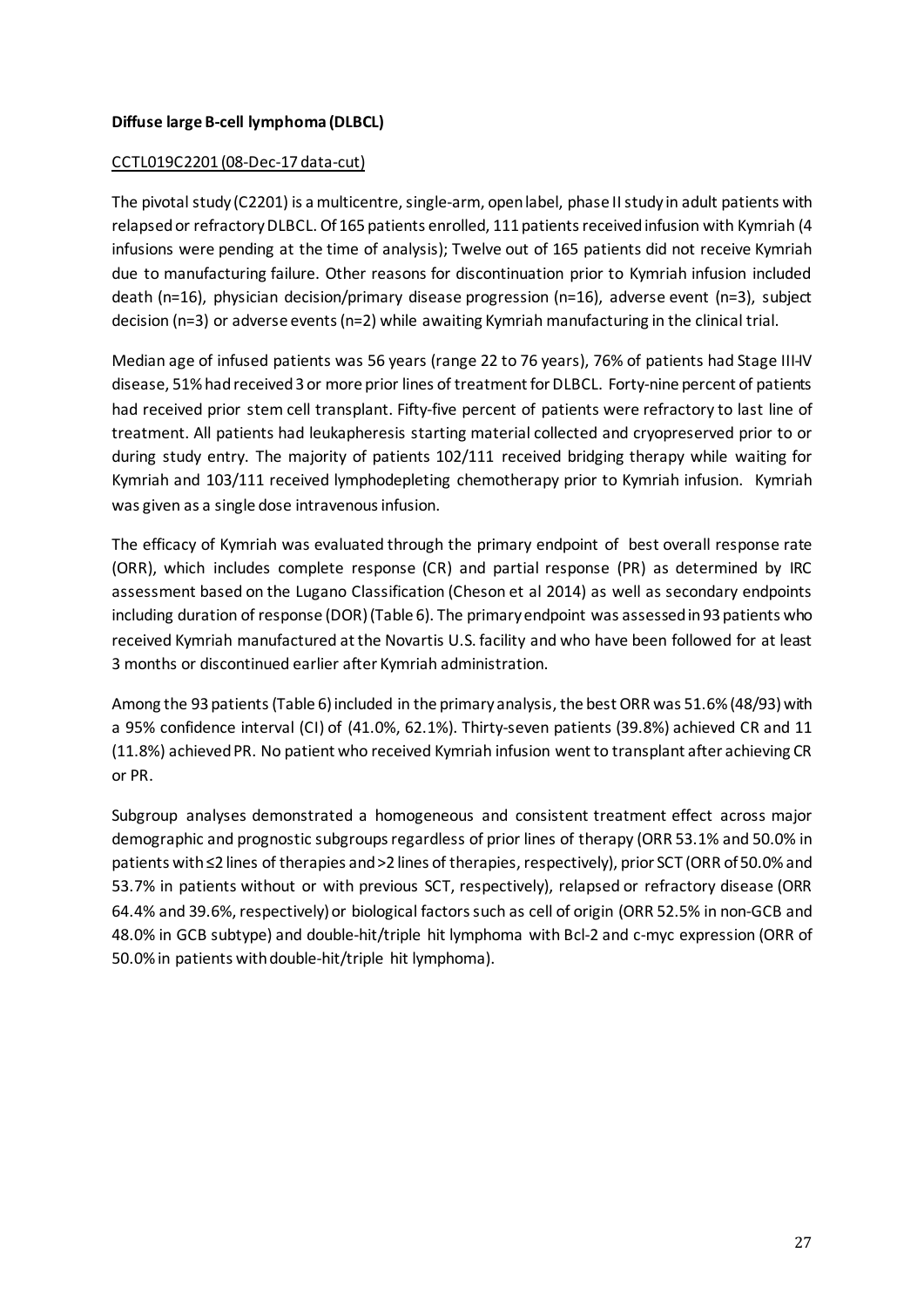### **Table 6 C2201: Efficacy results in adult patients with relapsed or refractory diffuse large Bcell lymphoma (DLBCL) who are ineligible for autologous stem cell transplant(08- Dec-17 cut-off)**

| <b>Primary Endpoint</b>                                  | $N = 93$                  |
|----------------------------------------------------------|---------------------------|
| Overall Response Rate (ORR) (CR+PR) <sup>1</sup> , n (%) | 48 (51.6)                 |
| 95% CI                                                   | (41.0, 62.1)              |
|                                                          |                           |
| CR, n (%)                                                | 37 (39.8)                 |
| PR, n (%)                                                | 11(11.8)                  |
| Response at Month 3                                      |                           |
| ORR (%)                                                  | 35 (37.6)                 |
| CR (%)                                                   | 30(32.3)                  |
| Response at Month 6                                      | $N=92$                    |
| ORR (%)                                                  | 30(32.6)                  |
| CR (%)                                                   | 27 (29.3)                 |
| Duration of response (DOR) <sup>2</sup>                  | $N=48$                    |
| Median (months) (95% CI)                                 | Not reached $(10.0, NE5)$ |
| % relapse free probability at 9 months                   | 67.4                      |
| % relapse free probability at 12 months                  | 65.1                      |
| <b>Other Secondary Endpoints</b>                         | $N = 111$                 |
| Overall survival $(OS)^3$                                |                           |
| Median (months) (95% CI)                                 | 11.7 (6.6, $NE^4$ )       |
| % survival probability at 9 months                       | 54.8                      |
| % survival probability at 12 months                      | 49.0                      |

*<sup>1</sup> ORR was calculated based on the first 93 patients who received Kymriah manufactured at the Novartis U.S. facility and have completed at least 3 months follow up, or discontinued earlier*

*<sup>2</sup> DOR was defined as time from achievement of CR or PR, whichever occurs first, to relapse or death due to DLBCL*

*(N=48) 3 OS was defined as time from date of Kymriah infusion to the date of death due to any cause (N=111) 4 Not estimable*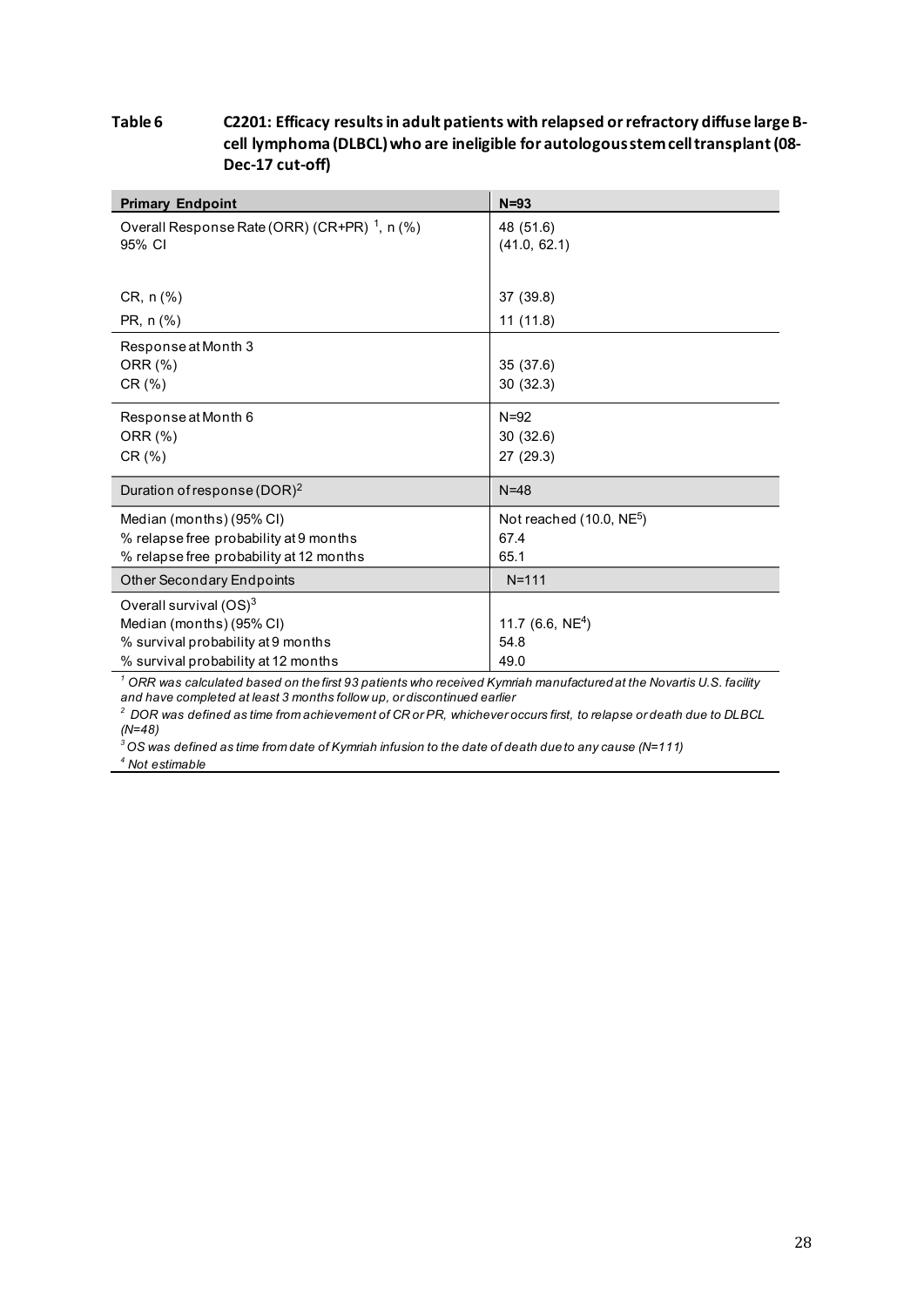



-Efficacy analysis set (EAS) = All patients who receive CTL019 infusion at least 3 months prior to data-cut date.

- Time is relative to onset of response, 1 month=30.4375 days.





- Full analysis set (FAS) = All patients who received an infusion of CTL019

- Time is relative to first CTL019 infusion date, 1 month=30.4375 days.

<sup>-</sup> Only patients who achieved best overall response (BOR) of CR or PR are included.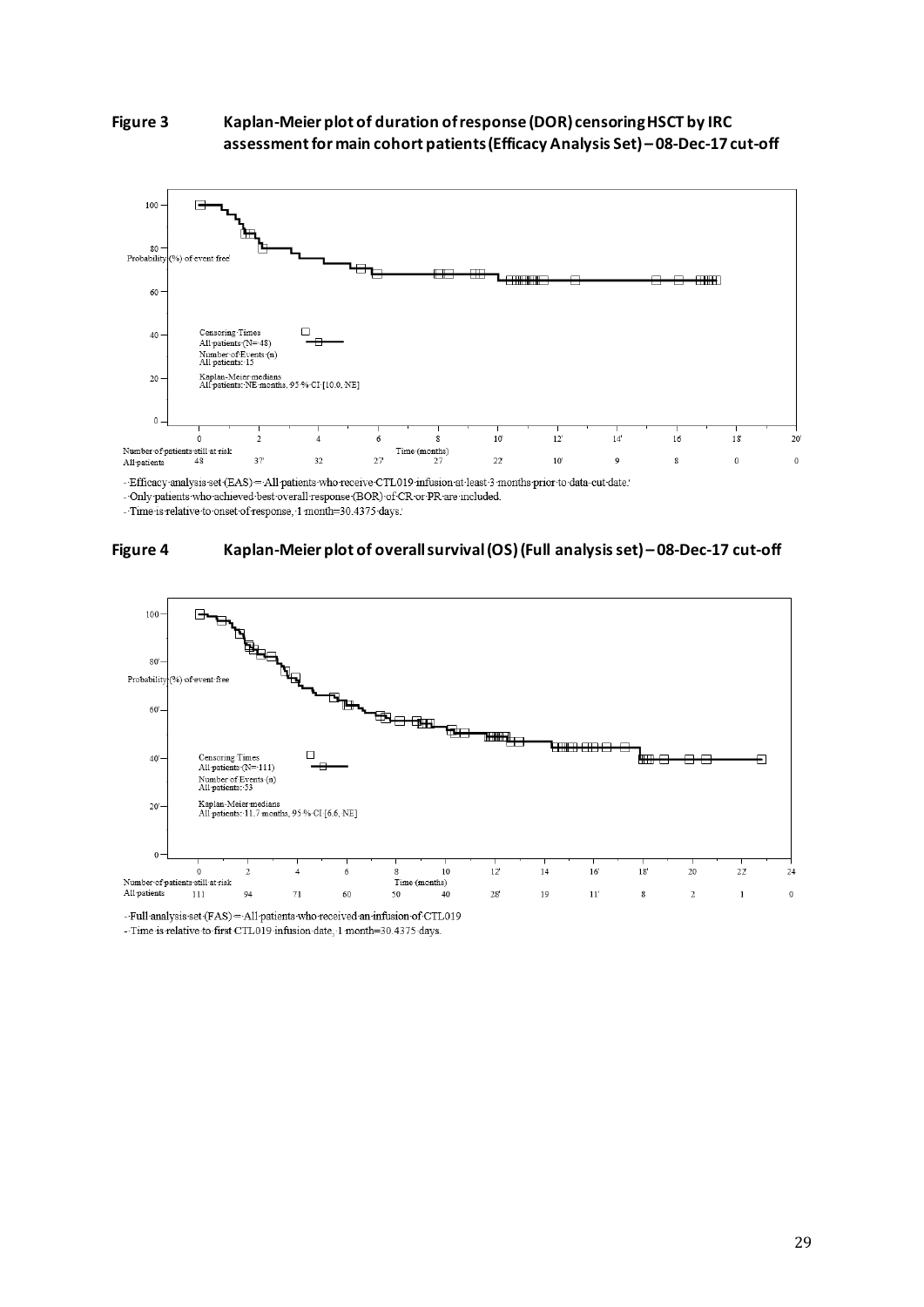# **5.2 CELLULAR KINETICS**

Following infusion of Kymriah into paediatric and young adult r/r B-cell ALL and r/r DLBCL patients, Kymriah typically exhibited an initial rapid expansion followed by a slower bi-exponential decline.

# **Cellular kinetics in paediatric B-cell ALL patients**

A summary of cellular kinetic parameters of tisagenlecleucel is provided in Table 7 below.

The maximal expansion  $(C_{\text{max}})$  was approximately 2-fold higher in CR/CRi patients (n=79) compared with non-responding (NR) patients (n=10) as measured by qPCR. Transgene persistence has been detected up to 784 days in peripheral blood (B2101J) and up to 617 days in responding patients in the in pooled studies B2202 and B2205J). Together these data, signify the potential role of expansion and persistence for eliciting a clinical response.

# **Table 7 Cellular kinetic parameters of tisagenlecleucel in paediatric and young adult r/r Bcell ALL (B2202, B2205J)**

| <b>Parameter</b>              | <b>Summary Statistics</b>         | <b>Responding Patients</b><br>$N = 80$ | Non-Responding<br><b>Patients</b><br>$N = 11$ |
|-------------------------------|-----------------------------------|----------------------------------------|-----------------------------------------------|
| $C_{\text{max}}$ (copies/µg)  | Geometric<br>mean<br>$(CV\%)$ , n | 32,700 (163.4), 79                     | 19,500 (123.7), 10                            |
| $T_{\text{max}\pm}$ (day)     | Median [min; max], n              | 9.83 [0.0111;27.8], 79                 | 20.0 [0.0278;62.7], 10                        |
| $AUC_{0-28d}$ (copies/µg*day) | Geometric mean (CV%),<br>n        | 300,000 (193.4), 78                    | 210,000 (111.7), 8                            |
| T $\frac{1}{2}$ (day)         | Geometric mean (CV%),<br>n        | 21.7 (196.8), 65                       | 2.70(154.4), 3                                |

*‡ A total of 5patients had an early Tmax (<1 days), the next lowest Tmax occurs at 5.7 days. Early Tmax may not be representative of the true maximal expansion, rather the amount of transgene present in the catheter from which sample was collected.*

# **Cellular kinetics in DLBCL patients**

A summary of cellular kinetic parameters of tisagenlecleucel in DLBCL patients is provided in Table 8 below.

Tisagenlecleucel undergoes significant *in vivo* expansion following infusion and demonstrated persistence of the CAR transgene up to 693 days in responding patients (CR/PR) with shorter persistence in non-responding patients up to 374 days.

AUC<sub>0-28d</sub> and C<sub>max</sub> were similar between responder (CR and PR) and non-responder patients (SD, PD, and patients with unknown response status) based on clinical response at month 3. The geometric mean estimate for expansion ( $C_{\text{max}}$ ) in DLBCL patients was observed to be lower than that in paediatric ALL patients (geometric mean C<sub>max</sub> (%CV): 5,530 (303.3) copies/microgram, n=86, Study C2201; 35,800 (157.4) copies/microgram, n=72, Study B2202).

A trend for longer half-life was noted in responding patients compared to non-responding patients geometric mean  $T_{1/2}$ : 91.3 days in responders, and 15.4 days in non-responders.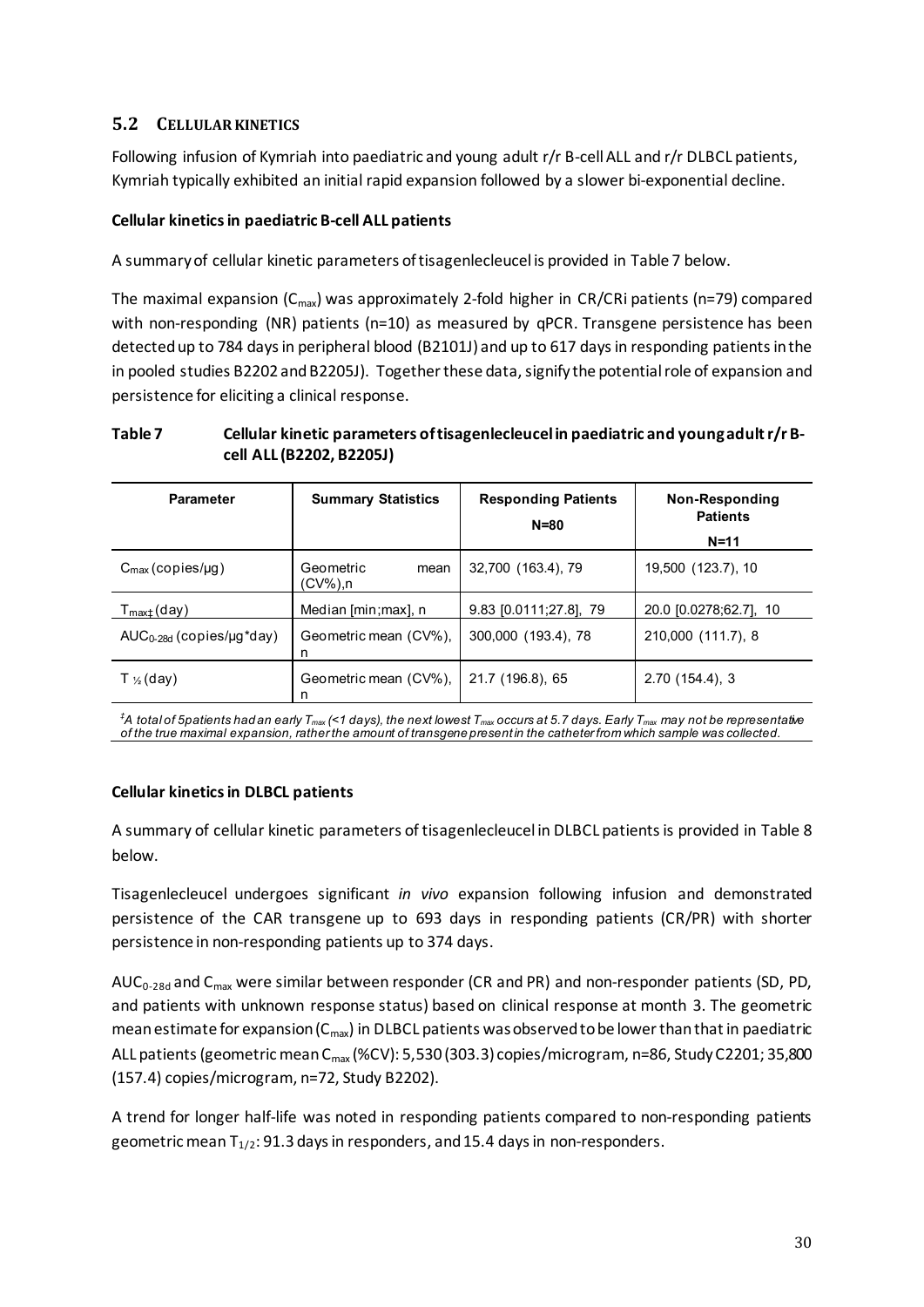| <b>Parameter</b>              | <b>Summary Statistics</b>         | <b>Responding Patients</b><br>(CR and PR)<br>$N = 35$ | Non-Responding<br><b>Patients</b><br>(SD/PD/Unknown)<br>$N = 58$ |
|-------------------------------|-----------------------------------|-------------------------------------------------------|------------------------------------------------------------------|
| $C_{\text{max}}$ (copies/µg)  | Geometric<br>mean<br>$(CV\%)$ , n | 6210 (226.1), 35                                      | 5100 (372.6), 51                                                 |
| $T_{\text{max}}$ (day)        | Median [min; max], n              | $9.83$ [5.78;16.8], 35                                | 8.86 [3.04;27.7],51                                              |
| $AUC_{0-28d}$ (copies/µg*day) | Geometric<br>mean<br>(CV%), n     | 64300 (156.1), 33                                     | 64800 (301.1), 42                                                |
| T $\frac{1}{2}$ (day)         | Geometric<br>mean<br>(CV%), n     | 91.3 (200.7), 22                                      | 15.4 (156.0), 34                                                 |
| $\mathsf{T}_{\mathsf{last}}$  | Median [min; max], n              | 289 [18.0; 693], 35                                   | 57.0 [16.0; 374], 48                                             |

### **Table 8 Cellular kinetic parameters of tisagenlecleucel in r/r DLBCL patients by clinical response at month 3**

# **Absorption**

Not applicable. Kymriah is a T-cell immunocellular therapy and is administered via intravenous infusion.

# **Distribution**

In paediatric and young adult B-cell ALL patients, Kymriah has been shown to be present in the blood as well as bone marrow beyond 2 years. The blood to bone marrow partitioning of Kymriah in bone marrow was 47.2% of that present in blood at Day 28 while at Months 3 and 6 it distributes at 68.3% and 69%, respectively, demonstrating high trafficking to bone marrow(Studies B2202 and B2205J). In addition, Kymriah also traffics and persists in cerebrospinal fluid in paediatric and young adult B-cell ALL patients (Study B2101J) for up to 1 year.

In DLBCL patients (Study C2201), Kymriah has been detected for up to 2 years in peripheral blood and up to Month 9 in bone marrow for complete responder patients. The blood to bone marrow partitioning in bone marrow was nearly 70% of that present in blood at Day 28 and 50% at Month 3 in responder and non-responder patients.

# **Metabolism**

Not applicable, Kymriah is an immunocellular therapy.

# **Excretion**

The elimination profile of Kymriah includes a bi-exponential decline in peripheral blood and bone marrow.

# **Linearity/non-linearity**

Dose and cellular kinetic parameters are independent, thus there is no apparent relationship with  $AUC_{0-28d}$  and  $C_{max}$  with dose.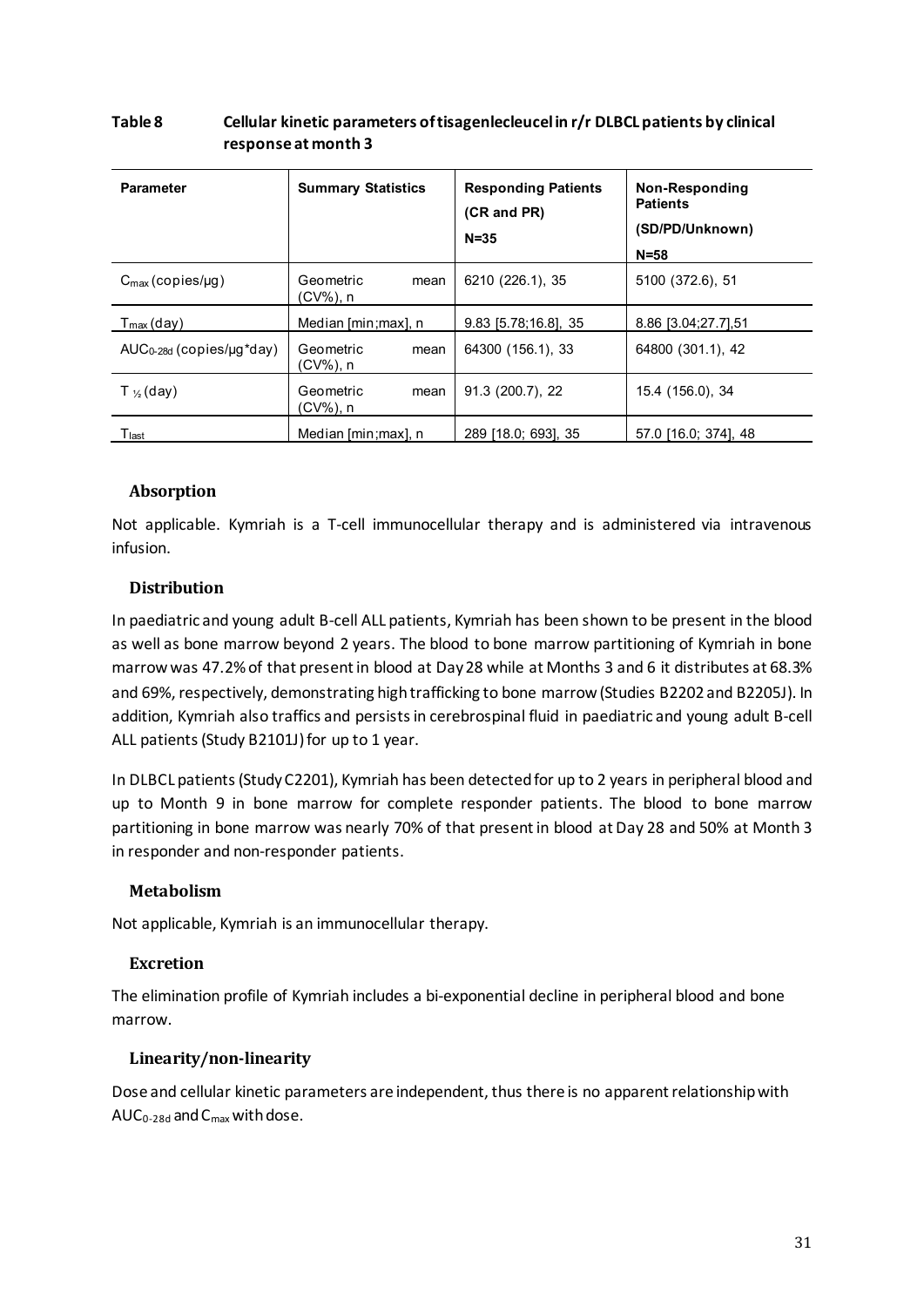# **Special populations**

# Geriatric population (65 years of age or above)

The impact of age on cellular kinetics was evaluated across the age range of 22 to 76 years in DLBCL patients (Study C2201). The scatter plots of cellular kinetic parameters versus age revealed no relevant relationship between cellular kinetic parameters ( $AUC_{0-28d}$  and  $C_{max}$ ) with age. The  $AUC_{0-28d}$  in patients with ≥65 years of age was observed to be 49.1% and 64.0% lower than patients ≥40 to <65 years and <40 years, respectively. However, the data should be interpreted with caution due to the high interindividual variability associated with the parameter.

# Gender

Gender is not a significant characteristic influencing tisagenlecleucel expansion in B-cell ALL and DLBCL patients.

# Race/ethnicity

The majority of patients treated with Kymriah are Caucasian, therefore, there is limited evidence that race/ethnicity impact the expansion of Kymriah in paediatric and young adult ALL and DLBCL patients. In Studies B2202 and B2205J there were 79.8% of Caucasian, 7.7% of Asian and 12.5% of other ethnicities.

In Study C2201, there were 88% Caucasian, 5% Asian, 4% Black or African American patients and three patients(3%) of unknown race.

# Body weight

In DLBCL patients, across the weight ranges (38.4 to 186.7 kg), the scatter plots of qPCR cellular kinetic parameters versus weight revealed no apparent relationship between cellular kinetic parameters with weight.

# Renal impairment

Kymriah is a cell based product, and based on the mechanism of action renal impairment is not expected to impact tisagenlecleucel expansion and cellular kinetics; hence no formal renal impairment studies were performed.

# Prior stem cell transplantation

Prior stem cell transplantation did not impact the expansion/persistence of tisagenlecleucel in paediatric and young adult B-cell ALL patients or adult DLBCL patients.

# Hepatic impairment

Kymriah is a cell based product, and based on the mechanism of action hepatic impairment is not expected to impact tisagenlecleucel expansion and cellular kinetics; hence no formal hepatic impairment studies were performed.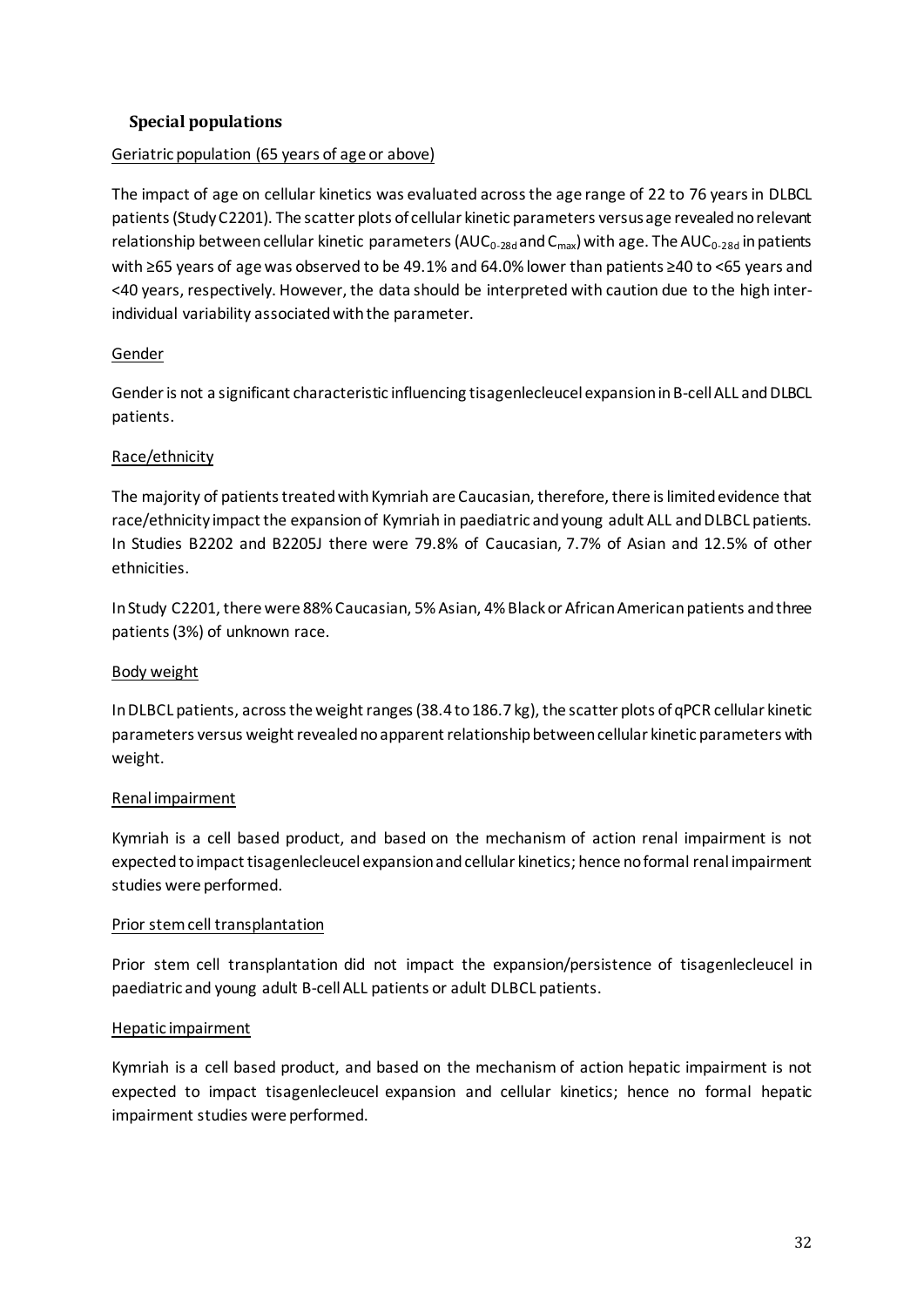### Immunogenicity

Cell based therapeutics carry the potential for immunogenicity. Humoral immunogenicity of tisagenlecleucel was measured by determination of anti-murine CAR19 antibodies (anti-mCAR19) in serum pre- and post-administration. In paediatric and young adult ALL, the majority of patients (84.6%) tested positive for pre-dose anti-mCAR19, however, the pre-existing antibodies were not associated with an impact on clinical response nor have an impact on the expansion and persistence of tisagenlecleucel. Additionally treatment induced anti-mCAR19 antibodies were detected in 34.6 % of patients in the SCP pool. The treatment induced anti-mCAR19 antibodies did not impact cellular kinetics or clinical response.

In Study C2201, the majority of patients (91.4%) tested positive for pre-infusion humoral immunogenicity by the detection of anti-mCAR19 antibodies and 5% of patients had treatmentinduced anti-mCAR19 antibodies detected. Anti-mCAR19 antibodies, both pre-existing and treatmentinduced, were not associated with any apparent impact on clinical response nor have an impact on the in vivo initial expansion and persistence  $(C_{\text{max}}$  and  $AUC_{0-28d}$ ) of tisagenlecleucel.

Cellular immunogenicity assessment was performed in paediatric and young adult ALL patients and r/r DLBCL patients to test for mCAR19 peptide-activated responses by stimulated intracellular interferon-gamma production. The cellular immunogenicity responses did not correlate with *in vivo* expansion and persistence and Month 3 response, for CD4 and CD8 T cell responses, for patients in both the indications.

As with any immunogenicity assay, the detection of anti-mCAR19 antibodies is highly dependent on assay sensitivity and specificity. Furthermore, the observed pre- and post-dose anti-mCAR19 may be influenced by several factors, including assay specifications, sample handling, timing of sample collection, prior therapy, administration of intravenous immunoglobulin or other concomitant medications as well as underlying disease. In addition, 90% of healthy volunteer samples screened during assay development were positive for anti-mCAR19 antibodies.

# **5.3 PRECLINICAL SAFETY DATA**

# **Genotoxicity**

Conventional genotoxicity assays have not been performed with tisagenlecleucel, and are not appropriate for cell therapy products. A genomic insertion site analysis of the lentiviral vector was performed on Kymriah products from 14 individual donors (12 patients and 2 healthy volunteers). There was no evidence for preferential integration near genes of concern or preferential outgrowth of cells harbouring integration sites of concern. However, a risk for insertional mutagenesis in mature T cells leading to oncogenic transformation cannot be excluded.

# **Carcinogenicity**

Standard rodent carcinogenicity studies have not been performed with tisagenlecleucel. *In vitro* expansion studies with CAR-positive T-cells (Kymriah) from healthy donors and patients (Kymriah) showed no evidence for transformation and/or immortalization of T-cells. *In vivo* studies in immunocompromised mice did not show signs of abnormal cell growth or signs of clonal cell expansion for up to 7 months after cell injection.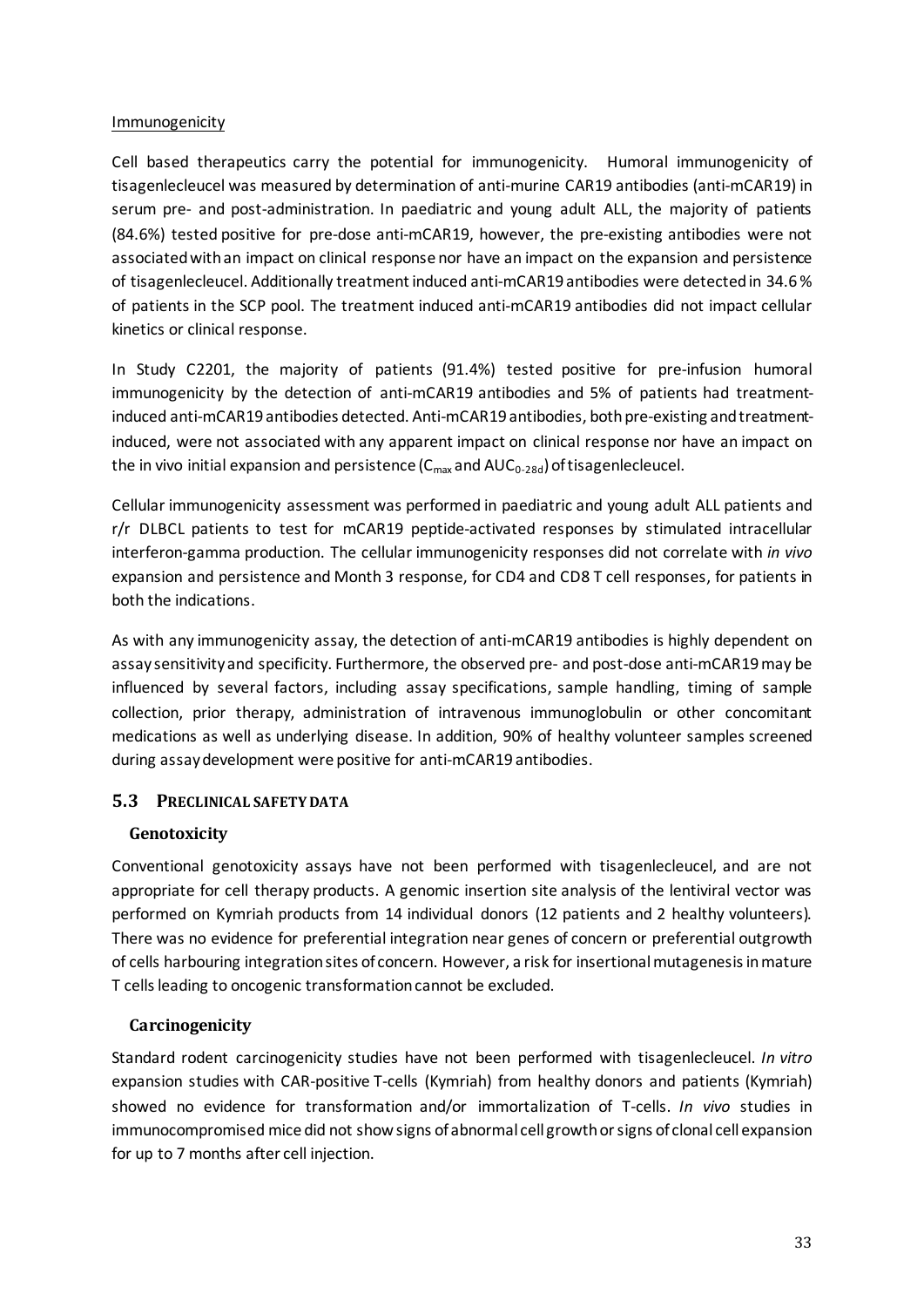# **6 PHARMACEUTICAL PARTICULARS**

# **6.1 LIST OF EXCIPIENTS**

The cryo-media solution contains:

- Potassium0.082 g/L
- Magnesium0.012 g/L
- Sodium 2.43 g/L
- Aluminium 40.0 microgram/L
- Acetate 0.549 g/L
- Chloride 2.15 g/L
- $\bullet$  Dextran 40 11.000 g/L
- Glucose 21.906 g/L
- Albumin (HSA)  $52.400$   $g/L$
- Dimethyl sulfoxide (DMSO) 82.500 g/L
- Dimethyl sulfone 0.03g/L
- D-gluconic acid 1.543 g/L
- Acetytriptophan  $1.079$  g/L
- Hydroxymethylfurfural 0.097mg/L
- Caprylate 0.630 g/L

This medicinal product contains 2.43 mg sodium per mL and 24.3 to 121.5 mg sodium per dose, equivalent to 1 to 6% of the WHO recommended maximum daily intake of 2 g sodium for an adult.

This medicinal product contains potassium, less than 1 mmol (39mg) per dose, ie essentially "potassium free."

# **6.2 INCOMPATIBILITIES**

In the absence of compatibility studies, this product must not be mixed with other medicinal products.

# **6.3 SHELF LIFE**

In Australia, information on the shelf life can be found on the public summary of the Australian Register of Therapeutic Goods (ARTG). The expiry date can be found on the packaging.

# **6.4 SPECIAL PRECAUTIONS FOR STORAGE**

Kymriah must be stored in a temperature monitored system at ≤-120°C e.g. in the vapour phase liquid nitrogen. Do not thaw the product until it is ready to be used.

| Store between 20 - 25°C                                  | 30 minutes |
|----------------------------------------------------------|------------|
| Store at 2°C to 8°C (Refrigerate. Do not freeze). 1 hour |            |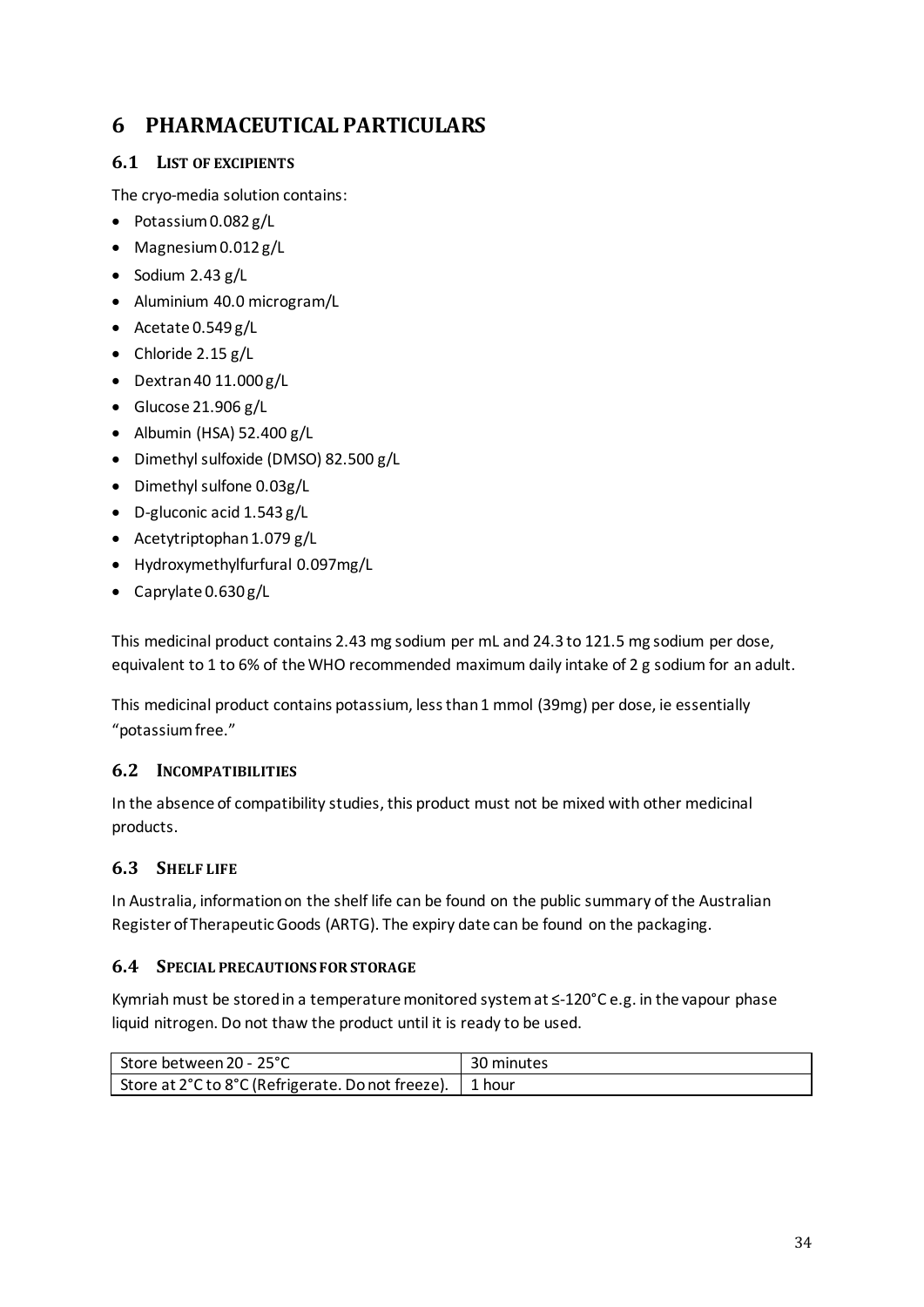# **6.5 NATURE AND CONTENTS OF CONTAINER**

# Container

Ethylene vinyl acetate (EVA) infusion bags with polyvinyl chloride (PVC) tubing and a luer spike interconnector closed by a luer-lock cap. Target volume 10 mL to 50 mL.

# Pack size

Single dose unit.

# **6.6 SPECIAL PRECAUTIONS FOR DISPOSAL**

Any unused product or waste material should be disposed of in accordance with local requirements. Refer to local biosafety guidelines applicable for handling and disposal of products containing genetically-modified cells.

Kymriah products should be transported within the facility in closed, break-proof, leak-proof containers.

Solid and liquid waste: All material having been in contact with Kymriah should be handled and disposed of as potentially infectious waste in accordance with local hospital procedures.

# **6.7 PHYSICOCHEMICAL PROPERTIES**

# **Chemical structure**

The CAR-19 protein is comprised of a murine single chain antibody fragment, a CD8 hinge and transmembrane region, a 4-1BB (CD137) and CD3-zeta signalling domain



# **CAS number**

Not established.

# **7 MEDICINE SCHEDULE (POISONS STANDARD)**

Not determined.